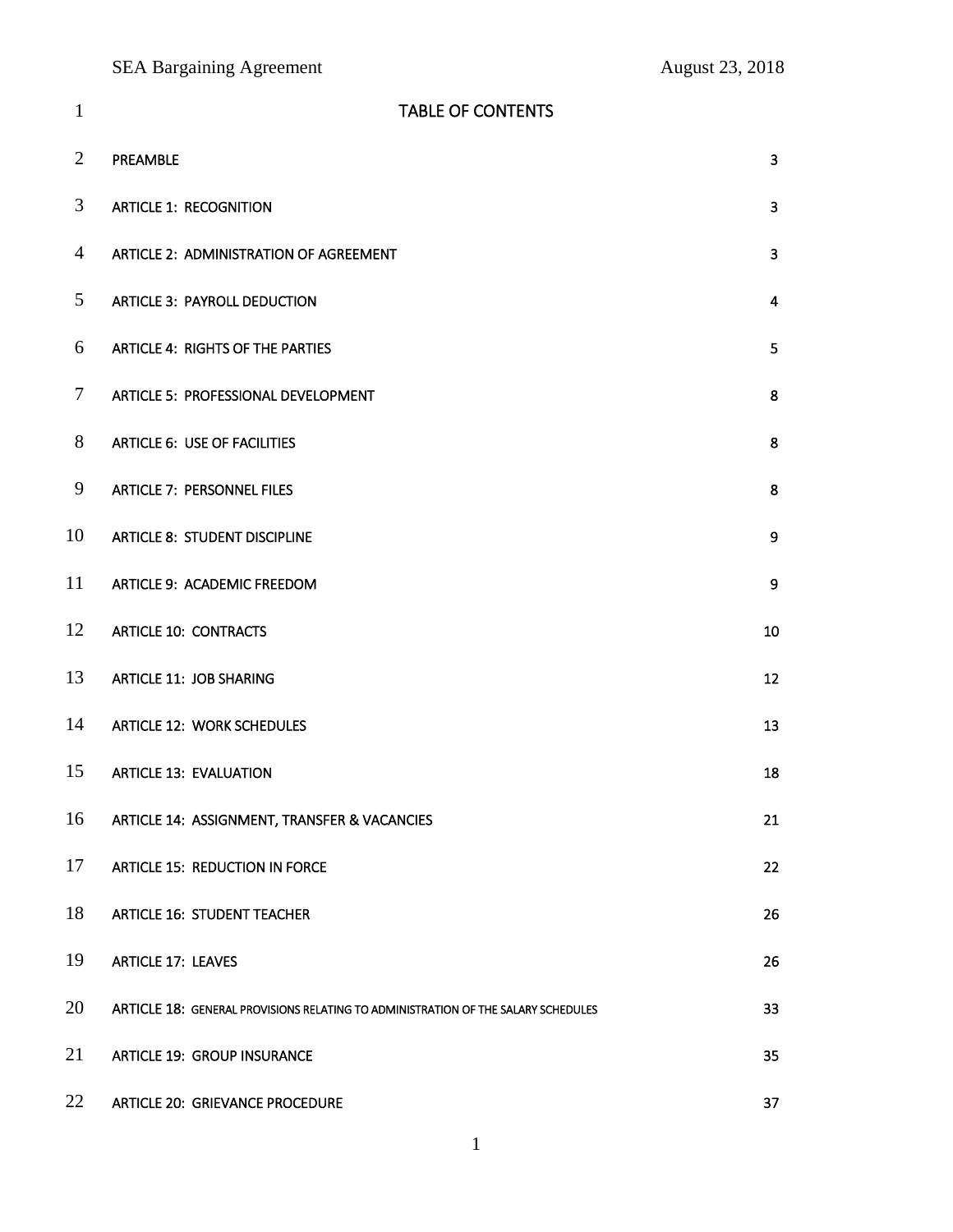|    | <b>SEA Bargaining Agreement</b>              | August 23, 2018 |
|----|----------------------------------------------|-----------------|
| 23 | ARTICLE 21: TERM, DURATION AND SEPARABILITY  | 40              |
| 24 | 2018-19 SALARY SCHEDULE                      | 42              |
| 25 | <b>SCHEDULE C</b>                            | 43              |
| 26 | <b>SCHEDULE D</b>                            | 44              |
| 27 | <b>SCHEDULE B</b>                            | 45              |
| 28 | <b>EXHIBIT B</b>                             | 46              |
| 29 | <b>EXAMPLES OF ADDITIONAL RESPONSIBILITY</b> | 48              |
| 30 | STAFF APPEAL PROCEDURE                       | 49              |
| 31 |                                              |                 |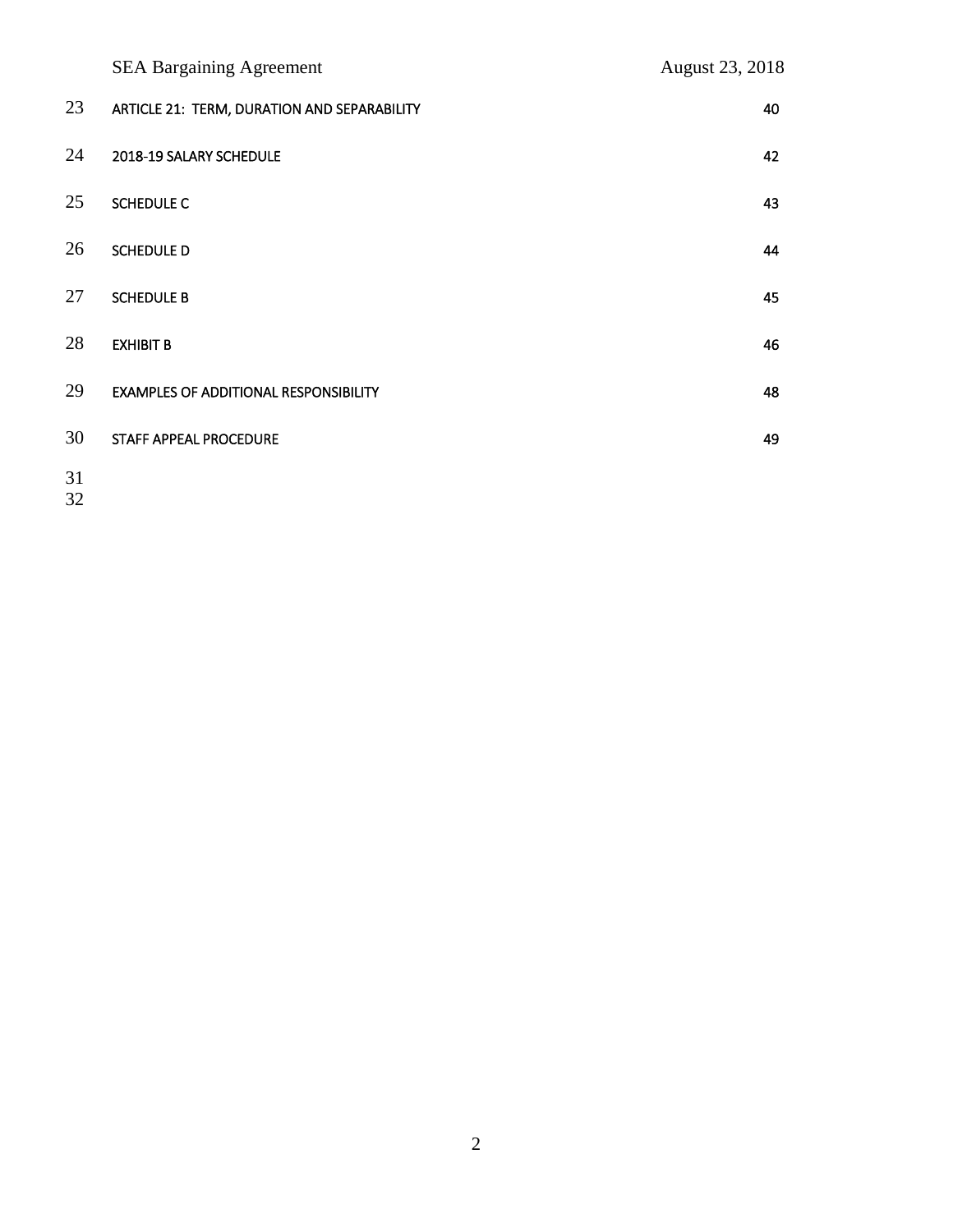| 33 |                                                                                                    |
|----|----------------------------------------------------------------------------------------------------|
| 34 | <b>PREAMBLE</b>                                                                                    |
| 35 |                                                                                                    |
| 36 | This Agreement made and entered into this $10^{th}$ day of September, 2018 $2^{nd}$ day of         |
| 37 | October, 2017 by and between the Board of Directors of the Sequim School District No. 323,         |
| 38 | County of Clallam, Washington, hereinafter referred to as the "District" or "Board," and the       |
| 39 | Sequim Education Association, hereinafter referred to as the "Association," includes the           |
| 40 | following articles and provisions:                                                                 |
| 41 |                                                                                                    |
| 42 | <b>ARTICLE 1: RECOGNITION</b>                                                                      |
| 43 |                                                                                                    |
| 44 | Section $A$ : The Association recognizes the Board as the duly elected representative of           |
| 45 | the people and agrees to negotiate with the Board only through the negotiation agent or agents     |
| 46 | officially designated by the Board to act on its behalf.                                           |
| 47 |                                                                                                    |
| 48 | Section B: The Board recognizes the Association as the exclusive bargaining agent for              |
| 49 | all regularly employed certificated personnel who hold a valid contract with the District or who   |
| 50 | are on leave except for the chief administrative officer, principals, assistant principals, all    |
| 51 | directors, executive directors and any other certificated employees who may be excluded by state   |
| 52 | law. Substitute employees who have served twenty (20) consecutive days in the same position        |
| 53 | shall be subject only to the following provisions of this Agreement: Article 19, Salary schedule   |
| 54 | placement.                                                                                         |
| 55 |                                                                                                    |
| 56 | <b>ARTICLE 2: ADMINISTRATION OF AGREEMENT</b>                                                      |
| 57 |                                                                                                    |
| 58 | Section $\overline{A}$ : This Agreement shall be governed and construed according to the           |
| 59 | Constitution and laws of the State of Washington, and the Constitution and laws of the Federal     |
| 60 | Government of the United States of America. If any provision of this Agreement is determined       |
| 61 | to be invalid by operation of law, such provision shall be inoperative, but the remainder of the   |
| 62 | Agreement shall remain in full force and effect for the duration of this Agreement. Without        |
| 63 | limitation of the foregoing, the parties expressly understand and agree that the District has the  |
| 64 | responsibility to implement at least the minimum standards imposed upon it by RCW                  |
| 65 | 28A.150.200 et. seq. (The Washington Basic Education Act of 1977) as it may from time to           |
| 66 | time be amended.                                                                                   |
| 67 |                                                                                                    |
| 68 | Section B: Agreement will be put on District web site. Paper copies will be available in           |
| 69 | all school offices as well as the District office. Both the District and SEA will share equally in |
| 70 | any cost of paper copies.                                                                          |
| 71 |                                                                                                    |
| 72 | Section C: Labor Management Meetings. The District and SEA both agree that regular,                |
| 73 | scheduled labor management committee meetings are beneficial to the parties' labor relationship    |
| 74 | and that such meetings provide a forum for on-going communication, collaboration, and problem      |
| 75 | solving.                                                                                           |
| 76 |                                                                                                    |
| 77 | The District and SEA agree that the Superintendent and the Director of Human<br>1.                 |
| 78 | Resources will meet with the President of the SEA and an SEA officer of the                        |
| 79 | President's choosing, as well as a UniServe representative if any, to discuss matters              |
| 80 | that are of concern to the SEA. The District may also use this time to share                       |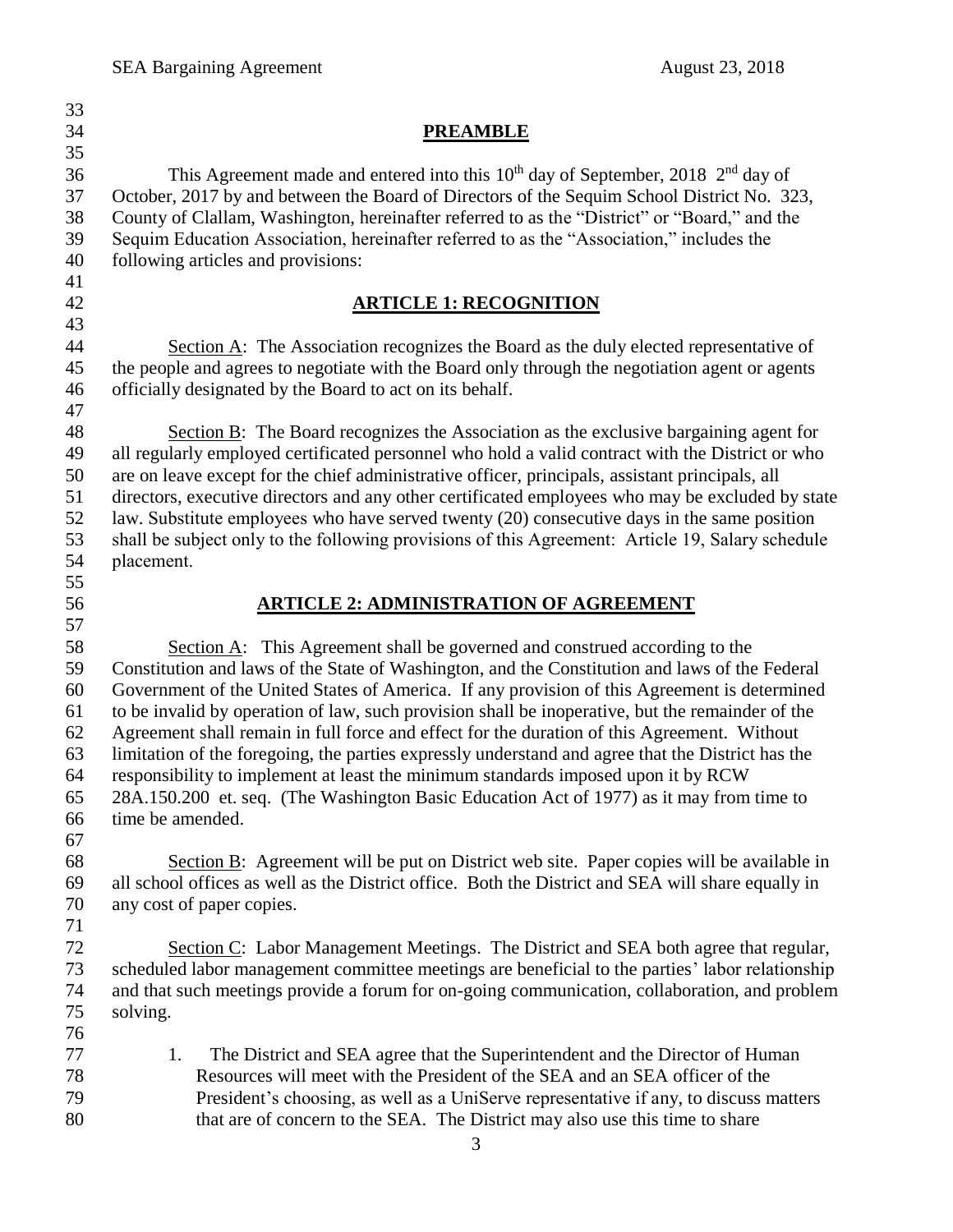management or academic innovations that are being contemplated, or to provide notice of intended changes so that the SEA may request bargaining over such changes. 2. The meetings will be scheduled at a mutually-convenient time outside of class hours at a minimum of one time per month and at the request of either party during any period between regularly-scheduled meetings. 3. Either party may bring items for discussion to the labor management meetings. A proposed agenda will be shared at least two days prior to the meeting, but the meeting will not be limited to the proposed agenda and either party may also bring other topics to the table for consideration. **ARTICLE 3: PAYROLL DEDUCTION** Section A: It shall be the right of educators who are members of SEA to have membership dues to SEA and to state and national organizations with which they are affiliated automatically deducted from the payroll once each month and forwarded to the single recipient designated by the Association for so long as SEA is the legally constituted bargaining agent for the certificated employees. Section B: Any certificated employee who is a member of the Association, or who has applied for membership, shall sign and deliver a payroll deduction authorization form to the Association. Such membership authorization shall continue in effect from year to year unless revoked in writing by the concerned member and sent to the Association and the District office. Such revocation may occur at any time at the concerned member's discretion. Such revocation shall become effective the following month. Section C: The Association shall submit a copy of all signed authorization forms to the District office by the first day of the month in which it is to be effective. Section D: The Association shall provide the District office information as to the amount of annual dues and assessments by September 1. Section E: Dues deductions for certificated employees employed after the commencement of the school year shall be appropriately prorated and a copy of the signed payroll deduction authorization form submitted to the District within seventy (70) days after employment. Section F: Upon appropriate written authorization from a certificated employee the Board shall deduct from the salary of any certificated employee and make appropriate remittance for annuities, previously approved charitable donations, insurance benefits, or other plans or programs jointly agreed to by the Association and the District, in accordance with RCW 28A.67.095 and any other applicable State laws and regulations. 125 Section G: The Association and its members will hold the District harmless against any claims made against and any suit instituted against the District for errors not of its own making on account of payroll deductions. The Association agrees to refund to the District any amount paid to it in error on account of the check-off provision.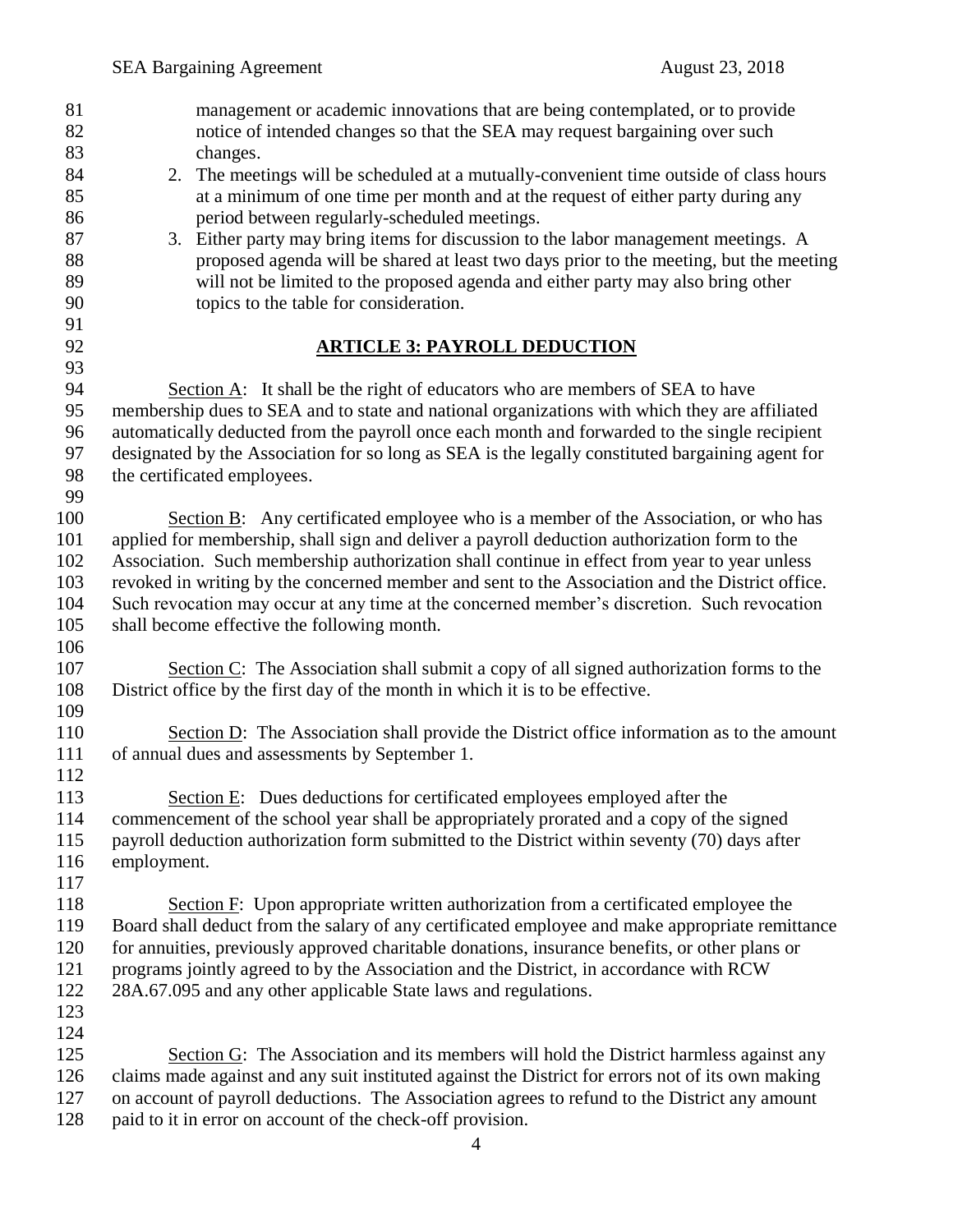| 129        |                                                                                                                             |
|------------|-----------------------------------------------------------------------------------------------------------------------------|
| 130        | <b>ARTICLE 4: RIGHTS OF THE PARTIES</b>                                                                                     |
| 131        |                                                                                                                             |
| 132        | <b>MANAGEMENT RIGHTS</b>                                                                                                    |
| 133        |                                                                                                                             |
| 134        | Section $A$ : The rights, powers, authority and functions of management shall remain                                        |
| 135        | exclusively vested in the District and its Board of Directors except as specifically and expressly                          |
| 136        | limited by the provisions of this Agreement.                                                                                |
| 137        |                                                                                                                             |
| 138        | Section $\underline{B}$ : All matters not in conflict with or not specifically and expressly covered or                     |
| 139        | treated by the language of this Agreement will be administered by the District as it may from                               |
| 140        | time to time deem appropriate.                                                                                              |
| 141        |                                                                                                                             |
| 142        | <b>ASSOCIATION RIGHTS</b>                                                                                                   |
| 143        |                                                                                                                             |
| 144        | Section A: The Association and its representatives shall have access to District buildings                                  |
| 145        | for meetings to transact Association business provided that it has been approved by and not                                 |
| 146        | unreasonably withheld by the building administrator.                                                                        |
| 147        |                                                                                                                             |
| 148        | Section B: The Association shall have access to District technology and office                                              |
| 149        | equipment at reasonable times when such equipment is not otherwise in use provided that it has                              |
| 150        | been approved by the building administrator.                                                                                |
| 151        |                                                                                                                             |
| 152        | Section C: The Association shall have access to bulletin boards so as to post notices of                                    |
| 153        | activities and matters of Association concern. Excluded from this provision will be material                                |
| 154        | pertaining to District school board elections.                                                                              |
| 155        |                                                                                                                             |
| 156        | Section D: The Association shall have access to the District mail and email service                                         |
| 157<br>158 | providing such use is consistent with District policies and procedures and teacher mailboxes for<br>communication purposes. |
| 159        |                                                                                                                             |
| 160        | Section E: The Association and its representatives shall have access to District                                            |
| 161        | certificated employees provided that it does not disrupt the educational program.                                           |
| 162        |                                                                                                                             |
| 163        | Section F: Representatives duly authorized by the Association who participate during                                        |
| 164        | working hours in negotiations, grievance proceedings, conferences, or meetings, provided such                               |
| 165        | meetings and the number of participants are agreed to by the District, shall suffer no loss in pay.                         |
| 166        |                                                                                                                             |
| 167        | Section G: Both the Board and the Association agree to furnish all information                                              |
| 168        | necessary for developing feasible, constructive proposals and counter proposals, and to which the                           |
| 169        | other is lawfully entitled. This information shall include, but not be limited to, accurate District                        |
| 170        | financial records, financial projections, preliminary budgets, and information pertinent to the                             |
| 171        | experience and educational levels of all certificated staff. All information shall be delivered                             |
| 172        | within a reasonable time after request.                                                                                     |
| 173        |                                                                                                                             |
| 174        | Section H: The Association will hold its Rep. Council meetings on the second                                                |
| 175        | Wednesday of each month. The building and district administrators will not schedule any                                     |
| 176        | conflicting meetings on that afternoon.                                                                                     |
|            |                                                                                                                             |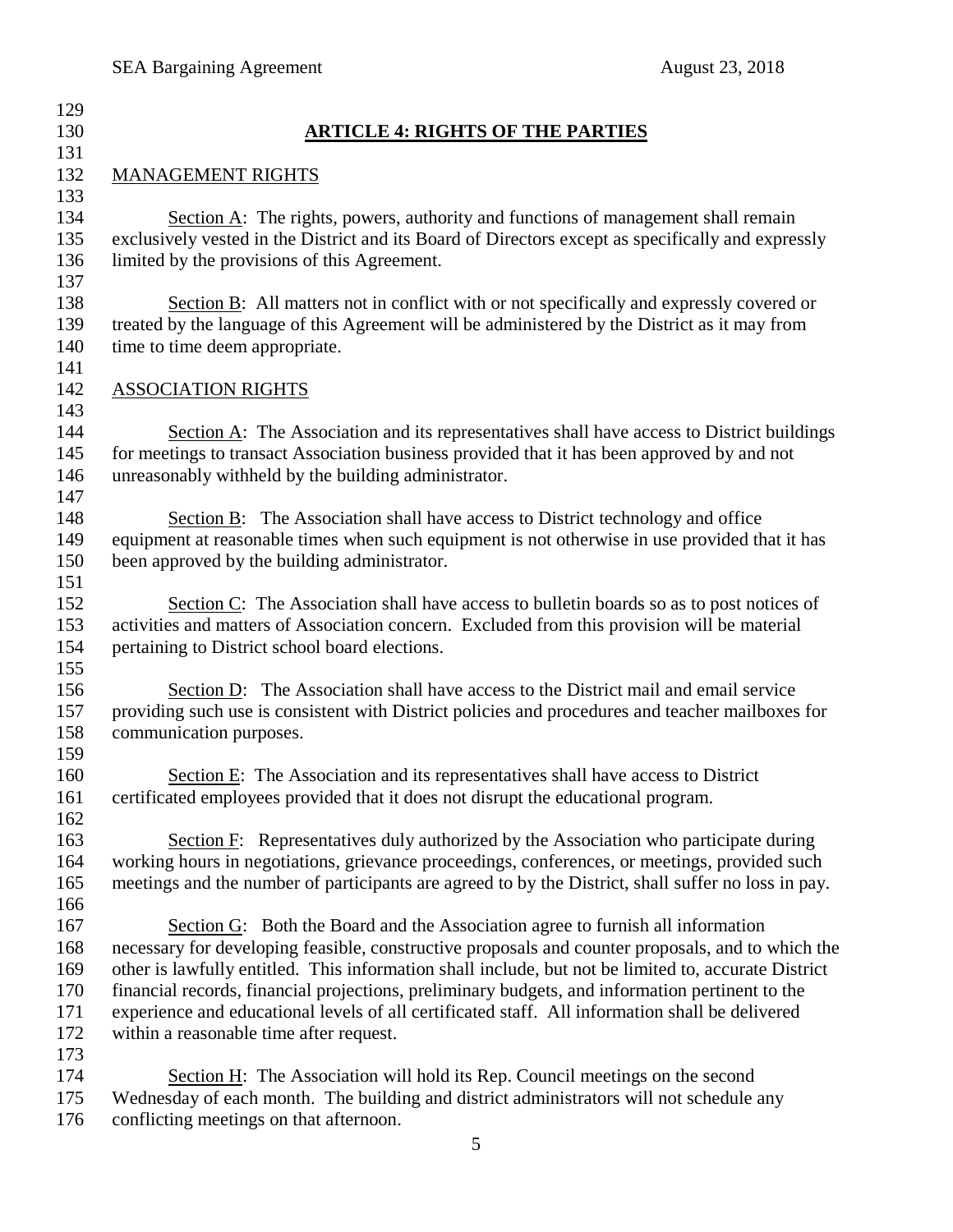Section I: The District and the Association recognize that negotiations for the school calendar will be conducted on an annual basis and will not be counted as one of the re-openers for either side for the life of this Agreement. A two-year calendar will be developed with an understanding that all parties will need to remain flexible. The Association agrees to participate in negotiations on calendar starting no later than November 1.

#### EMPLOYEE RIGHTS

 Section A: Employees shall be entitled to full rights of citizenship. The District agrees there shall be no discrimination or discipline by reason of age, sex, marital status (except no employee shall be placed in a position for which supervision is required, either directly or indirectly, by his or her spouse), private or personal life, race, creed, color, national origin, domicile, political activity or lack thereof, religion, the presence of any sensory, mental or physical handicap unless based on a bonafide occupational qualification. There shall be no discrimination as to assignment, promotion, position on salary scale, requests for volunteer duty, or conditions of work (e.g. distribution of facilities, equipment and supplies) against any certificated employee or applicant for certificated employment or as between employees with continuing or non-continuing contracts. There shall be no discrimination, based upon membership or non-membership in the employee organization or in an employee's exercise of other rights under RCW 41.59.

 Section B: Employees of the District who are represented by the Association shall have the right to or not to freely organize, join and support the Association for the purposes of engaging in collective bargaining and other lawful activities.

 Section C: As a fully elected body exercising governmental power under the statutes of Washington, the Board shall not directly or indirectly discourage or deprive any employee of the enjoyment of any rights conferred by the statutes and constitutions of the State of Washington and the United States; or discriminate against any employee with respect to wages, hours or any terms and conditions of employment by reason of membership or non-membership in the Association, participation in any grievance, complaint or proceeding under the Agreement or otherwise with respect to terms and conditions of employment.

 Section D: Employees shall not be disciplined without just cause. An employee shall 212 have the right to representation by the Association when the employee is disciplined. All information used to support disciplinary action by the District against an employee shall be presented in writing to the employee and Association President. The District shall have the burden of proving that just cause existed and that the disciplinary action taken by the District is appropriate to the cause. The imposition of any discipline by the District shall be subject to the Grievance Procedure only through Step III (Board of Directors). The imposition of discharge or adverse effect of contract by the District, the termination of probable cause for such action, notice to the employee and rights to a hearing by the employee shall be as provided in RCW 28A.405.

 Section E. In the event that a charge, complaint, or request about a certificated employee, teaching procedure, or instructional material is made and the District determines to investigate it, the following shall apply: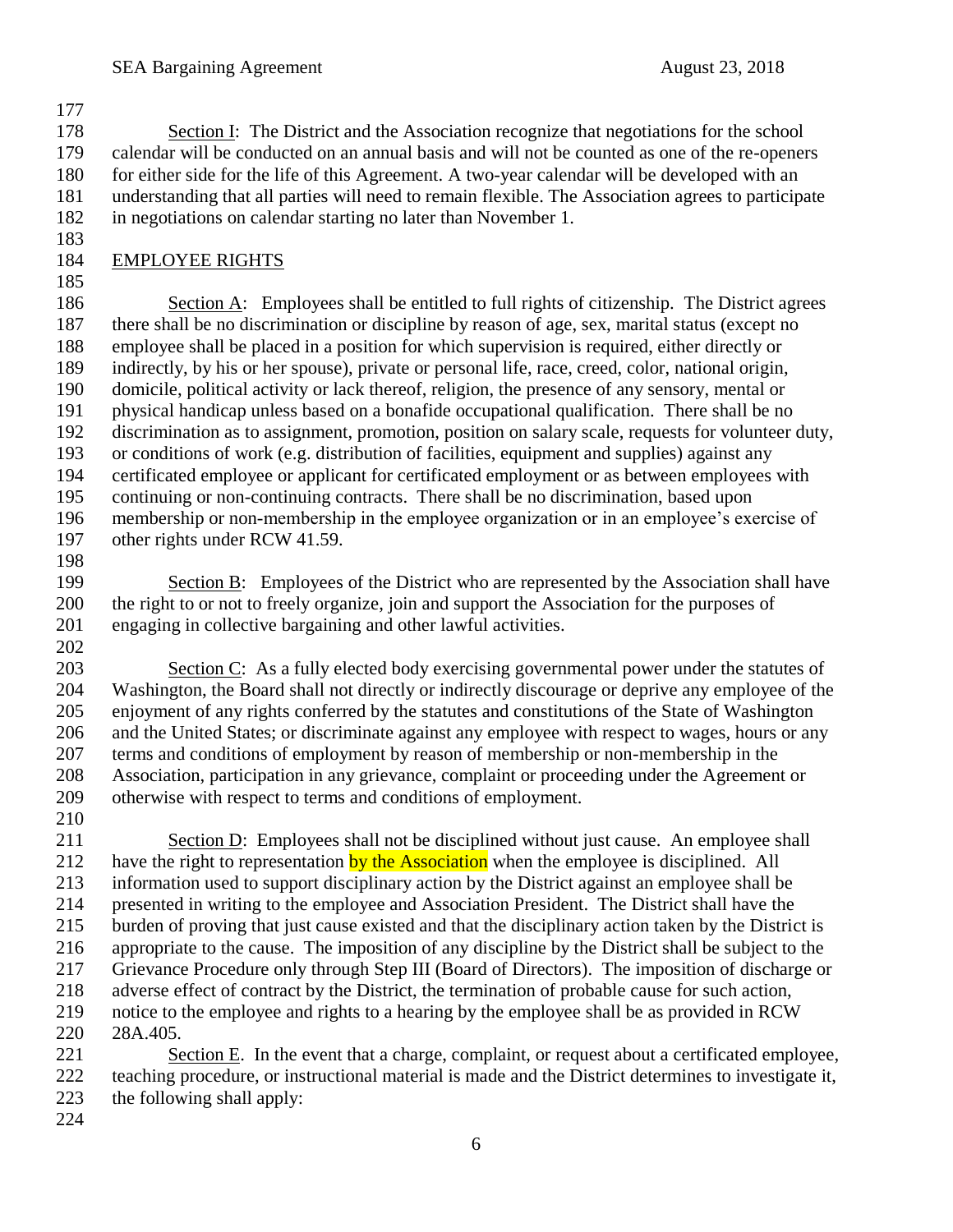- 1. They shall notify the employee or employees involved, within 20 working days of the nature of the charge, complaint, or request and the name of the filing person. The District reserves the right to extend the 20 day calendar, if the timeline could jeopardize the completion of the investigation. Notice shall be written, and a copy shall be provided to the employee(s) at the time of notification of any investigation. The nature of the charge, complaint, or request shall include a specification of the time frame, location, and description. The employee has the right to request union representation during any investigatory interview. The Parties recognize the stressful nature of any investigation, and the District will make every attempt to deliver such notice at a time least disruptive to the educational program. Ideally, the employee should not have to return to a classroom situation, or continue to work with students in any setting, on the day he or she receives such notice. 2. Unless other action is mandated by statute, no action will be taken that would affect the educational process until the employee or employees have had a reasonable time to research and respond and the following procedures applied. It will be the employee's obligation to make an appropriate response to the charge, complaint, or request. 3. If an employee is using adopted texts, materials or procedures, Board Policy will be followed to process any complaints. 4. If a written report was issued as a result of the investigation then the employee shall receive a copy*.* 5. Both the Association and the District recognize that a charge, complaint, or
- request results in a high level of stress for the employee(s) and agree that a strong support system should be available to the employee(s). Any personal matter shall be handled in a confidential manner.

 Section F: No mechanical or electronic device shall be used in any classroom or brought in on a temporary basis, by means of which any person shall be able to listen to or record the proceedings of any class or parent/teacher conference without prior permission obtained from the teacher and approved by the building principal, unless otherwise required by law or as an accommodation. Video cameras and recording devices installed for security purposes shall not be utilized to provide evaluation of teacher performance. However, in cases of alleged employee or student theft or misconduct, video will be reviewed by the administration to assist in determining if the act is substantiated.

 Section G: Employees will be notified before any student is admitted into a class if it is known the student has committed physical or verbal assault or if the student has a known, documented history of violent or threatening behavior.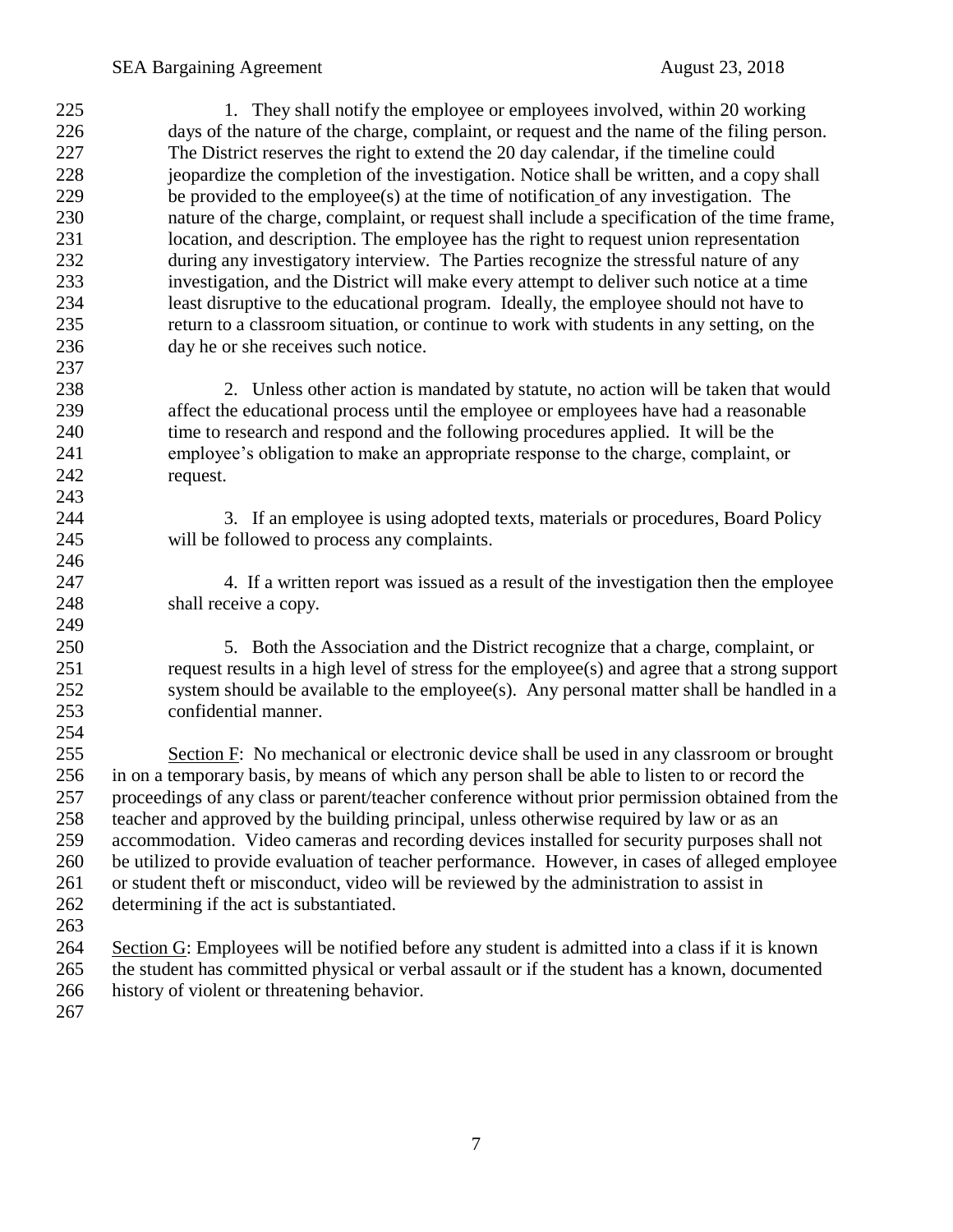| 268        |                                                                                                         |
|------------|---------------------------------------------------------------------------------------------------------|
| 269        | <b>ARTICLE 5-PROFESSIONAL DEVELOPMENT</b>                                                               |
| 270        |                                                                                                         |
| 271        | Section $\overline{A}$ : The District shall provide District in service training in areas of identified |
| 272        | needs. The Association shall be provided an opportunity to consult with the District regarding          |
| 273        | topics of interest during labor management meetings.                                                    |
| 274        |                                                                                                         |
| 275        | <b>ARTICLE 6: USE OF FACILITIES</b>                                                                     |
| 276        |                                                                                                         |
| 277        | Section $\overline{A}$ : All certificated employees will have access to those school facilities         |
| 278        | necessary to pursue and accomplish applicable educational objectives and such personal uses as          |
| 279        | are consistent with District policy. Employees shall have the right and responsibility to report        |
| 280        | any conditions that they deem unsafe or detrimental to a proper learning environment to the             |
| 281        | building principal and may expect a timely and prudent response.                                        |
| 282        |                                                                                                         |
| 283        | Section B: In order to permit freedom of access both during and after regular school                    |
| 284        | hours, all certificated employees will be given keys to their respective classrooms, lavatories, and    |
| 285        | outside door of their assigned building. No keys shall be loaned to any other person or used by         |
| 286        | any other person except under the immediate supervision of the employee nor duplicated by               |
| 287        | anyone other than the appropriate administrative authority. Unless special arrangements are             |
| 288        | made, all keys will be returned at the close of the school year to the appropriate building             |
| 289        | administrator as part of the checkout procedure.                                                        |
| 290        |                                                                                                         |
| 291        | Section C: Outside of normal working hours, access to areas other than those accessible                 |
| 292        | with the assigned key can be obtained through arrangement with the school office.                       |
| 293        |                                                                                                         |
| 294        | Section D: Each building shall have available for each employee space to store                          |
| 295        | instructional materials and supplies; space and equipment to aid in the preparation of                  |
| 296        | instructional materials; a desk, chair, networked computer, phone, and a filing space for each          |
| 297<br>298 | employee.                                                                                               |
| 299        | Section E: The District will attempt to provide one classroom for each FTE teacher and                  |
| 300        | specialist.                                                                                             |
| 301        |                                                                                                         |
| 302        | Section $F$ : A faculty room, similarly equipped, will be provided in each school for use of            |
| 303        | employees. The room shall be large enough to accommodate building staff and shall have                  |
| 304        | adequate heat, lights, ventilation, food preparation facilities, sink, furniture and telephone. Each    |
| 305        | building administrator shall establish procedures sufficient to accommodate employees'                  |
| 306        | reasonable requirements for typing and duplicating, and access to faculty rooms.                        |
| 307        |                                                                                                         |
| 308        | Section G: The District will provide parking facilities for all employees.                              |
| 309        |                                                                                                         |
| 310        |                                                                                                         |
| 311        | <b>ARTICLE 7: PERSONNEL FILES</b>                                                                       |
| 312        |                                                                                                         |
| 313        | Section $\overline{A}$ : Employees or former employees shall have access to personnel files as per      |
| 314        | the provision of RCW 42.17.; that is; employees have the right to inspect all contents of their         |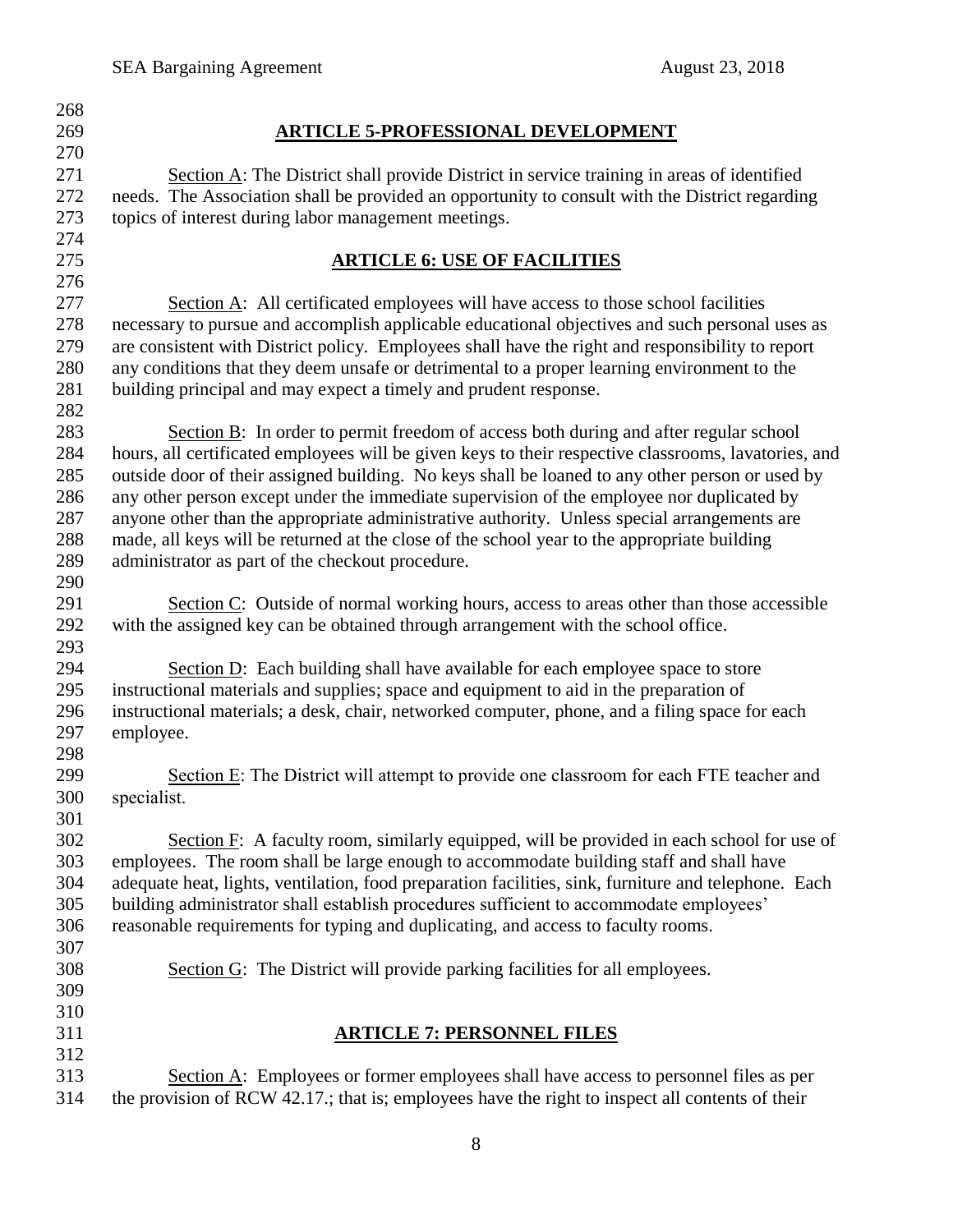personnel files which shall be maintained in the District Administrative Office and working files which may be maintained by the building principal. 

 Section B: Employees shall be notified within ten (10) school days and have the right to respond to all material placed in his/her personnel file. The principal's working file shall not carry over from one principal to another.

 Section C: Employees shall have the right to petition the Superintendent or the Board for removal of derogatory material.

 

## **ARTICLE 8: STUDENT DISCIPLINE**

 Section A: The exercise of student discipline by staff, administration and the Board of Directors shall be in conformance with federal and state law, appropriate provisions of the Washington Administrative Code and District policy.

331 Section B: In recognition of the parties' joint responsibility for the maintenance of control and discipline in the schools, the building administrators shall schedule and hold a faculty meeting prior to October 1 of each year this Agreement is in effect for the express purpose of presenting and discussing with the faculty the guidelines for student behavior, staff responsibilities, and administrative support. The District shall give due consideration to faculty suggestions in developing or amending District policy and administrative guidelines on the matter of student discipline.

 The Board and Superintendent shall support and uphold employees in their efforts to maintain discipline in the District and shall give timely response to all employees' requests regarding discipline problems. Further, the authority of employees to use prudent disciplinary measures for the safety and well-being of students and employees as well as the authority to use standard disciplinary measures for each student with disabilities, except where exceptions are noted in the IEP, is supported by the Board. In the exercise of authority by an employee to control and maintain order and discipline, the employee may use reasonable and professional judgment, including reasonable use of physical restraint to prevent injury to himself/herself or others*.*

 Section C: The District's failure to adhere to the provisions of this Article shall not, of itself, serve to excuse an employee's unsatisfactory performance in the handling of student discipline and attendant problems as set out in Article XIII but shall be subject to Article XXI (Grievance Procedure).

 Section D: Any act of violence or force by a student toward a district employee shall be grounds for discipline in accordance with Board Policy, up to and including immediate suspension or expulsion. If the student is suspended, prior to his/her return to the classroom a conference with the student, parent (whenever possible), administrator, and teacher will be held

**ARTICLE 9. ACADEMIC FREEDOM**

 Section A: Academic freedom includes the right of teachers to study, investigate, and interpret facts and ideas concerning humans, society, the physical and biological world and other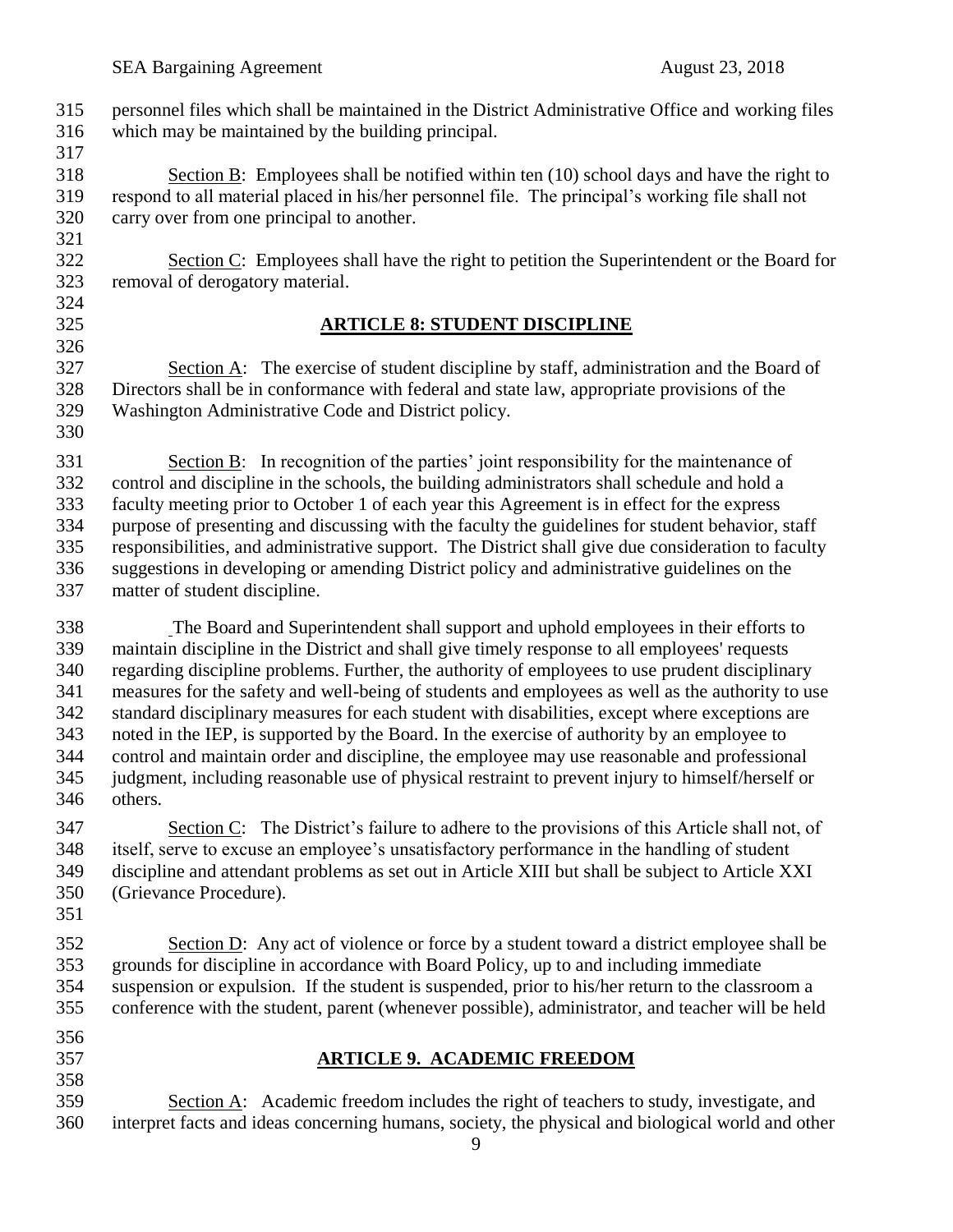branches of knowledge. The right to academic freedom herein established shall include the right to support or oppose political causes and issues outside of contracted hours.

 Section B: Academic freedom must be exercised consistent with the policies and curriculum of the District. Academic freedom includes a responsibility to cultivate manners, honesty, honor, industry, economy, and good health, and to teach the principles of patriotism, the democratic tradition, and the rights, duties and dignity of American citizenship. Academic freedom also includes a commitment to the welfare growth and development of children, and the insistence on objective scholarship. Teachers shall take into account the relative immaturity of their students and the need for guidance and help in studying controversial issues. Teachers shall use the utmost in professional judgment in planning the inclusion of controversial issues or resources in classroom presentations. The teacher's answer(s) to spontaneous classroom questions are subject to the same exercise of professional judgment. The presentation and discussion of controversial issues in the classroom shall be on an informative basis and shall be primarily motivated to develop in students a willingness to examine significant positions on an issue in drawing inferences or conclusions.

 Section C: The Board and the Association recognize that the ability of pupils to progress and mature academically is the combined result of school, home, church, economic and social environment, and that the teacher alone cannot be held solely accountable for academic achievement of the pupil in the classroom.

 

 

Section D: Teachers shall be responsible for clearing outside speakers with the principal.

 Section E: Instructional Materials Committee—In addition to the requirements for participants of the Instructional Materials Committee pursuant to Board Procedure 2020P, building principals and secondary department heads over the content area(s) that are subject of the curriculum adoptions shall collaboratively appoint an SEA member from each building who is current teaching in that subject. These appointed designees shall be full voting members in any decision made by the Instructional Materials Committee—Secondary. 

**ARTICLE 10: CONTRACTS**

 Section A: All individual employee contracts shall be subject to and consistent with Washington State Law and the terms and conditions of this Agreement. Any individual employee contract hereinafter executed shall expressly provide that it is subject to the terms of this Agreement between the Board and the Association. If any individual employee contract contains any language inconsistent with this Agreement, this Agreement during its duration shall be controlling.

 1. The District shall provide each employee a contract with the basic teaching assignment indicated therein and in conformity with Washington State Law, State Board of Education regulations and this Agreement. Each contract will be accompanied by a copy of the appropriate salary schedule.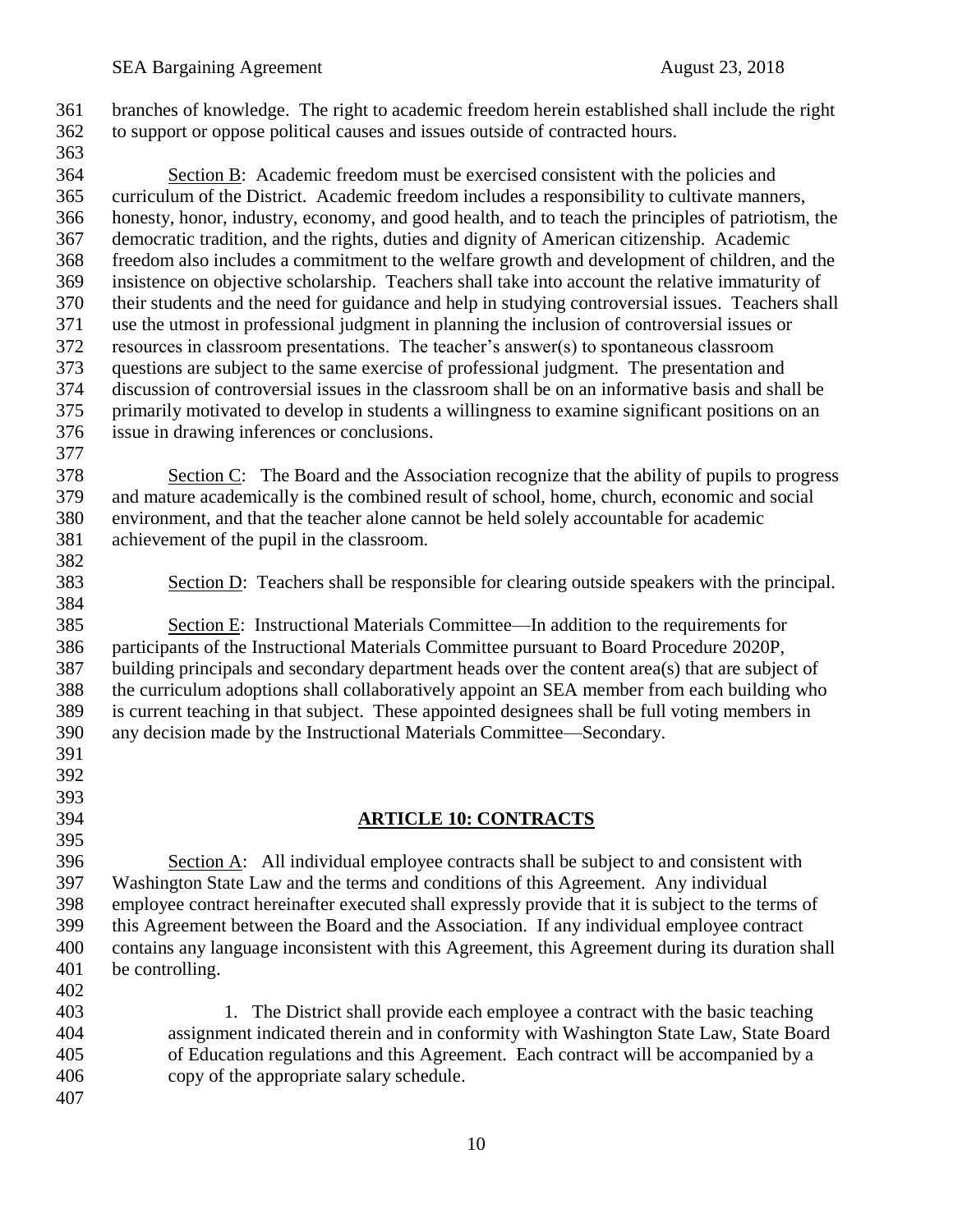2. Regular contracts will be issued for duties requiring certificated employees during the contract day and the normal contract year. There are two types of regular contracts - continuing and leave replacement.

 3. The base contract year shall include state funded student days, the last of which shall be a half day. Teacher's contract year shall be fulfilled when building check-out procedures have been completed. TRI days scheduled by the District will allow teachers to use one day devoted to teacher classroom setup. Employees will be required to sign in to the building on this day to receive pay. 

 4. Employees who are new to the District shall be required to attend additional days for district and/or building orientation prior to the beginning of the school year. Compensation will be at the employee's per diem. The Association will be given one hour to conduct Association business during the new teacher orientation.

 Section B: The assignment of supplemental contracts shall be at the discretion of the Board and acceptance of the assignment shall be at the discretion of the employee. Once accepted, payment shall be as set forth on Schedule B and in equal monthly installments beginning with the first month following issuance of the contract or in such other method as is mutually agreeable between the parties. Notice of an opening of a co-curricular assignment shall be given to certificated staff prior to notice to non-staff. Whenever possible, supplemental contracts for the next year will be offered at the same time the teaching contracts are. 

 Section C: Extended contracts are considered supplemental contracts, and will be offered as other supplemental contracts depending on the needs and financial capability of the school district. Extended contracts are normally of two types: (a) for additional days of work outside of the regular contracted day or (b) for additional workloads as extra classes, etc., falling within the regular contracted period.

 Section D: An offer of Continuing and Leave Replacement contracts must be returned by the employee within fourteen (14) calendar days of date of issuance. If not returned by that date, a contract will be presumed to be rejected unless other arrangements have been made with the Superintendent. Contracts must be issued either personally or by certified mail.

 Section E: An employee under contract shall be released from the obligation of the contract upon request under the following conditions after first submitting a letter of resignation to the superintendent's office.

- 
- 
- 

 1. A release from contract, prior to July 1, may be granted provided a letter of resignation is submitted prior to that date.

 2. A release from contract shall be granted after July 1 provided a satisfactory replacement can be obtained. 

 3. A release from contract shall be granted without penalty in cases of illness or other personal matters, which make it impossible for the employee to continue in the District.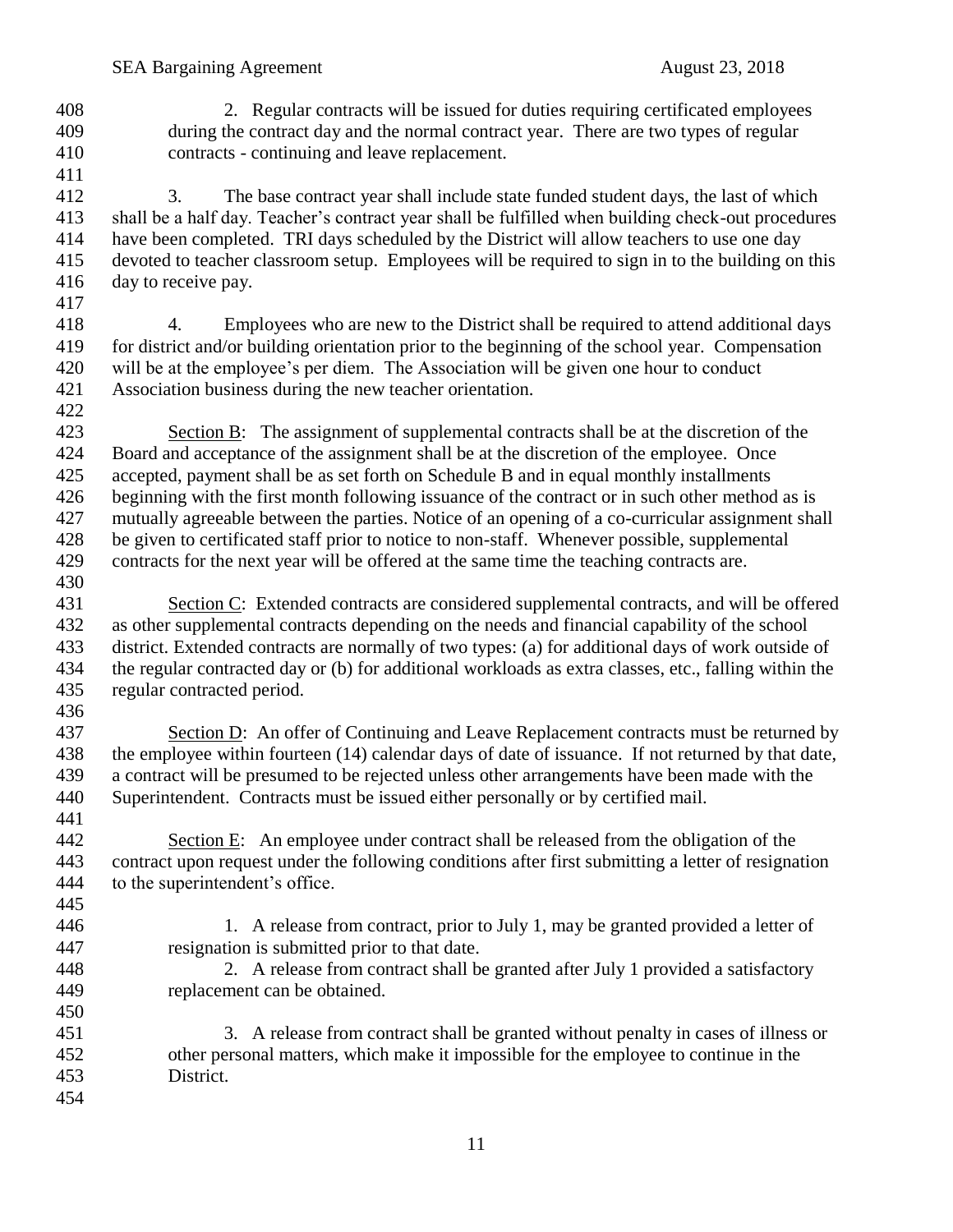Section F: Staff selected and appointed by the district and who serve on the following district-approved committees shall be compensated at the flat rate of 0.108 of the base salary, BA 0; Professional Growth Committee, Instructional Materials Committee, Safety Committee, Technology Committee.

 Section G: In-service Instructor Pay. Employees who teach an in-service training lesson, with prior approval of an administrator, will be paid at the flat rate. Paid time will be in 30 minute increments.

## **ARTICLE 11: JOB SHARING**

 Section A: Any two (2) continuing employees may apply for job sharing to the Board of Directors to share a position in the District, each to be assigned to a position for one (1) full semester. With the approval of the applicable building principal(s) and the Superintendent, the Board of Directors may, at its discretion, grant such applications according 470 to the following terms and conditions. 

 1. The District shall not consider the sharing of positions if it is necessary to reschedule the class or grade assignments of a substantial number of students or if the sharing of a position will adversely affect the educational programs of the District.

 2. The District shall not consider the sharing of positions if it is necessary to involuntarily transfer an employee or adversely affects the employment status of an employee employed pursuant to a continuing contract.

- 3. The Board shall cause to be issued to each of the continuing employees desiring to share a position a continuing contract for half-time employment (0.5 FTE) and assign the employee's duties in accordance with Article X, Section A.1 and Article IV, Section A of this Agreement.
- 4. Each employee shall be compensated for performance of the contract in accordance with Schedule A. Placement on the applicable step of the Salary Schedule shall be in accordance with WAC 392-121-150. Each employee shall be entitled to the other benefits of this Agreement in the amount of 0.5 FTE. The employee who is obligated to perform his or her contract in the first semester may elect to have his or her compensation and group insurance benefits paid in twelve (12) equal monthly installments. The employee who is obligated to perform his or her contract in the second semester shall be paid in eight (8) equal monthly installments beginning with the salary warrant issued on the last working day of the first month after the commencement of the second semester. Such employees shall be entitled to participate in group insurance programs available to employees of the District during the first four (4) months of the work year at their own expense.

 5. Notwithstanding the general provisions of Article XIII of this Agreement, each employee shall be evaluated within the first forty-five (45) days of the commencement of the applicable semester. Notwithstanding the general provisions of Article XIII, of this Agreement, an employee whose performance has been determined to be unsatisfactory shall be placed on probation for a period of not less than twenty (20) work days beginning not later than the sixtieth (60th) day of the applicable semester.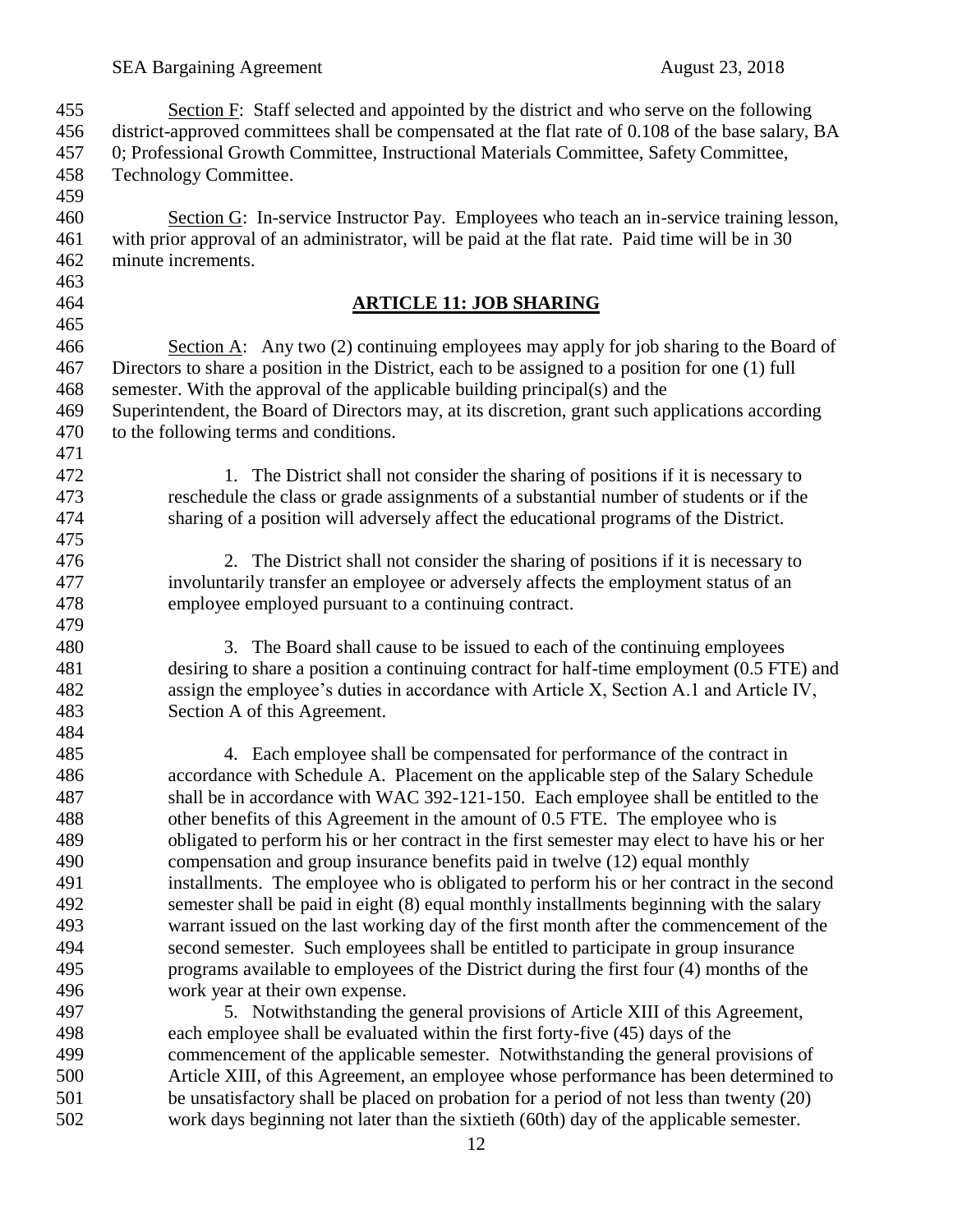SEA Bargaining Agreement August 23, 2018 Except as otherwise provided herein, the provisions of Article XIII shall govern in the evaluation, placement on probation, evaluation during probation and post-probation. Section B: Either the District or either of the employees participating in the sharing of a position may elect to terminate the arrangement at the end of any contract year providing notice of intent to do so is delivered to the District or to the affected employees by April 1st of the applicable year. If the District shall elect to terminate the arrangement, each employee employed one-half time shall be entitled to a full-time contract for the succeeding year except that no employee employed full-time in the District shall be "riffed" (See Article XV, Reduction-in- Force) to accommodate a full-time contract for an employee(s) participating in the sharing of a position. Section C: If either of the employees participating in the sharing of a position desires to terminate the arrangement, each employee may make application for a full-time position but the Board of Directors shall not be obligated to accept the application. If either of the employees desires to terminate the arrangement and submits a resignation from employment, the employee remaining in the sharing of a position shall be obligated, at the discretion of the Board, to accept a full-time contract. A replacement employee for the resigning employee with which to join in the application for a new sharing of a full-time position may be sought. Employees who participate in the sharing of a position shall not be entitled to make application for or receive unemployment compensation for the .5 FTE voluntarily surrendered by the employee. **ARTICLE 12: WORK SCHEDULES** Section A: Regular building hours for teachers shall be seven and one-half (7 1/2) hours per day inclusive of lunch. Reasonable starting and dismissal times, which may vary from school to school and program to program, shall be determined by the Board. 1. When there is a delayed start of school the teachers' work day will begin as soon as they are safely able to get to school, but no less than 30 minutes before the delayed start. 2. If school is dismissed early as a result of a safety related reason teachers may leave as soon as the students directly in their care have left the school campus. Section B: In addition to regular building hours and consistent with the traditional expectations associated with the performance of professional employees, the following shall apply: 1. Teachers shall spend time outside of building hours to the extent necessary for adequate preparation of instruction. 2. Both parties recognize that a teacher's actual workweek exceeds the 37 1/2 hours per week required by Section A above.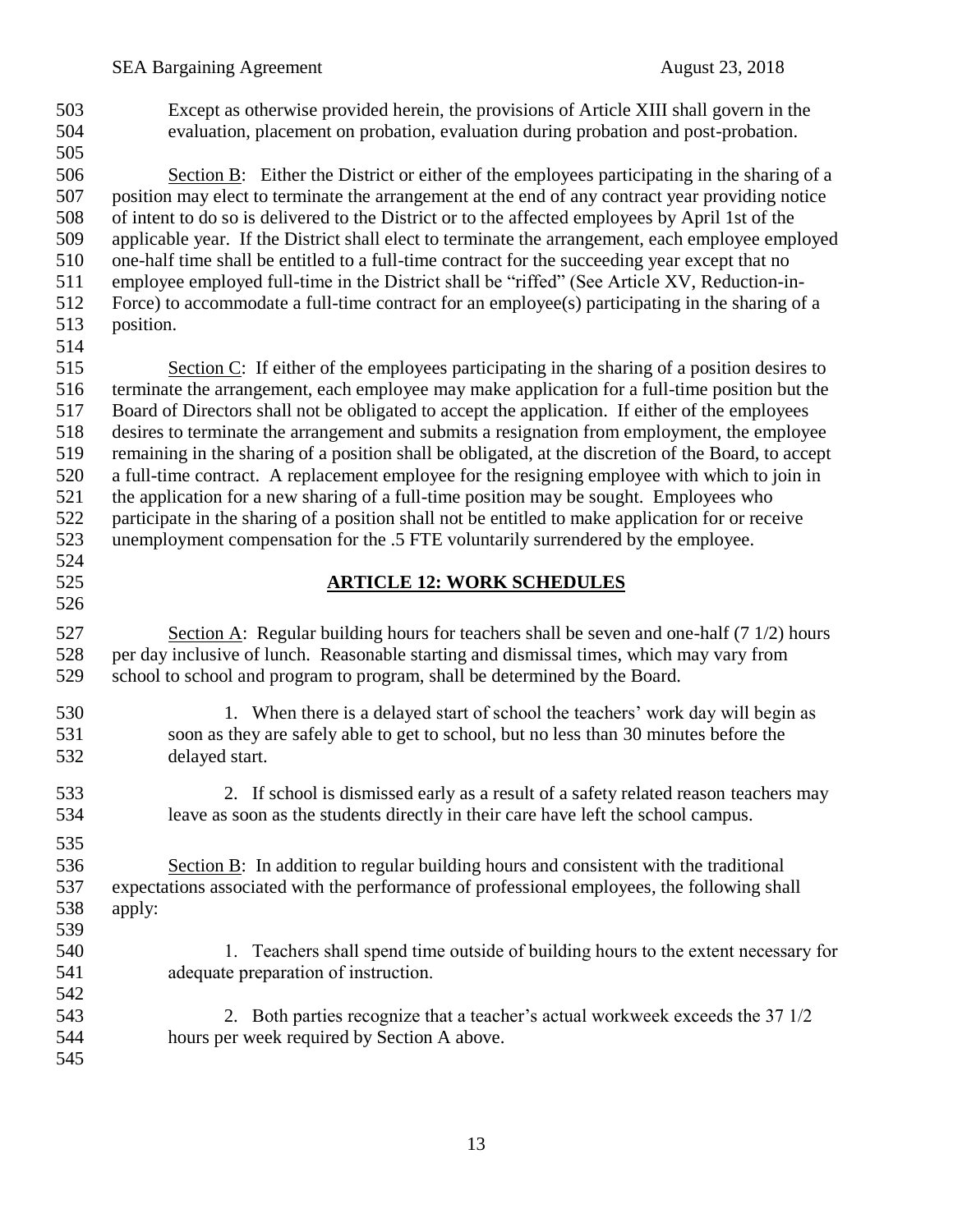Section C: Teachers will be available to meet with students and parents 30 minutes before and after the student day. Teachers shall be released from Building meetings at least 15 minutes before the start of the student day.

## 

 Section D: Teachers shall adhere to the daily schedule and shall make no commitments which will preclude their being present to perform their contracted responsibilities. Requests for exceptions must be submitted to the principal prior to the anticipated teacher absence and/or late arrival or early leaving.

 Section E: Each employee shall have a thirty (30) minute duty free uninterrupted lunch period between 10:45 a.m. and 1:15 p.m. 

 Section F: The District recognizes the importance of professional growth activities, individual building meeting needs and the collaboration of teachers, and therefore will make reasonable efforts to establish ongoing professional development opportunities by seeking the advice of the administrative team, the Association, and community members.

 Section G: Educators in Sequim recognize that all schools must meet specific annual instructional hours to meet Washington State Accreditation requirements. The District recognizes that planning time provided within the work day is not adequate to accomplish all the tasks necessary to plan and prepare for instruction, grade student work, communicate with parents, and fulfill many other duties. Sequim educators also recognize that each grade level has differences in schedules, student supervision expectations, and course credit requirements. In an effort to allow flexibility in building scheduling, and yet recognize the need for daily planning time, preparation, and communication with parents, the following conditions shall apply.

 1. Planning time is not release time and teachers will not leave campus without notifying the building administrator or the building secretary, as to their whereabouts and estimated time of return**.** 

 2. It is recognized that planning time is teacher directed time, and as such administrators shall attempt to avoid scheduling meetings, other than parent meetings and pre and post observation and evaluation conferences, during a teacher's planning time without the consent of the teacher.

 3 Planning time will consist of 520 minutes every two weeks. Planning time will occur every day. It shall remain exclusive of the duty free lunch and the 30 minutes before and after school. It shall consist of blocks of time that are no less than 40 minutes.

 4.Planning time for days shortened by alternative schedules for K-12 teachers shall be prorated. Daily planning time may not be lost more than three times per year due to training scheduled by the building administration or District.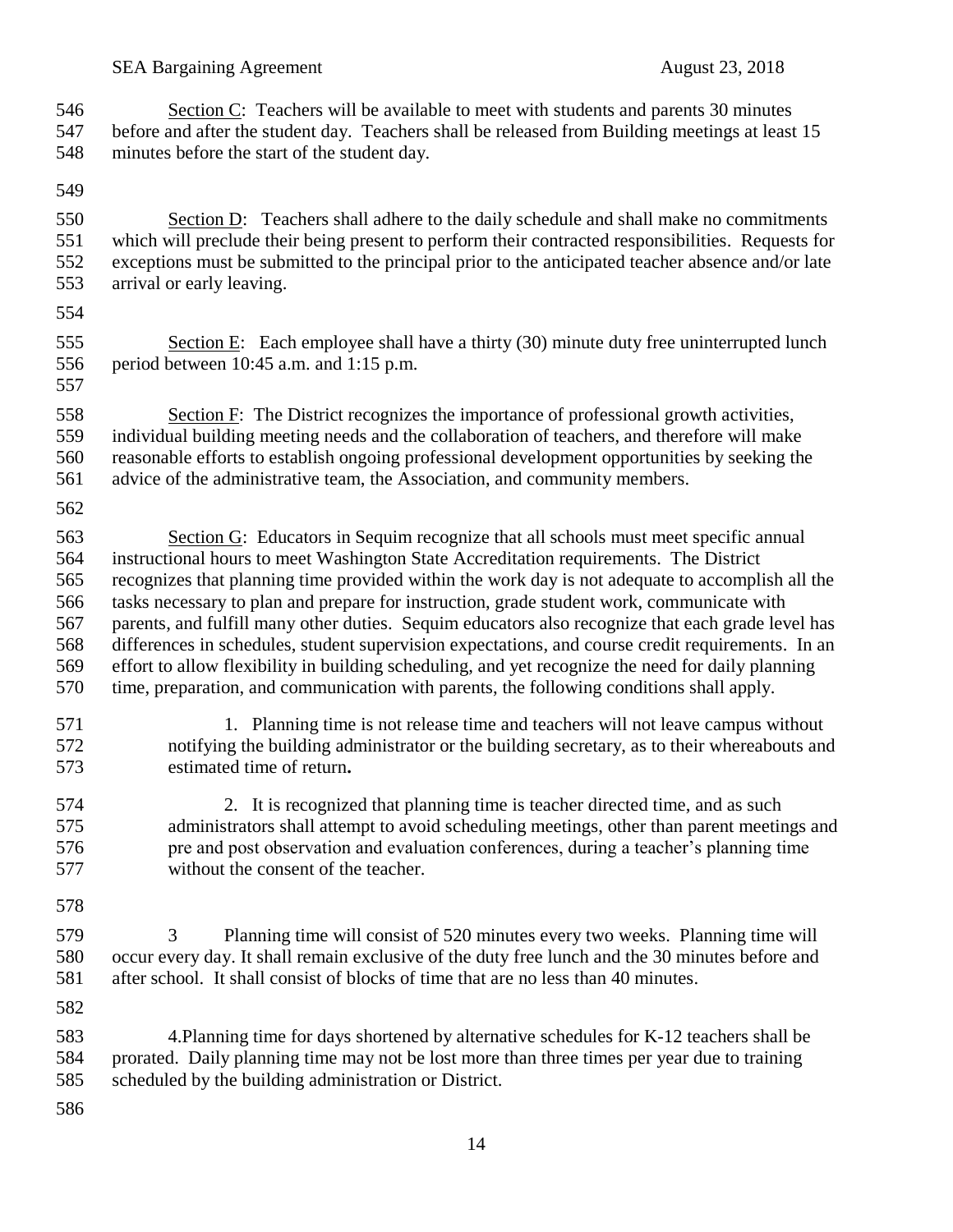Section H: Any employee covered by this agreement who covers a class for another employee must have administrative approval. An employee who has a contract greater than or equal to 0.6 FTE shall be paid at the flat rate (hourly rate) equal to 0.108% of the base in the column BA 0. (\$50.00 per hour for the 2018-19 contract.) An employee with a contract for less than 0.6 FTE shall be paid at the substitute rate. Acceptance of this assignment shall be on a voluntary basis except when a paid substitute cannot be obtained.

 Claims for payment will be submitted to the building principal within 30 days of the time worked. Failure to do this will result in the forfeiture of payment. A payment will be added to the regular salary payment for the teacher provided each month.

 Section I: Secondary school teachers shall not be assigned more than two non-related subject fields except by mutual consent of the teacher and principal. Provisions of this policy will be in effect during normal working times. During unusual circumstances provisions of the reduction in force policy (included as part of this agreement) will be in effect. Secondary school principals will make a definite attempt to limit the number of different subjects and/or preparations required of individual teachers in grades seven through twelve to no more than three (3). 

 Section J: Periodic parent/teacher conferences shall be scheduled by the principal, counselor, and teacher during the workday unless the parent insists otherwise. In the elementary school, students shall be dismissed for a minimum of 2 days, and kindergarten students shall be dismissed for a minimum of 3 days in order to provide for formal parent/teacher/student conferences provided compliance with the minimum contact requirements of the Basic Education Act is maintained**.** 

 Section K: Parent teacher conference days will not go beyond the customary 7.5 hour school work day. The staff at each school will work with their principal to schedule conferences and no principal tri-time will be used for conferences. It is recognized the common work day on a parent teacher conference day may be adjusted to later in the day and into the evening, or the day may be broken into two work times with a non-work period separating the two work sessions.

 Section L: Part-time teachers will have pro-rata teaching, preparation time, and before and after duty time as a part of their part-time contract. 

 Section M: Classroom teachers (e.g. librarians and science, art, music, and vocational teachers) shall not be required to perform inventory tasks which cannot reasonably be accomplished during the regular work day and contract year.

 Section N: The effect of class size on a classroom teacher is influenced proportionately by the material to be covered and difficulty in skill development, by the health and safety of the students, by the number of available work stations and physical size of the teacher/learning space, and by equitable class size throughout the day, and upon the District by fluctuating student enrollments, budget limitations, and curriculum requirements. Building administrators will consider these factors in the scheduling of classes and in the assignment of students.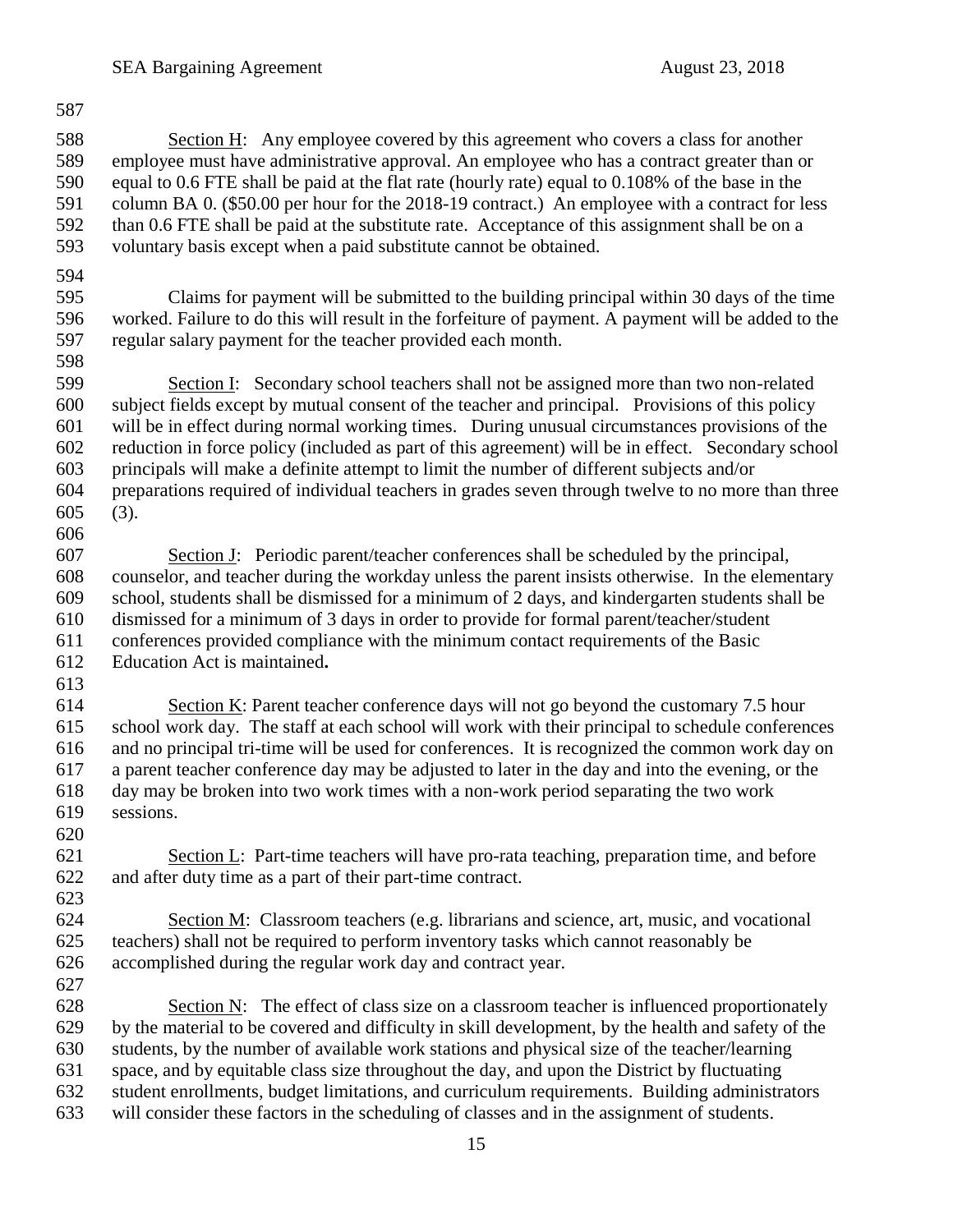| 634 |                                                                                                |  |  |  |
|-----|------------------------------------------------------------------------------------------------|--|--|--|
| 635 | 1. Students with disabilities generally require more time and attention in the                 |  |  |  |
| 636 | classroom. The building principal or designee will make every reasonable effort either to      |  |  |  |
| 637 | balance class loads and equally distribute students with disabilities consistent with the      |  |  |  |
| 638 | objectives stated herein or to offset an unequal distribution of students with disabilities by |  |  |  |
| 639 | a lower class load.                                                                            |  |  |  |
| 640 |                                                                                                |  |  |  |
| 641 | 2. Classes with split grade level or subject require more time and preparation.                |  |  |  |
| 642 | The building principal or designee will make every reasonable effort to consider this          |  |  |  |
| 643 | when determining class size.                                                                   |  |  |  |
| 644 |                                                                                                |  |  |  |
| 645 | 3. When students with disabilities are placed for any portion of the day in the                |  |  |  |
| 646 | general education classroom, the classroom teacher will be notified and provided a copy        |  |  |  |
| 647 | of the IEP, or a brief description of the student's disability. The IEP is a confidential      |  |  |  |
| 648 | document and must be kept in a secure place. If the teacher is expected to provide             |  |  |  |
| 649 | specially designed instruction or accommodations, he/she will have the opportunity to          |  |  |  |
| 650 | meet with the special education staff to discuss the contents of the IEP and the specific      |  |  |  |
| 651 | accommodations.                                                                                |  |  |  |
| 652 |                                                                                                |  |  |  |
| 653 | 4. Maximum Class Sizes. The intent of the district is to ensure reasonable class               |  |  |  |
| 654 | sizes. Individual classes will be reviewed and adjusted as necessary to provide an             |  |  |  |
| 655 | environment that assures success for students and staff.                                       |  |  |  |
| 656 |                                                                                                |  |  |  |
| 657 | The district will strive to keep class sizes in general ed and special ed classrooms below     |  |  |  |
| 658 | these maximums. When classes exceed the following maximum, they will be considered             |  |  |  |
| 659 | to be overloaded:                                                                              |  |  |  |
| 660 |                                                                                                |  |  |  |
| 661 | Grades K 5 -                                                                                   |  |  |  |
| 662 | Classroom                                                                                      |  |  |  |
| 663 | K<br>20 students                                                                               |  |  |  |
| 664 | 22 students<br>$1 - 3$                                                                         |  |  |  |
| 665 | $4 - 5$<br>26 students                                                                         |  |  |  |
| 666 |                                                                                                |  |  |  |
| 667 | 40 students<br><b>Elementary Specialists</b>                                                   |  |  |  |
| 668 |                                                                                                |  |  |  |
| 669 |                                                                                                |  |  |  |
| 670 | Grades 6-8 29 students                                                                         |  |  |  |
| 671 | Classroom                                                                                      |  |  |  |
| 672 |                                                                                                |  |  |  |
| 673 | Grades 9-12 - 32 students per class                                                            |  |  |  |
| 674 | 6-12 Music - 60 students                                                                       |  |  |  |
| 675 | 6-12 P.E. - 40 students                                                                        |  |  |  |
| 676 | Living Skills $-13$                                                                            |  |  |  |
| 677 | Resource Room -18                                                                              |  |  |  |
| 678 |                                                                                                |  |  |  |
| 679 | 5. In the event these established class size maximums are exceeded the district                |  |  |  |
| 680 | will relieve an overload situation upon notification from the teacher on the fifteenth day of  |  |  |  |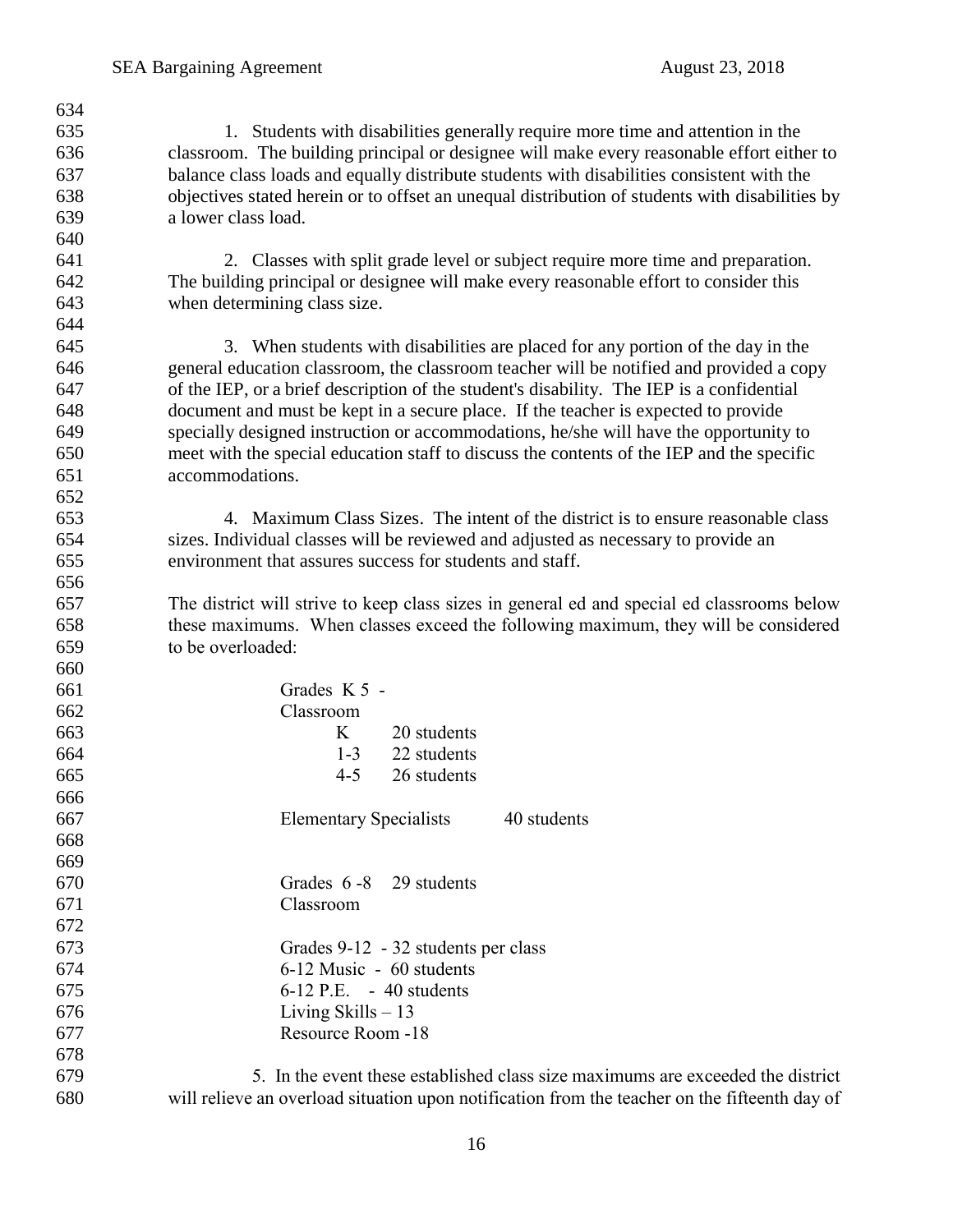| 681 | the semester of any overload with actual head counts of enrolled students in their classroom |                                                                                             |                                                                                            |  |  |
|-----|----------------------------------------------------------------------------------------------|---------------------------------------------------------------------------------------------|--------------------------------------------------------------------------------------------|--|--|
| 682 | by:                                                                                          |                                                                                             |                                                                                            |  |  |
| 683 | (a) Student transfer                                                                         |                                                                                             |                                                                                            |  |  |
| 684 | (b) Addition of certificated staff (In the event there is no classroom space available,      |                                                                                             |                                                                                            |  |  |
| 685 |                                                                                              |                                                                                             | certificated instructional staff may be added to the existing overloaded classroom thereby |  |  |
| 686 |                                                                                              |                                                                                             | reducing the student-teacher ratio. This classroom will no longer be considered            |  |  |
| 687 | overloaded.)                                                                                 |                                                                                             |                                                                                            |  |  |
| 688 | (c) Forming new class sections                                                               |                                                                                             |                                                                                            |  |  |
| 689 |                                                                                              |                                                                                             |                                                                                            |  |  |
| 690 |                                                                                              |                                                                                             | 6. In the event that attempts to relieve an elementary class overload situation            |  |  |
| 691 |                                                                                              |                                                                                             | by the fifteenth day of the semester are unsuccessful, the elementary classroom            |  |  |
| 692 |                                                                                              |                                                                                             | teacher whose class(es) is/are in overload status will receive five (5) dollars per        |  |  |
| 693 |                                                                                              |                                                                                             | student per day for a class in overload status beginning on the sixteenth day of           |  |  |
| 694 | the semester.                                                                                |                                                                                             |                                                                                            |  |  |
| 695 |                                                                                              |                                                                                             |                                                                                            |  |  |
| 696 |                                                                                              |                                                                                             |                                                                                            |  |  |
| 697 |                                                                                              |                                                                                             | Section O: Equity will be the focus when assigning students to classrooms. This includes   |  |  |
| 698 | gender, ethnicity, academic ability, social skills, and IDEA recognized disabilities.        |                                                                                             |                                                                                            |  |  |
| 699 |                                                                                              |                                                                                             |                                                                                            |  |  |
| 700 |                                                                                              |                                                                                             | 1. The following caseloads for Special Education and ESA employees are                     |  |  |
| 701 | intended as maximums whenever possible:                                                      |                                                                                             |                                                                                            |  |  |
| 702 | <b>Resource Room</b>                                                                         | 30                                                                                          | Students                                                                                   |  |  |
|     |                                                                                              |                                                                                             |                                                                                            |  |  |
| 703 | Living Skills                                                                                | 13                                                                                          | Students                                                                                   |  |  |
| 704 | Speech and Language                                                                          | 45                                                                                          | <b>Students</b>                                                                            |  |  |
| 705 | Psychologist                                                                                 |                                                                                             | 1:1000 Students                                                                            |  |  |
| 706 |                                                                                              |                                                                                             |                                                                                            |  |  |
| 707 |                                                                                              |                                                                                             |                                                                                            |  |  |
| 708 |                                                                                              |                                                                                             | If an employee believes he/she has an excessive caseload, the employee should bring it to  |  |  |
| 709 | the attention of the director of special services for possible relief options.               |                                                                                             |                                                                                            |  |  |
| 710 |                                                                                              |                                                                                             |                                                                                            |  |  |
| 711 |                                                                                              |                                                                                             | 2. When any general or special education teacher believes an assigned student              |  |  |
| 712 |                                                                                              | with disabilities is not making sufficient progress he/she has the right to request the IEP |                                                                                            |  |  |
| 713 | team consider changes in the IEP. Special education personnel shall have the right to        |                                                                                             |                                                                                            |  |  |
| 714 |                                                                                              | make recommendations for program and placement they believe necessary in order to           |                                                                                            |  |  |
| 715 | improve student learning.                                                                    |                                                                                             |                                                                                            |  |  |
| 716 |                                                                                              |                                                                                             |                                                                                            |  |  |
| 717 |                                                                                              |                                                                                             | 3. Both parties recognize that in order to offer the full spectrum of Special              |  |  |
| 718 |                                                                                              |                                                                                             | Services, and be in compliance with state and federal laws, many meetings must be held.    |  |  |
| 719 |                                                                                              |                                                                                             | The District and building principals will make every effort to ensure that these meetings  |  |  |
| 720 | are not scheduled, and do not extend, outside of regular building hours.                     |                                                                                             |                                                                                            |  |  |
| 721 |                                                                                              |                                                                                             | a. Staff whose presence is required by law or requested by the                             |  |  |
| 722 |                                                                                              |                                                                                             | administration shall be eligible for compensation if the IEP                               |  |  |
| 723 |                                                                                              |                                                                                             | meeting extends beyond the regular building hours                                          |  |  |
|     |                                                                                              |                                                                                             |                                                                                            |  |  |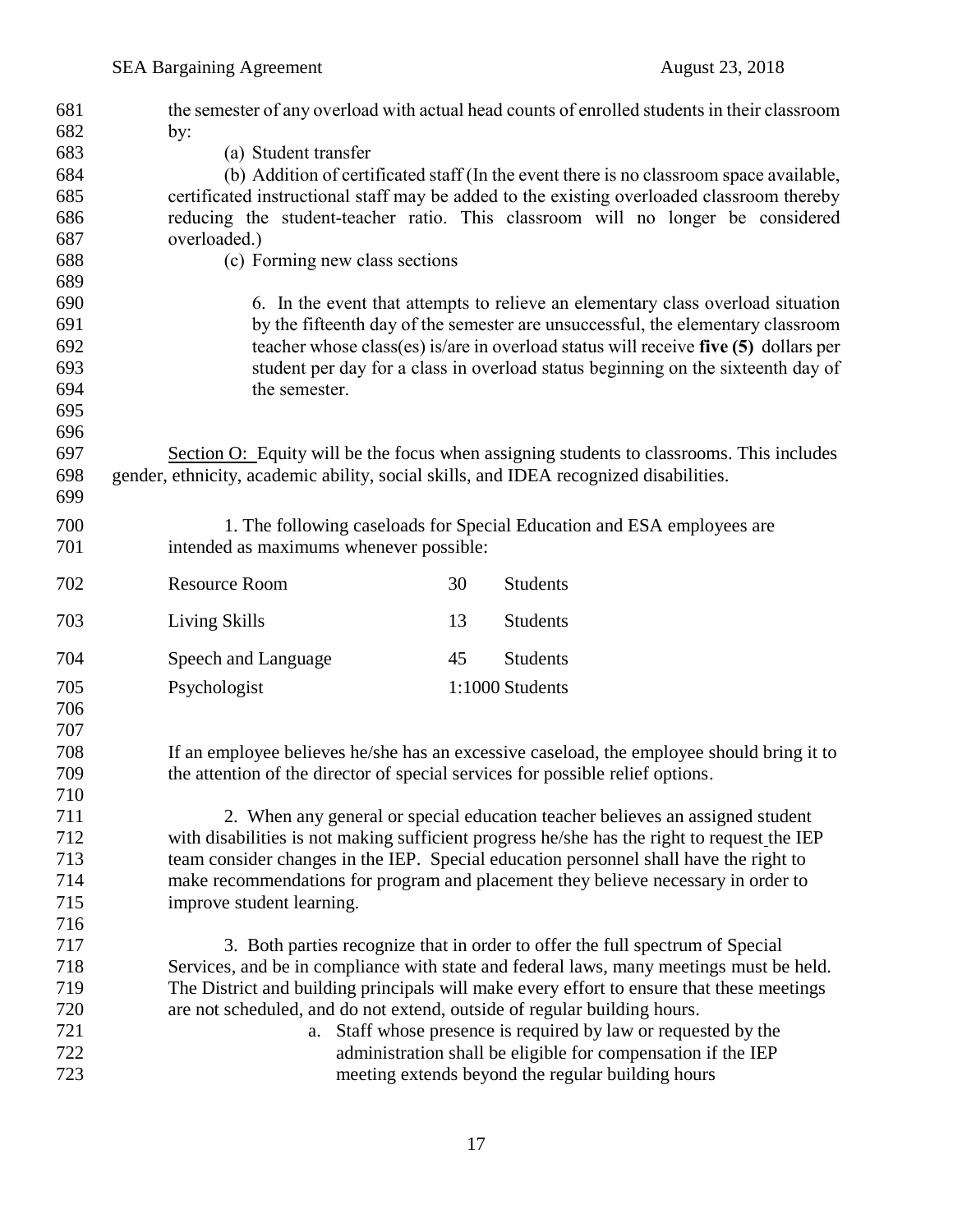|                                                      | <b>SEA Bargaining Agreement</b>              |                                                                                                                                                                                                                                                                                                                                                                                                                                                   | August 23, 2018 |
|------------------------------------------------------|----------------------------------------------|---------------------------------------------------------------------------------------------------------------------------------------------------------------------------------------------------------------------------------------------------------------------------------------------------------------------------------------------------------------------------------------------------------------------------------------------------|-----------------|
| 724<br>725<br>726<br>727<br>728<br>729<br>730<br>731 |                                              | b. I-Team meetings should conclude within regular building hours. If<br>staff attendance is required by administration, teachers are eligible<br>for compensation.<br>4. Speech and Language Pathologists shall be reimbursed the full amount of the annual national<br>certification fee. This shall be done upon submission of receipts indicating the fee has been paid<br>and the individual has received certification for the current year. |                 |
| 732<br>733<br>734                                    |                                              | 5. Special education teachers may be eligible for IEP documentation time within<br>the school day. Eligibility for this option will be reviewed and determined with<br>administration at the beginning of each semester or trimester.                                                                                                                                                                                                             |                 |
| 735<br>736                                           |                                              | 6. When a special education para is absent the district will attempt to provide a<br>para substitute beginning the first day of the absence.                                                                                                                                                                                                                                                                                                      |                 |
| 737<br>738<br>739<br>740<br>741                      |                                              | Section $P$ : All employees shall have five (5) full school days after the end of each quarter<br>to prepare student report cards. The only exception shall be at the end of second semester for<br>failing seniors, in which case it shall be the last day seniors are in attendance.                                                                                                                                                            |                 |
| 742<br>743<br>744<br>745                             | rate shall be per diem.                      | Section Q: The District can require employees to attend inservices two weeks prior to the<br>date students start school. Notice shall be given to employees by June 1 and the compensation                                                                                                                                                                                                                                                        |                 |
| 746<br>747<br>748<br>749                             | mandatory.                                   | 1. In-service programs scheduled during the work day shall be accommodated by<br>the early dismissal of students or use of substitutes. Attendance at such programs shall be                                                                                                                                                                                                                                                                      |                 |
| 750<br>751<br>752                                    |                                              | 2. Attendance at any in-service programs or courses scheduled or recommended<br>at times other than during the workday shall be voluntary.                                                                                                                                                                                                                                                                                                        |                 |
| 753<br>754<br>755                                    | diem rate.                                   | Section R: Employees who are selected to teach summer school shall be paid at their per                                                                                                                                                                                                                                                                                                                                                           |                 |
| 756<br>757<br>758                                    |                                              | <b>ARTICLE 13: EVALUATION</b>                                                                                                                                                                                                                                                                                                                                                                                                                     |                 |
| 759                                                  | PURPOSE:                                     |                                                                                                                                                                                                                                                                                                                                                                                                                                                   |                 |
| 760<br>761<br>762<br>763<br>764                      | our employees.<br>district's strategic plan. | Both the district and the association share a core value: to promote a growth mindset for our youth and<br>Supervision for the improvement of instruction is the function of the employee evaluation process.<br>Employees are expected to execute the core values inherent in the vision, mission, and goals of the                                                                                                                              |                 |
| 765                                                  |                                              |                                                                                                                                                                                                                                                                                                                                                                                                                                                   |                 |
| 766<br>767<br>768                                    |                                              | The legislature finds that an evaluation system for teachers has the following elements, goals,<br>and objectives: (1) An evaluation system must be meaningful, helpful, and objective; (2) an<br>evaluation system must encourage improvements in teaching skills, techniques, and abilities by                                                                                                                                                  |                 |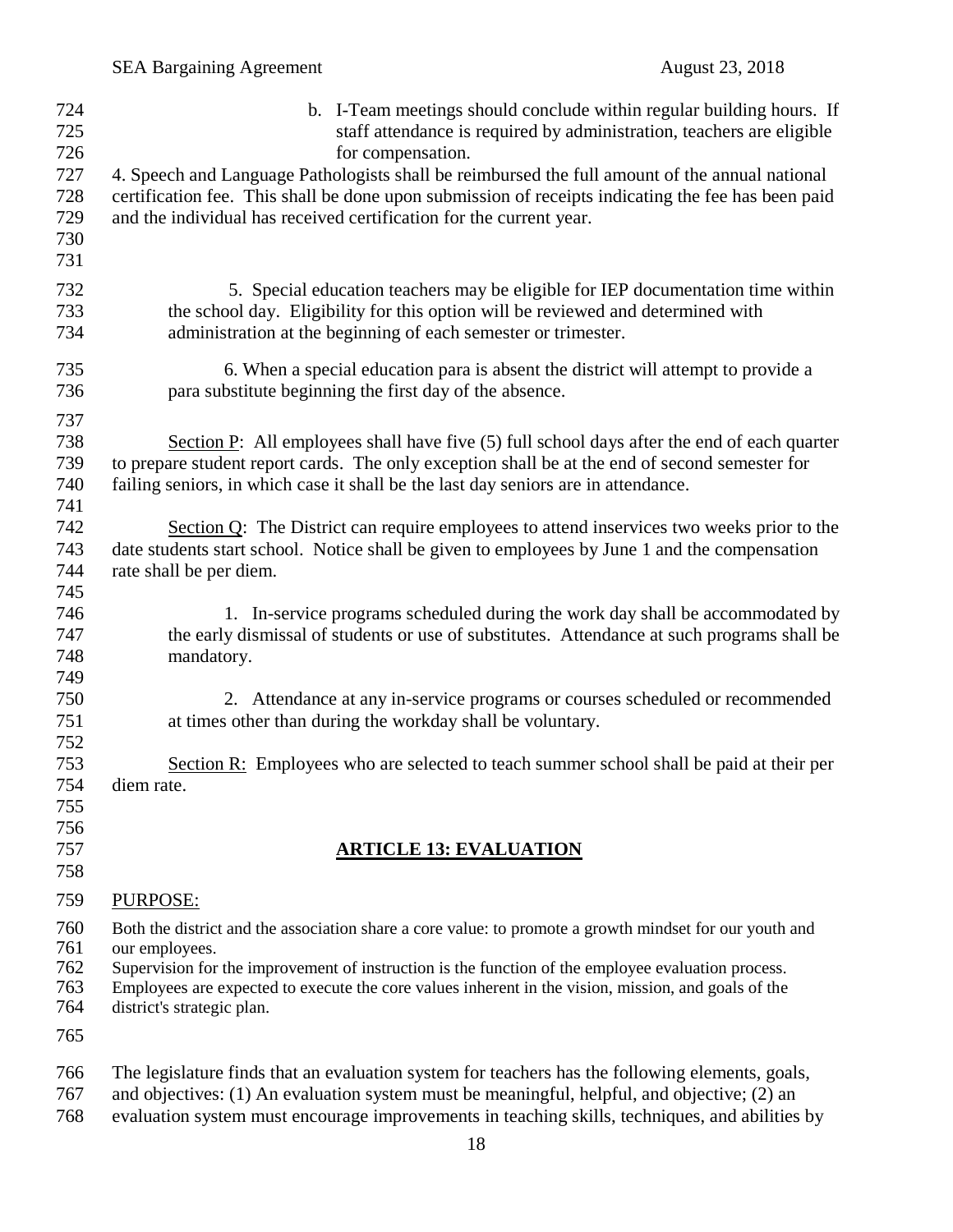- identifying areas needing improvement; (3) an evaluation system must provide a mechanism to
- make meaningful distinctions among teachers and to acknowledge, recognize, and encourage
- superior teaching performance; and (4) an evaluation system must encourage respect in the
- evaluation process by the persons conducting the evaluations and the persons subject to the
- evaluations through recognizing the importance of objective standards and minimizing
- subjectivity. (RCW 28A.405.110)

## PROVISIONAL EMPLOYEES

 Provisional employees are defined in RCW 28A.405.220 and shall be observed and evaluated using the District's Evaluation Form, at least twice annually. The first evaluation shall be based on an observation of not less than thirty minutes and completed no less than ninety (90) calendar days of the commencement of contract year and the second not later than May 1. Provisional employees shall not be placed on probation.

## CONTINUING EMPLOYEES

 Continuing employees are other than provisional employees and shall be evaluated at least once annually after no less than two observations. Total observation time for each employee for each school year shall be not less than sixty (60) minutes. All evaluations shall be completed not later than June 1.

## EVALUATIONS/OBSERVATIONS

 Evaluations shall be based on no less than two observations of the employee in the performance of their assigned duties. Observations may be either scheduled or unscheduled when the employee is engaged in contracted duties, and may be shorter than 30 minutes but must directly reference evaluation criteria. A minimum of one observation shall be thirty (30) minutes in length while the employee is engaged in instruction.

- GENERAL
- 

- 1. If an employee is transferred to another position not under the supervisor's jurisdiction, an evaluation shall be made at the time of such transfer. An employee on probation shall not be transferred from the Supervisor's jurisdiction until the probationary period is complete.
- 2. If an employee resigns during the school year, the final evaluation shall be based on observations up to the date of the resignation and may be mailed to the employee.
- 3. Unsatisfactory evaluations must be supported by at least one observation report that has indicated unsatisfactory performance. If an employee's evaluation will indicate unsatisfactory performance in one or more of the criteria, such evaluation shall be completed by May 1. The employee may request one additional observation be made within thirty (30) additional calendar days of the request for the purpose of having the evaluator observe if the marked deficiencies have been corrected.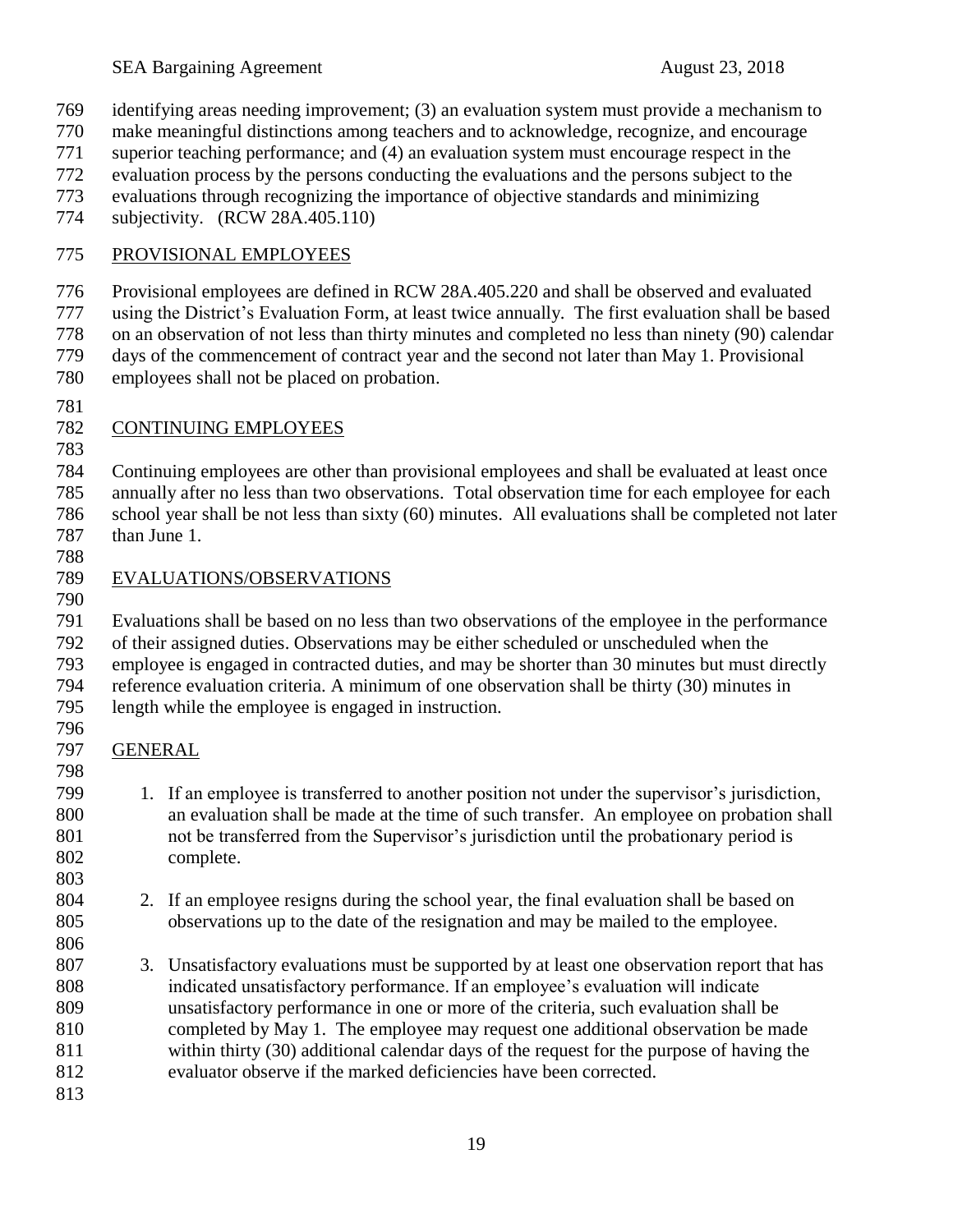| 814<br>815 |    | 4. Principals and other supervisors may conduct such additional observations at any time<br>during the school year for such additional periods of time, as they deem appropriate |  |  |  |
|------------|----|----------------------------------------------------------------------------------------------------------------------------------------------------------------------------------|--|--|--|
| 816        |    |                                                                                                                                                                                  |  |  |  |
| 817        |    | 5. Following each observation, the principal or other evaluator shall provide the employee a                                                                                     |  |  |  |
| 818        |    | copy of the observation report within five (5) working days after the observation. If                                                                                            |  |  |  |
| 819        |    | unsatisfactory performance is observed and noted, the Association President will be                                                                                              |  |  |  |
| 820        |    | provided a copy of the report form. A conference with the employee will occur within                                                                                             |  |  |  |
| 821        |    | five (5) working days of the date the employee is provided a copy of the report form.                                                                                            |  |  |  |
| 822        |    | The employee may request the meeting include representation by the Association.                                                                                                  |  |  |  |
| 823        |    |                                                                                                                                                                                  |  |  |  |
| 824        |    | 6. All observation reports used in making the evaluation shall be attached to the evaluation.                                                                                    |  |  |  |
| 825        |    |                                                                                                                                                                                  |  |  |  |
| 826        | 7. | The employee shall sign the School District's copy of the evaluation report to indicate                                                                                          |  |  |  |
| 827        |    | that he or she has received a copy of the report. The signature of the employee does not,                                                                                        |  |  |  |
| 828        |    | however, imply that the employee agrees with the contents of the evaluation report. The                                                                                          |  |  |  |
| 829        |    | employee may attach comments if desired.                                                                                                                                         |  |  |  |
| 830        |    |                                                                                                                                                                                  |  |  |  |
| 831        |    | 8. Each evaluation report and supporting observations, along with any employee                                                                                                   |  |  |  |
| 832        |    | attachments, shall be filed at the end of the school year in the employee's personnel file.                                                                                      |  |  |  |
| 833        |    |                                                                                                                                                                                  |  |  |  |
| 834        |    | 9. Employees assigned to subject matters for which they are not endorsed by certificates or                                                                                      |  |  |  |
| 835        |    | for which they have no major or minor, as the case may be, shall not be evaluated with                                                                                           |  |  |  |
| 836        |    | respect to criteria #4 (professional preparation) and #7 (knowledge of subject matter)                                                                                           |  |  |  |
| 837        |    | except for assistance.                                                                                                                                                           |  |  |  |
| 838        |    |                                                                                                                                                                                  |  |  |  |
| 839        |    | 10. After an evaluation the principal or the evaluator may require the teacher to take in-                                                                                       |  |  |  |
| 840        |    | service training provided by the district in the area of teaching skills needing                                                                                                 |  |  |  |
| 841        |    | improvement, and may require the teacher to work with a mutually agreed upon mentor                                                                                              |  |  |  |
| 842        |    | for purposes of achieving such improvement (RCW 28A 405.140).                                                                                                                    |  |  |  |
| 843        |    |                                                                                                                                                                                  |  |  |  |
| 844        |    | 11. If the supervisor contemplates recommending that a continuing contract employee be                                                                                           |  |  |  |
| 845        |    | placed on probation, an evaluation shall be made no later than January 20.                                                                                                       |  |  |  |
| 846        |    |                                                                                                                                                                                  |  |  |  |
| 847        |    | 12. If the evaluator has observed deficiencies in the employee's classroom performance and                                                                                       |  |  |  |
| 848        |    | the evaluation is determined to be "unsatisfactory" the evaluator shall develop a                                                                                                |  |  |  |
| 849        |    | probationary plan of improvement in accordance with RCW 28A.405.100. The purpose                                                                                                 |  |  |  |
| 850        |    | of the probationary period is to give the employee opportunity to demonstrate                                                                                                    |  |  |  |
| 851        |    | improvement in his or her areas of deficiency.                                                                                                                                   |  |  |  |
| 852        |    |                                                                                                                                                                                  |  |  |  |
| 853        |    | A probationary period of sixty (60) school days shall be established.<br>a.                                                                                                      |  |  |  |
| 854        |    | b. During the probationary period the evaluator shall meet with the employee at least                                                                                            |  |  |  |
| 855        |    | twice monthly to supervise and make a written evaluation of the progress, if any,                                                                                                |  |  |  |
| 856        |    | made by the employee.                                                                                                                                                            |  |  |  |
| 857        |    | The evaluator may authorize one additional certificated mentor to observe and<br>$\mathbf{c}$ .                                                                                  |  |  |  |
| 858        |    | assist the probationer and aid the employee in his or her areas of deficiency.                                                                                                   |  |  |  |
| 859        |    | The employee may be removed from probation at any time if he or she<br>d.                                                                                                        |  |  |  |
| 860        |    | demonstrates sufficient improvement to the principal of the building.                                                                                                            |  |  |  |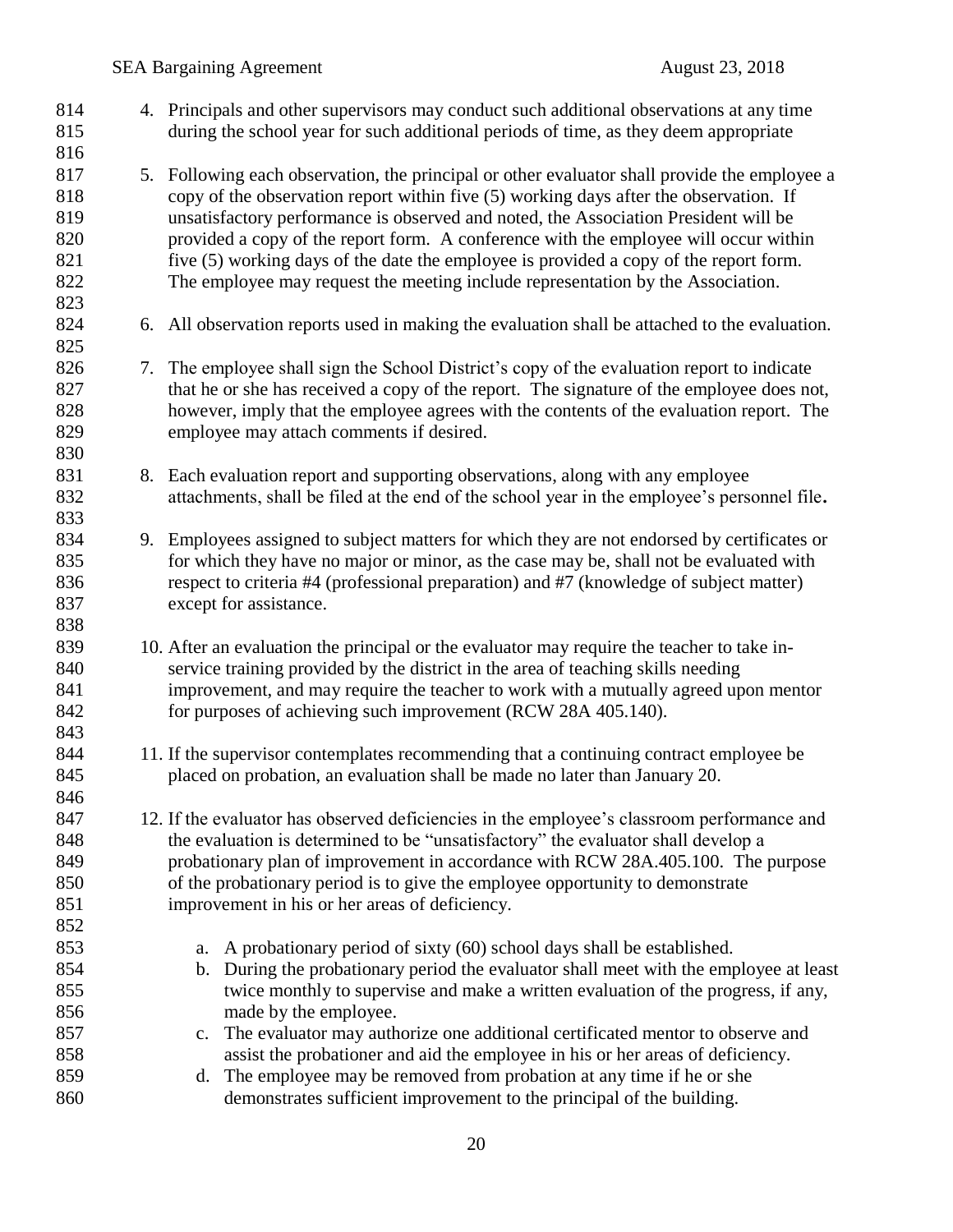e. Lack of necessary improvement may constitute grounds for a finding of probable cause for non-renewal. The superintendent will provide written notice thereof to 863 the employee on or before May 15 (RCW 28A.405.210).

## **ARTICLE 14: ASSIGNMENT, TRANSFER & VACANCIES**

 Section A: In the determination of voluntary assignments and transfers, the preference and qualifications of the employee shall be considered to the extent that these considerations do not conflict with the educational program. As to employees who desire transfer or reassignment, the following procedure shall be used: 

- 1. All vacancies and new positions will be posted on the District web site. A vacancy occurs when a position within the bargaining unit is open. If a new position or vacancy occurs during the school year it shall be posted on the District website. Principals, working with their staffs, may make internal staffing assignments among existing staff at a building for the upcoming school year prior to determining which positions are vacant for purposes of posting.
- 881 1. The employee must notify the Superintendent and/or his designee within five (5) days of his or her desire to be considered for a particular position.
- 2. All vacancies or new positions shall be filled on the basis of qualifications for 885 the position. Continuing, provisional, and non-retire/rehire leave replacement employees 886 of the District who make application for a vacancy or new position shall be assured an interview. This opportunity will be extended through the summer months for those employees who worked the previous school year.
- 3. The Superintendent or his designees shall inform the employee of the outcome of his request in writing within a reasonable time in the event of a request for transfer and within fifteen (15) days of the date the position is filled in the event of a request for consideration of appointment to a vacancy.
- 4. In the event a vacancy occurs within twenty (20) days of the start of school, 896 the administration will make a reasonable attempt to meet the intent of this notification and transfer process in the time available.
- Section B: All positions that may require a transfer shall be posted on the District web site. In the instance of involuntary transfer to a new assignment, employees shall be notified in writing within a reasonable amount of time of any changes in their programs and schedules for the ensuing school year or semester, including subjects taught and special assignments. The District will provide one day per diem to any individual involuntarily transferred to another classroom in the District**.**
- 1. When possible, employees shall be notified before summer break to allow summer school preparation if necessary.
	-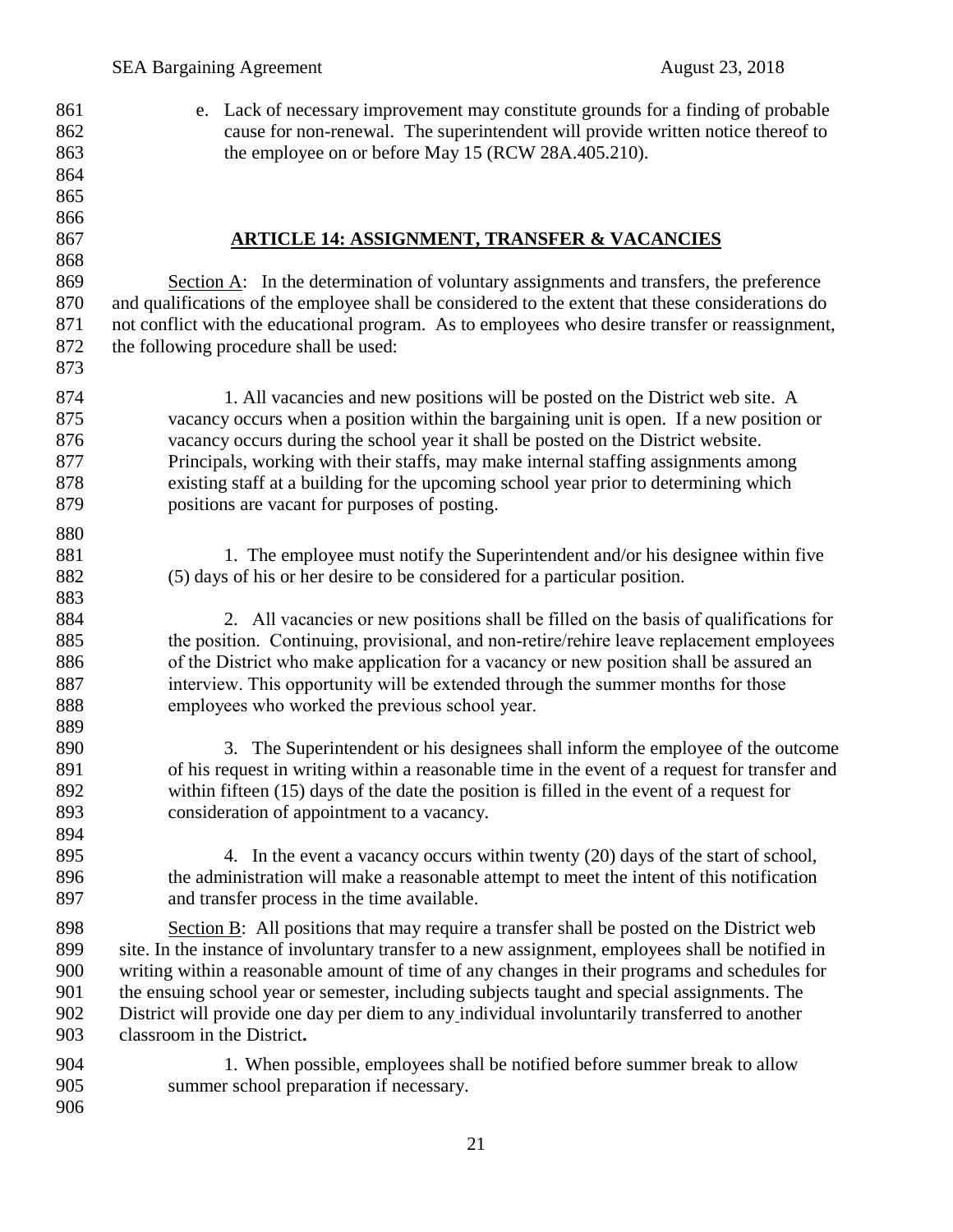2. These conditions apply except when the Reduction In Force contained herein is enforced. Section C: The District will invite present certificated staff from the appropriate grade level, department or school to assist in the development of criteria and interviewing of new classroom teachers, librarians, counselors and principals. During vacation periods a reasonable attempt will be made to meet the intent of this article. **ARTICLE 15: REDUCTION IN FORCE** *Section 1 - General* A. Definitions: Layoff – an action by the Board reducing the number of employees in the District due to monetary reasons only; it does not refer to decisions to discharge or non-renew an employee for cause. Financial Emergency – a significant loss of funding resulting from double levy loss in the same school year, declining enrollment, or other loss of revenue (e.g. a substantial reduction in the state per-pupil allocation of funds, reduction in categorical funding, etc.) that requires the involuntary separation of employees. Reduction in Force ("RIF") – reduction of number of employees resulting from a financial emergency. Any employee placed on layoff status shall retain all accrued benefits as are regularly extended to any employee on leave. Qualifications – the appropriate Washington State Certificate, including endorsement, for the subject and/or grade level to which the employee will be assigned. This includes any emergency endorsements for which an employee may be eligible under state law such as WAC 181.82.105 (8) and WAC 181.82.110. Seniority – length of certificated service. Seniority shall be prorated for less than full- time service. Employees shall receive additional proportional seniority credit for additional work such as summer school, but seniority credit shall not exceed 1.0 FTE for any given year. Voluntary leave – leave requested and granted during a time of financial emergency for a period of up to one year. B. The Board has the right to determine that the certificated staff of the District should be reduced for the following school year shall be by reason of financial emergency only. If the Board determines that a financial emergency exists for the following school year, it shall adopt a reduced plan of programs and services based upon the guidelines set forth in this Agreement. *Section 2 - Reduction Procedure* 953 A. A Seniority List shall be established and published by the District by February  $1<sup>st</sup>$  of each year. Certificated staff shall have thirty (30) calendar days to notify the District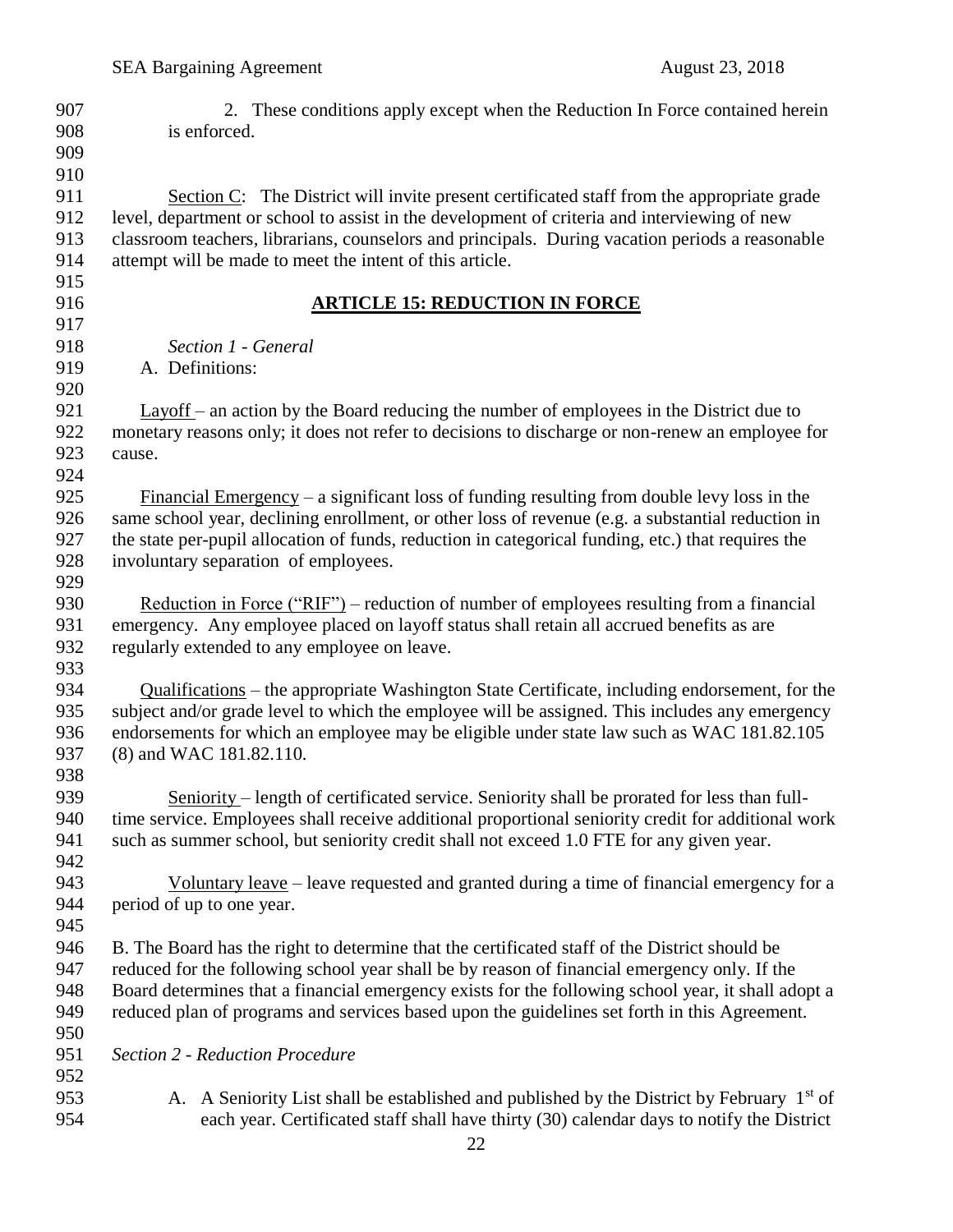of any errors or discrepancies on the Seniority List. The updated Seniority List shall be distributed to staff and SEA on or before April 1 of each school year. The list shall include all certificated staff in the bargaining unit and shall include the following: 1. Certification/endorsement information. 2. Certificated teaching experience. 3. Length of service within the District. 4. Degree/Quarter Hour information. B. If reductions in certificated staff become necessary for the reason(s) set forth above, the following procedure shall be applied to identify those certificated staff members who must be laid off: 1. Recommendations concerning financial resources of the District shall be presented to the Board by May 1 of each year. 2. The Superintendent on behalf of the Board shall meet with and provide the Association with the financial status of the District, showing the need to lay off certificated staff and the process utilized in making this decision prior to May 1. In the event the Legislature has not passed the budget by May 1st the District will meet with the Association to agree to an alternate date. 3. In an effort to eliminate the necessity of layoffs, a reasonable effort shall be made to ascertain the number of certificated positions which will be open for the following school year by reason of normal attrition as outlined below: a. Voluntary certificated personnel retirements. b. Normal certificated personnel resignations. c. Before the implementation of the Reduction in Force procedures, all certificated staff shall have the opportunity to make written application for the school year's leave of absence without pay. The Board shall grant such leave of absence if the granting of such leave would eliminate the necessity of laying off a certificated employee, and such leave of absence will not further impair the modified education program to be retained. 4. Layoffs shall occur only after the following occur: a. all retire-rehire employees are non-renewed; b. all leave replacement employees are non-renewed. Such vacancies shall not be filled except as indicated in Section 3, C. below. *Section 3 - Reduction in Force (RIF)* 998<br>999 A. On or before May 15, unless State law permits an extended date, employees to be laid off shall be identified pursuant to this Article. Such employees shall receive a notice of probable cause for non-renewal of their individual contracts for the ensuing school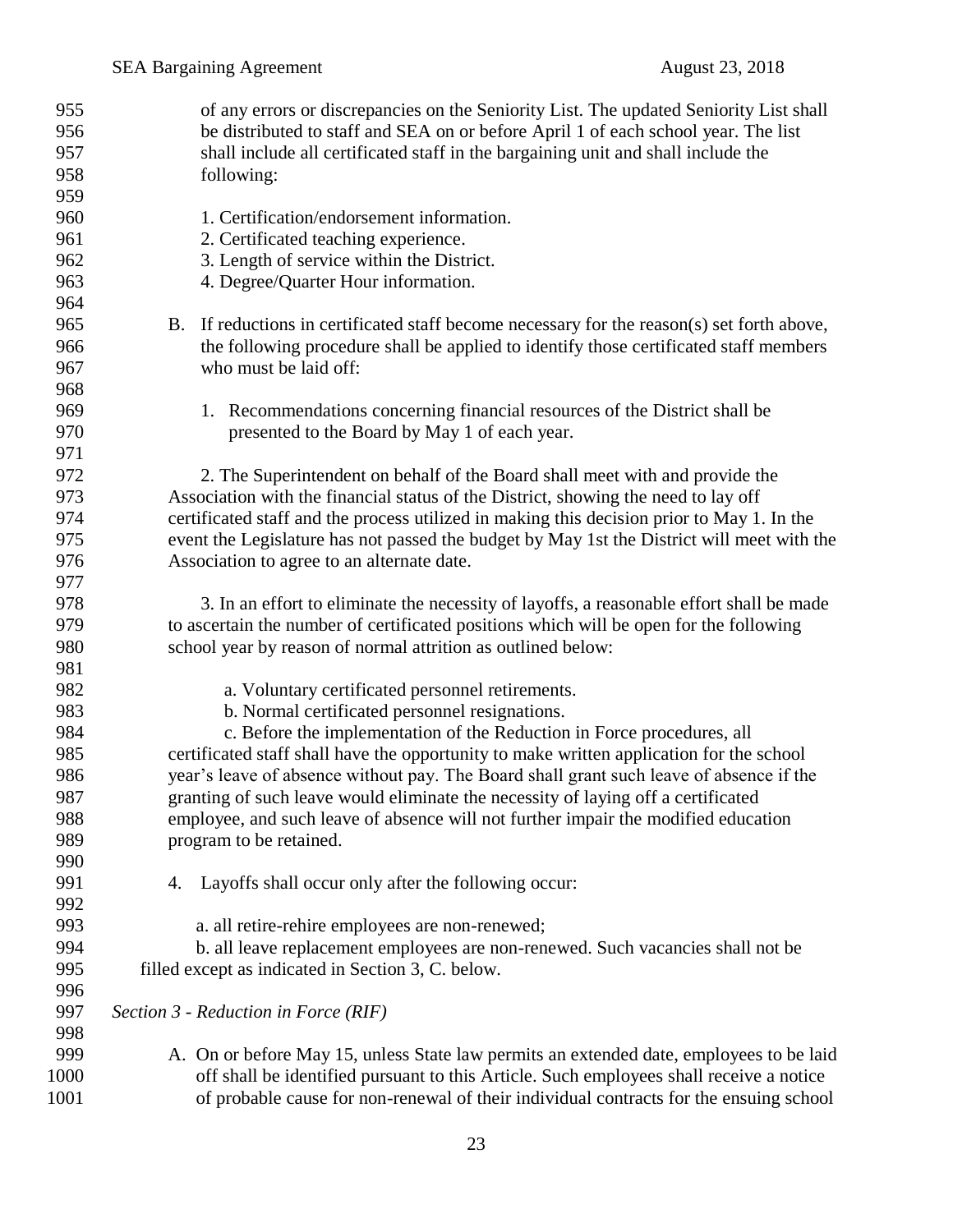| 1002<br>1003 | year. Copies of the notices identifying employees of non-renewal shall be given to the<br>SEA. |  |
|--------------|------------------------------------------------------------------------------------------------|--|
| 1004         |                                                                                                |  |
| 1005         | B. Reverse seniority shall be the basis for identifying the employees who are to be laid       |  |
| 1006         | off.                                                                                           |  |
| 1007         |                                                                                                |  |
| 1008         |                                                                                                |  |
| 1009         | C. All retained employees shall possess such valid Washington State certificate as may         |  |
| 1010         | be required for the position(s) under consideration. The retained employee must be             |  |
| 1011         | qualified to teach in the particular level, subject area, or special program for which         |  |
| 1012         | he/she is being considered. Qualification shall be determined on the basis of                  |  |
| 1013         | certification held at the beginning of the Reduction in Force.                                 |  |
| 1014         |                                                                                                |  |
| 1015         | D. Non-provisional employees who possess the appropriate Washington State Certificate          |  |
| 1016         | may be placed in a position outside of their endorsed area and shall agree to complete         |  |
| 1017         | state endorsement requirements for that position, pursuant to the emergency                    |  |
| 1018         | endorsement provisions of WAC 181.82.105 (8) and WAC 181.82.110.                               |  |
| 1019         |                                                                                                |  |
|              |                                                                                                |  |
| 1020         |                                                                                                |  |
| 1021         | E. If ties exist, the following criteria will be used in descending order of importance:       |  |
| 1022         |                                                                                                |  |
| 1023         | 1. District experience                                                                         |  |
| 1024         |                                                                                                |  |
| 1025         | Employee with the greatest number of quarter hour credits and clock hours<br>2.                |  |
| 1026         | beyond the initial BA.                                                                         |  |
| 1027         |                                                                                                |  |
| 1028         | 3. If ties still exist, a drawing by lot will be held to determine which employee is           |  |
| 1029         | retained. The SEA and the eligible employees for the drawing will be notified in               |  |
| 1030         | writing of the date, place, and time of the drawing. The drawing will be conducted             |  |
| 1031         | openly and at a reasonable time and place which will allow the affected                        |  |
| 1032         | employees and the SEA to be in attendance.                                                     |  |
| 1033         |                                                                                                |  |
| 1034         |                                                                                                |  |
| 1035         | Section 4 - Employment Pool and Recall                                                         |  |
| 1036         |                                                                                                |  |
| 1037         | A. All employees who are not recommended for retention in accordance with these                |  |
| 1038         | procedures shall be laid off from employment and placed in an employment pool for              |  |
| 1039         | possible recall to employment. Employment pool personnel shall be recalled for                 |  |
| 1040         | available positions in the reverse order in which they were laid off by state seniority.       |  |
| 1041         | This opportunity will occur after the following assignments have been completed:               |  |
| 1042         |                                                                                                |  |
| 1043         | 1. Displaced employees,                                                                        |  |
| 1044         | 2. In building re-assignments,                                                                 |  |
| 1045         | 3. In district transfers.                                                                      |  |
| 1046         |                                                                                                |  |
| 1047         | B. Employees currently assigned in full-time positions shall be first assigned to full-time    |  |
| 1048         | positions consistent with provisions herein outlined and shall not be obligated to any         |  |
| 1049         | part-time positions but may choose to accept such a position.                                  |  |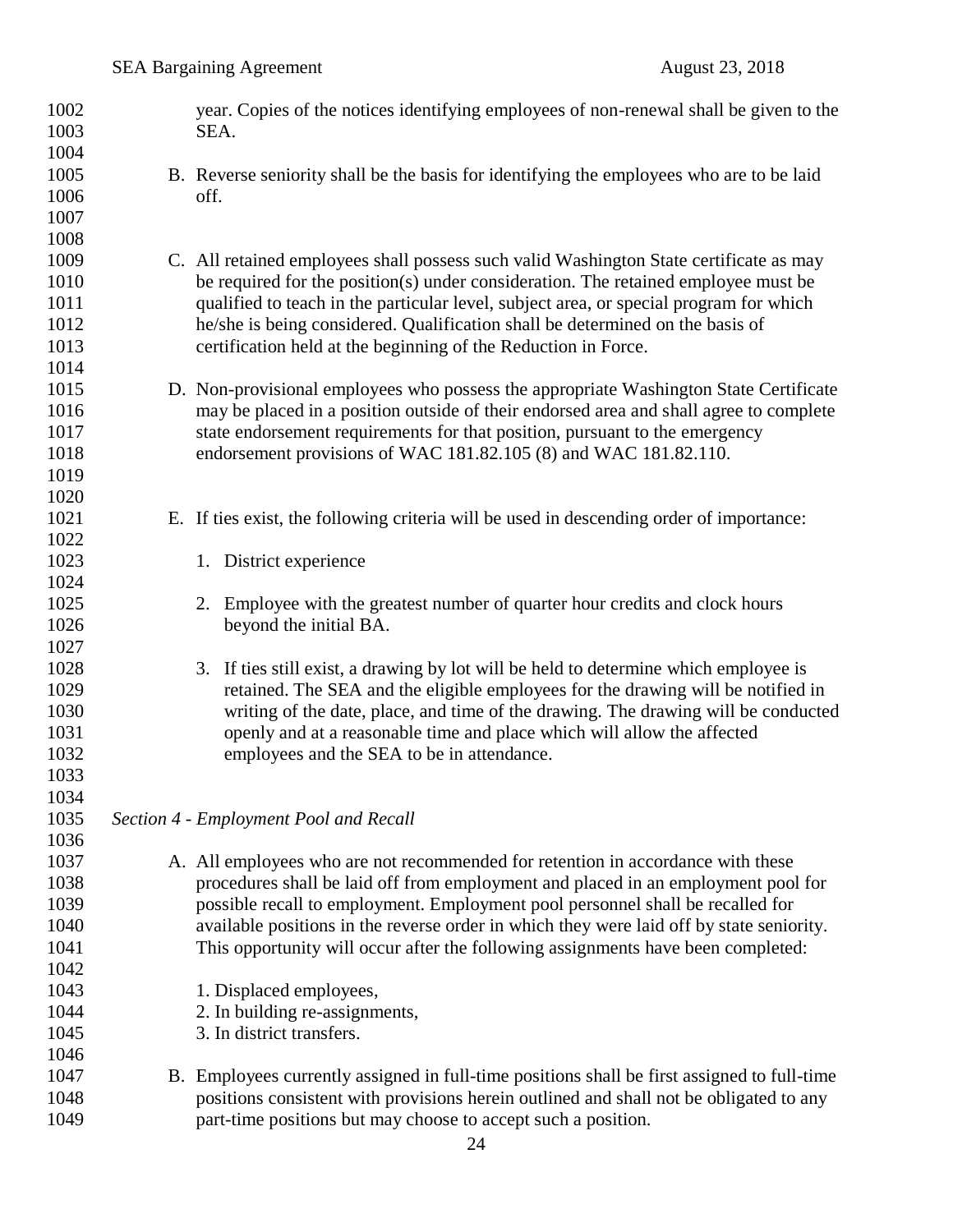C. Employees currently assigned in part-time positions shall be assigned to any position based on certification and seniority. D. When a vacancy occurs for which any person(s) in the employment pool is certified, notification to such individual(s) shall be hand delivered by the direct supervisor or the Director of Human Resources or by certified mail during the summer. Such individual(s) shall have three (3) business days (excluding weekends and legal holidays) when schools are in session or five (5) business days during the summer from receipt of the letter to accept the position offered. If two (2) such offers are not accepted, the District is under no obligation to retain that employee in the 1061 employment pool. The employee may remain in the employment pool for up to 2 (two) years. It shall be the obligation of the individual in the employment pool to notify the Office of the Director of Human Resources as to where he/she can be reached. E. In the case that an employee who had previously earned continuing status with the district is being recalled into what would otherwise be a leave replacement contract, the continuing status of that employee shall be maintained, and a continuing contract 1070 shall be offered. F. At the end of any school year in which Reduction in Force occurs, if there are insufficient vacant positions to make whole all employment pool personnel, the employment pool shall be utilized until the remaining employees are rehired. Refusal 1075 by an employee to take such a position(s) that reduces their FTE shall not jeopardize their continuation in the employment pool. G. The District shall utilize employment pool personnel as substitutes on a first priority basis if the employee indicates that he/she is willing to substitute if called upon. *Section 5 - Employee Benefits* A. All benefits to which a teacher was entitled at the time of his/her layoff, including unused accumulated sick leave, shall be restored to the teacher upon his/her return to active employment; and the teacher shall be placed on the proper step of the salary schedule to the teacher's experience and education. B. Employees participating in "Insurance Benefits" as indicated in the Agreement shall be allowed to continue these programs by reimbursing the District for the premiums.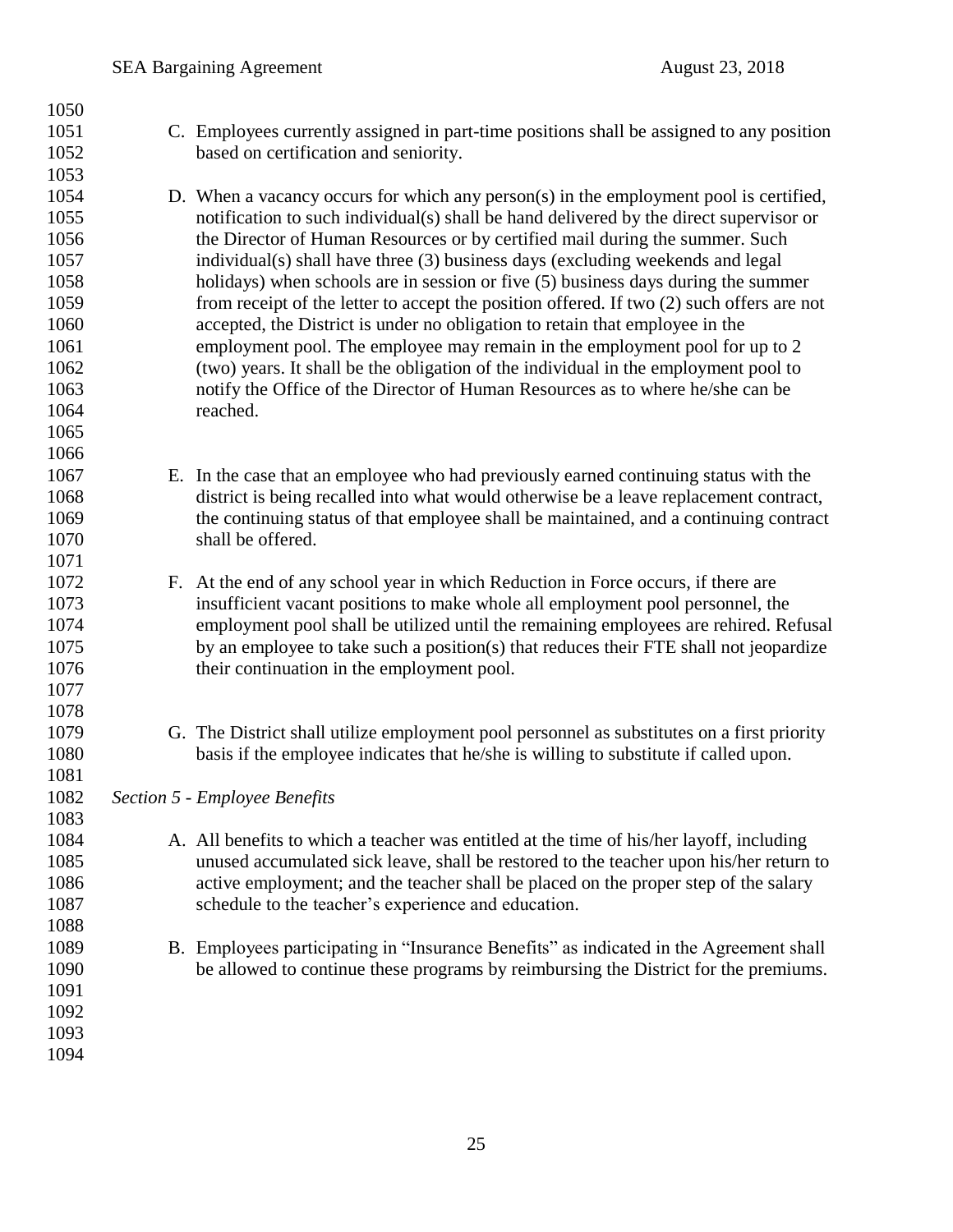| 1095         |                                                                                                   |
|--------------|---------------------------------------------------------------------------------------------------|
| 1096         |                                                                                                   |
| 1097         | <b>ARTICLE 16: STUDENT TEACHER</b>                                                                |
| 1098         |                                                                                                   |
| 1099         | Section $\overline{A}$ : If the District should approve a Student Teacher/Internship program, the |
| 1100         | following shall apply:                                                                            |
| 1101         |                                                                                                   |
| 1102         | 1. Every continuing contract employee with a minimum of 5 years of full-time                      |
| 1103         | experience shall have the option to accept or reject a student teacher as recommended by          |
| 1104         | the building principal.                                                                           |
| 1105         |                                                                                                   |
| 1106         | 2. Every employee who accepts a student teacher shall be given at least twenty                    |
| 1107         | (20) days' notice. In emergency situations, the District will notify the employee as soon         |
| 1108         | as possible.                                                                                      |
| 1109         |                                                                                                   |
| 1110         | 3. Every employee who accepts a student teacher shall receive the total                           |
| 1111         | compensation provided by the contracted university for the employee. The District shall           |
| 1112         | notify employees of the amount of remuneration if any, before assigning student teachers.         |
| 1113         |                                                                                                   |
| 1114         | 4. The supervising employee may recommend dismissal of a student teacher to                       |
| 1115         | the building principal and the college/university supervisor. Accompanying the                    |
| 1116         | recommendation for dismissal, the supervising employee shall provide a written                    |
| 1117         | explanation to the building principal, the college supervisor, and the student teacher            |
| 1118         | involved.                                                                                         |
| 1119         |                                                                                                   |
| 1120         |                                                                                                   |
| 1121         |                                                                                                   |
| 1122<br>1123 | <b>ARTICLE 17: LEAVES</b>                                                                         |
| 1124         | ILLNESS, INJURY, AND PERSONAL LEAVE                                                               |
| 1125         |                                                                                                   |
| 1126         | Each employee covered by this Agreement shall be entitled to accumulate twelve (12) days of       |
| 1127         | compensated annual leave per year to a maximum of 180 days for purposes of illness, injury and    |
| 1128         | personal leave allocated as follows:                                                              |
| 1129         |                                                                                                   |
| 1130         | Section A: Sick Leave                                                                             |
| 1131         |                                                                                                   |
| 1132         | 1. The District shall grant (12) twelve annual sick leave days to employees in the                |
| 1133         | event of illness, pregnancy, childbirth, and physical disability within the immediate             |
| 1134         | family of the employee. For purposes of this provision, immediate family shall mean the           |
| 1135         | employee's spouse, mother, father, sibling, child, grandparent, grandchild, or those same         |
| 1136         | relatives by marriage or a person living in the same household as the employee.                   |
| 1137         |                                                                                                   |
| 1138         | 2. The District shall have the right to require from the employee a physician's                   |
| 1139         | certificate of illness or injury or of the need to care for a child after five (5) consecutive    |
| 1140         | days of absence.                                                                                  |
| 1141         |                                                                                                   |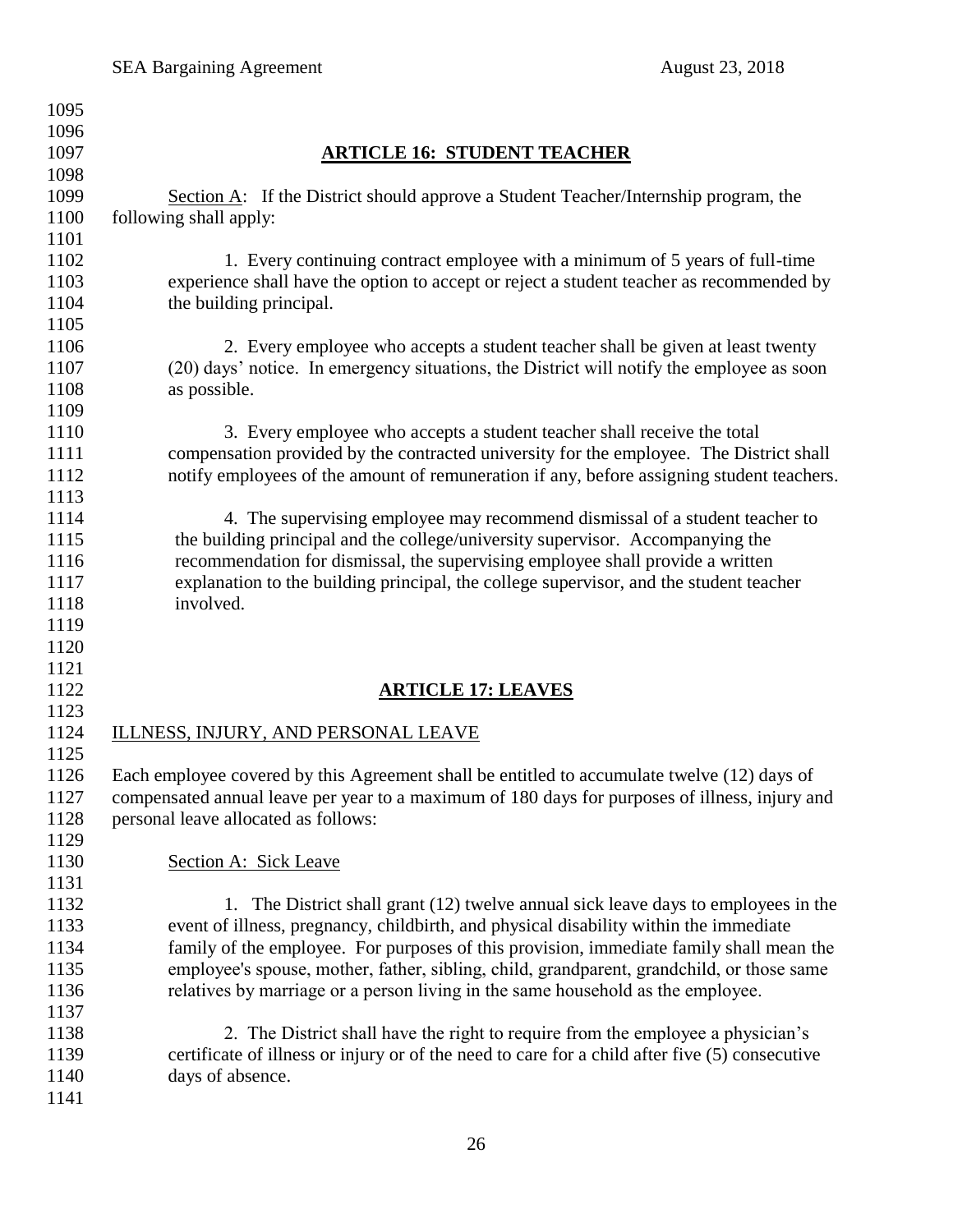- 3. Compensation for leave for illness or injury or need to care for a child shall be the same as the compensation the employee would have received had such employee not 1144 taken the leave. Unused leave shall accumulate from year to year. Section B: Personal Leave 1148 1. Each employee shall have two (2) days of personal leave per year. a) No reason must be given to the employee's supervisor. b) Personal leave may be accrued up to a maximum of (5) days per year. Employees will have the option of taking personal leave during the year or of 1152 being compensated for up to (2) days at the end of the year at the substitute pay rate. Such compensation will be paid in July of each year. 1154 c) The employee is responsible for requesting payment prior to July  $10<sup>th</sup>$ . In the event that a request is not received, the leave will automatically roll over until 1156 5 days are accumulated. No more than 10% of building employees may use leave under this section on any one day unless approved by the Superintendent or designee. 2. Employees shall whenever possible give written notice to the building principal of intention to exercise personal leave within seven (7) days of the anticipated leave. Personal Leave may be denied if a shortage of certified and qualified substitutes exists. Employees shall ensure that lesson plans are current and that the employee's classroom assignment can be discharged by a substitute employee without undue disruption. Section C: Employee On-Task Incentive Pool Sick Leave Buyback: Each January, any eligible employee who, at the end of the immediately previous calendar year, shall have accumulated in excess of sixty (60) days of unused sick leave may elect to receive remuneration for unused sick leave earned the previous year at the rate of 25 percent of the employee's current full-time daily rate of compensation for each full day of eligible sick leave (a maximum of three days in any one calendar year). Any such election shall be made by written notice to the District office during the month of January on forms provided by the District. All sick leaves days converted pursuant to this section shall be deducted from the employee's accumulated sick leave balance. Any such annual conversion of accumulated sick leave shall be subject to the terms and limitations of Washington Administration Code. Any employee who shall retire or who shall die while employed by the District may elect (personally or by his/her personal representative, as appropriate) to convert accumulated unused sick leave days to monetary compensation at the rate of 25 percent of the employee's full-time daily rate of compensation at the time of termination from employment for each full day of eligible sick leave, up to a maximum of 180 days. An employee separating from the employment for purposes of retirement must be eligible to immediately commence receiving retirement benefits from a state retirement system to be eligible for conversion of sick leave for compensation. Any such conversion of sick leave upon retirement or death shall be subject to the terms and limitations of Washington
- Administrative Code.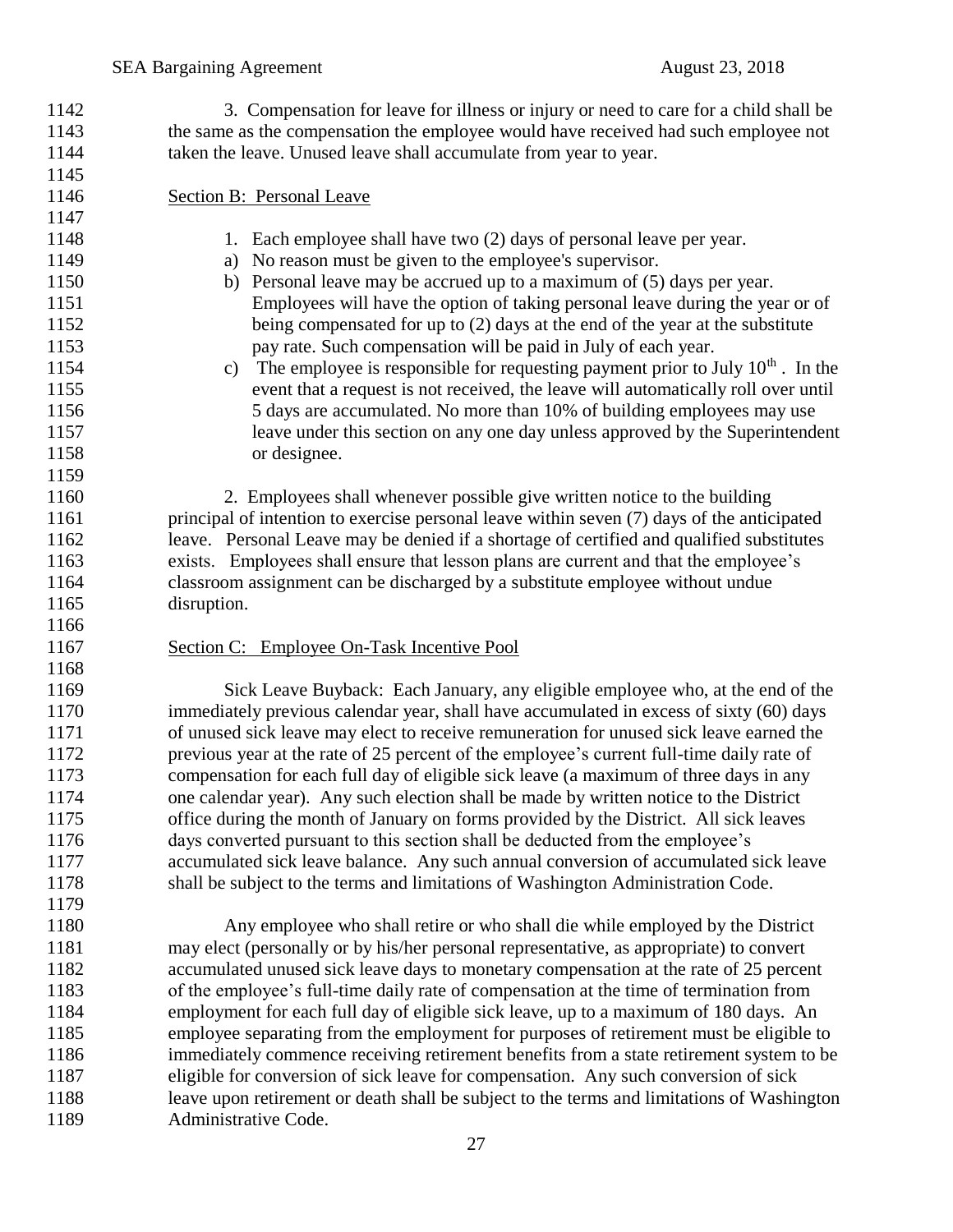| 1190         |                                                                                                | For purposes of this section, "eligible employee" means                                             |  |
|--------------|------------------------------------------------------------------------------------------------|-----------------------------------------------------------------------------------------------------|--|
| 1191         |                                                                                                |                                                                                                     |  |
| 1192         | (a)                                                                                            | Employees who separate from employment due to retirement or death;                                  |  |
| 1193         | (b)                                                                                            | Employees who separate from employment and who are at least age fifty-five and                      |  |
| 1194         |                                                                                                | have at least ten years of service under the teachers' retirement system plan 3 as                  |  |
| 1195         |                                                                                                | defined in RCW 41.32.010, or                                                                        |  |
| 1196         | (c)                                                                                            | Employees who separate from employment and who are at least age fifty-five and                      |  |
| 1197         |                                                                                                | have at least fifteen years of service under the teachers' retirement system plan 2                 |  |
| 1198         |                                                                                                | as defined in RCW 41.32.010.                                                                        |  |
| 1199         |                                                                                                |                                                                                                     |  |
| 1200         |                                                                                                | Section D: VEBA                                                                                     |  |
| 1201         |                                                                                                |                                                                                                     |  |
| 1202         |                                                                                                | 1. The District has adopted the VEBA III Sick Leave Conversion Medical                              |  |
| 1203         |                                                                                                | Reimbursement Plan (the "Plan") pursuant to RCW 28A.400.210 and agrees to make                      |  |
| 1204         |                                                                                                | contributions to the Plan on behalf of all employees in the collective bargaining unit who          |  |
| 1205         |                                                                                                | are eligible to participate in the Plan by reason of having excess sick leave conversion            |  |
| 1206         |                                                                                                | rights. Contributions on behalf of each eligible employee shall be based on the                     |  |
| 1207         |                                                                                                | conversion value of sick leave days accrued by such employee available for contribution             |  |
| 1208         |                                                                                                | on an annual basis and at retirement in accordance with the statute. It is understood that          |  |
| 1209         |                                                                                                | all eligible employees will be required to sign and submit to the District a hold harmless          |  |
| 1210         |                                                                                                | agreement complying with the statute. If an eligible employee fails to sign and submit              |  |
| 1211         |                                                                                                | such agreement to the District, he/she will not be permitted to participate in the Plan at          |  |
| 1212         | any time during the term of this agreement, and any and all excess sick leave which in the     |                                                                                                     |  |
| 1213         | absence of this agreement would accrue to such employee during the term thereof shall          |                                                                                                     |  |
| 1214         |                                                                                                | be forfeited together with all cash conversion rights that pertain to such excess sick leave.       |  |
| 1215         |                                                                                                |                                                                                                     |  |
| 1216         |                                                                                                | Annual Sick Leave Conversion: Eligibility for participating on an annual basis is limited           |  |
| 1217         | to employees who have accumulated 180 days (or more if eligible) of unused sick leave. To be   |                                                                                                     |  |
| 1218         | eligible during the term of the Plan, an employee must have earned at least 180 days of unused |                                                                                                     |  |
| 1219         |                                                                                                | sick leave as of the effective date of a bargaining agreement or decision adopting this Plan.       |  |
| 1220         |                                                                                                |                                                                                                     |  |
| 1221         |                                                                                                | Retirement Sick Leave Conversion: For purposes of retirement contributions to the Plan,             |  |
| 1222         |                                                                                                | all employees covered by this agreement who retire during the term hereof shall be eligible, and    |  |
| 1223<br>1224 |                                                                                                | excess sick leave shall be defined as the sick leave days accruing to the credit of such employee   |  |
| 1225         |                                                                                                | during the term of this agreement.                                                                  |  |
| 1226         |                                                                                                | This VEBA III provision shall be reopened annually.                                                 |  |
| 1227         |                                                                                                |                                                                                                     |  |
| 1228         |                                                                                                | Section E: Sick Leave Sharing shall be provided as per state law.                                   |  |
| 1229         |                                                                                                |                                                                                                     |  |
| 1230         |                                                                                                |                                                                                                     |  |
| 1231         |                                                                                                | TEMPORARY DISABILITY, MATERNITY, AND PARENT LEAVE                                                   |  |
| 1232         |                                                                                                |                                                                                                     |  |
| 1233         |                                                                                                | Section $\mathbf{A}$ : Employees who are physically unable to perform the functions of their        |  |
| 1234         |                                                                                                | position for medical reasons may request a temporary disability or maternity leave. Temporary       |  |
| 1235         |                                                                                                | disability or maternity leave, without compensation, shall be granted for illness, injury, surgery, |  |
| 1236         | or because of pregnancy, childbirth or adoption of a child.                                    |                                                                                                     |  |
| 1237         |                                                                                                |                                                                                                     |  |
|              |                                                                                                | 28                                                                                                  |  |
|              |                                                                                                |                                                                                                     |  |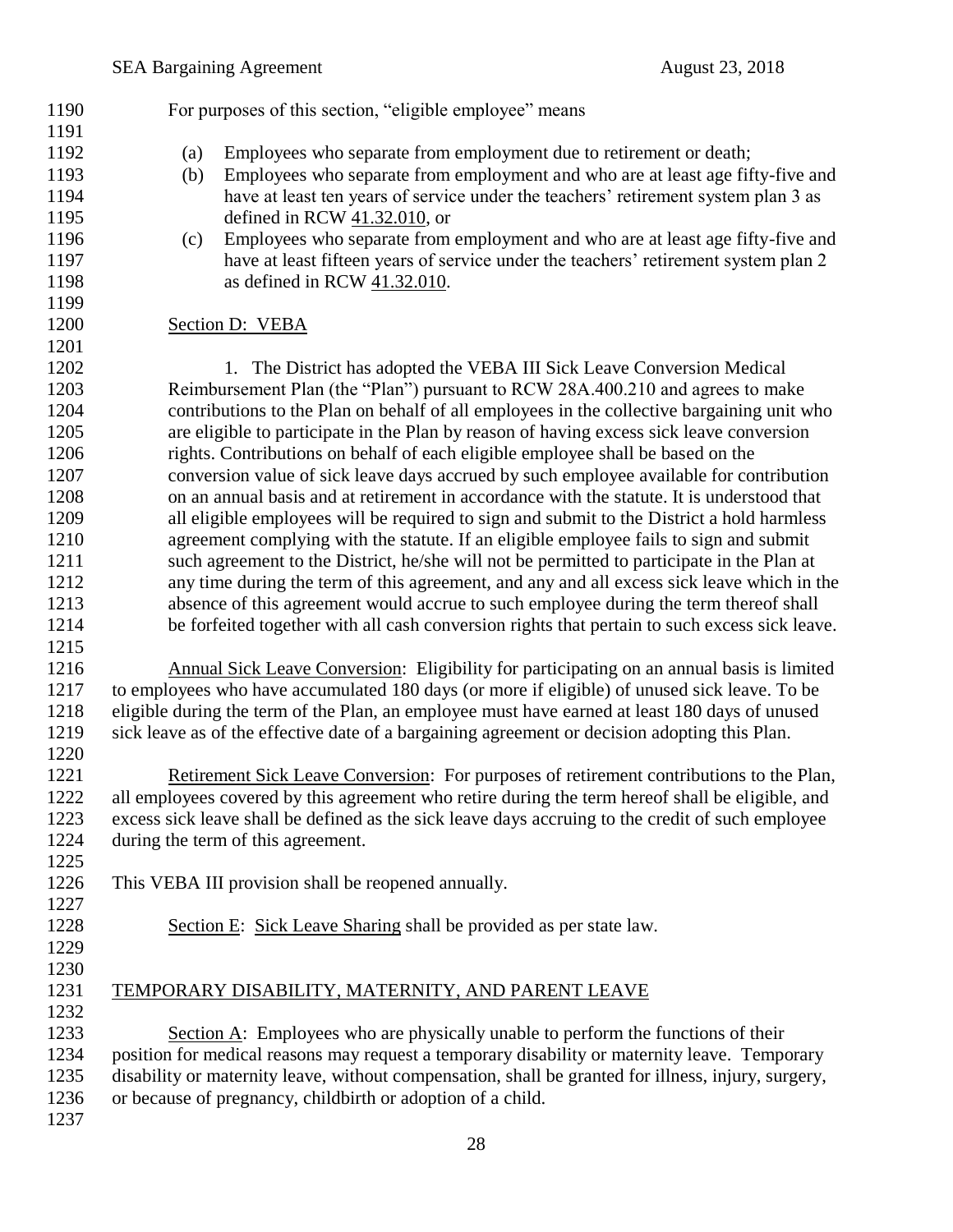Section B: Employees shall notify their immediate supervisor of their request for such leave. If possible, such notification shall be made sixty (60) calendar days prior to the proposed starting and ending date of the leave. The actual starting date of the leave will be determined as necessary to protect the quality of the instructional program, the desire of the employee and the employee's attending physician, by providing the District with a physician's certificate giving dates (or approximate dates) upon which the absence will begin and end. Changes in the requested ending date shall be submitted to the superintendent for approval two weeks prior to reinstatement to full employment from a leave status. All employees returning to work from an extended leave shall include a current release to return to regular work duties from the employee's attending physician. 

 While the employee is still working, the District may request the employee to provide a certificate from the physician indicating that the employee is physically capable of performing the normal tasks of the job, without jeopardizing the employee's health or the safety of others. The District reserves the right to require a physician's certificate as proof of disability for any absence. 

 Section C: An employee must notify the district at the time of application of the beginning date of the leave and whether the leave shall extend for the duration of the semester or for the contract year. Alternative arrangements for return of the leave may be made at any time with the agreement of the Board.

1260 Section D: An employee who has been granted such leave shall be allowed to return to the same position or a similar position. 

 Section E: An employee may apply for and be granted leave herein in case of pregnancy or childbirth, or adoption of a child, without first exhausting sick leave days. An employee may also apply accrued sick leave to leave for pregnancy, childbirth or adoption of a child. 

## MILITARY LEAVE

 Section A: Fifteen (15) days per year for reservists ordered to active training duty, providing that any such reservists shall present evidence to the District that all reasonable efforts to arrange for such active training duty during the summer months or other school vacation periods have been made. Any pay accrued during this time shall be in addition to the regular teaching salary.

- JUDICIAL LEAVE
- 

 Section A: In the event an employee is summoned to serve as a juror or to appear as a witness in court (except as a witness adverse to the District) or in his/her own behalf, or is named as a co-defendant with the District, such employee shall receive a normal day's pay for each day of required presence in court.

 Section B: An employee on Judicial Leave shall prepare and deliver to his/her immediate supervisor detailed lesson plans for the period of the leave. 

Article 18: LEAVES, BEREAVEMENT/CRITICAL ILLNESS OR INJURY LEAVE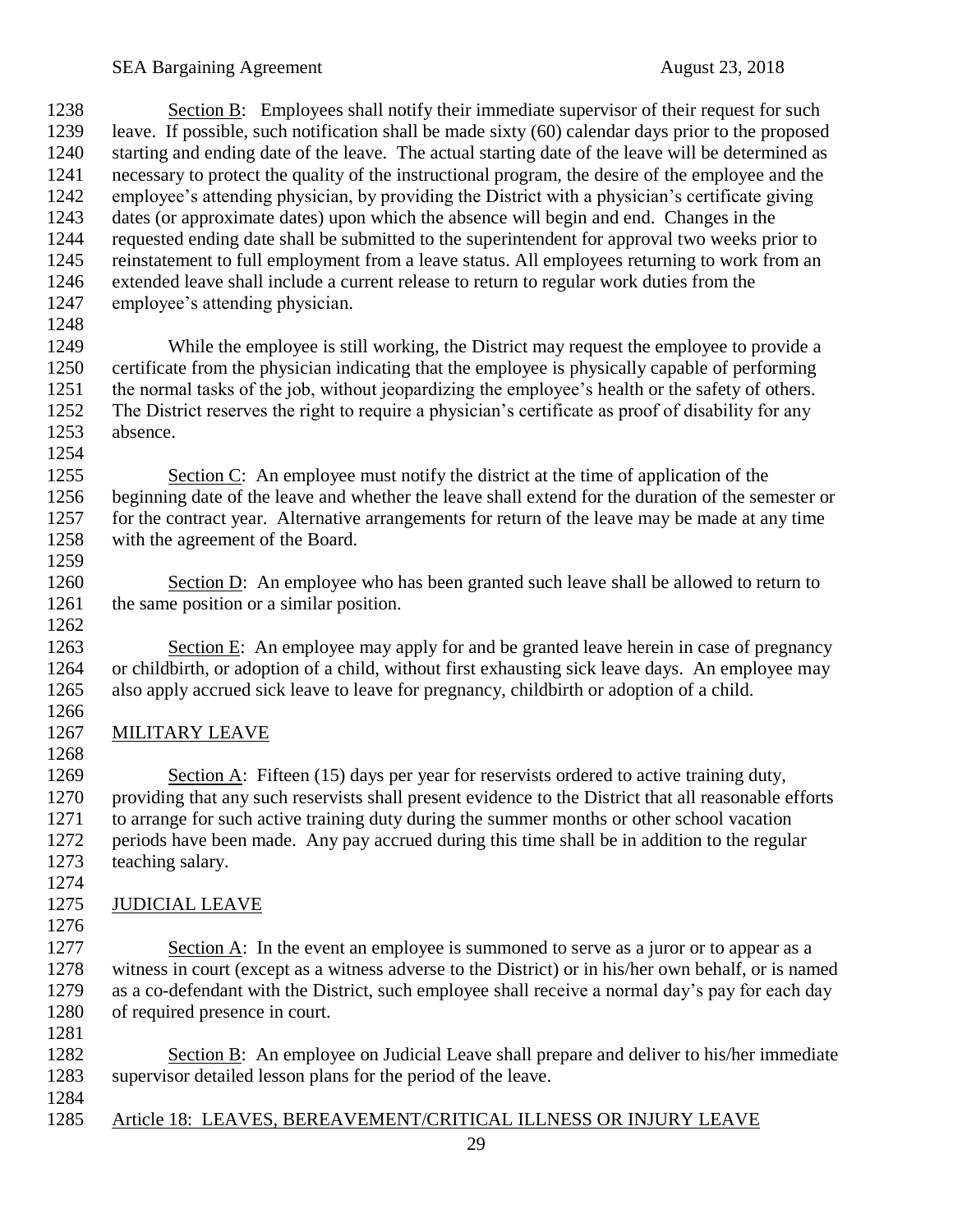Section A: Maximum of five (5) days leave with pay per occurrence for absence caused by death of a significant person in the employee's life, and five (5) days leave with pay per year for absence caused by critical illness or critical injury in the immediate family or involving individuals who are permanent members of the household. "Critical illness or injury" shall be defined as synonymous with the designation made by the hospital of residence. Not more than five (5) additional days leave per year may be granted with pay deduction corresponding to substitute's pay.

 Section B: Maximum of five (5) days leave with pay per occurrence for absence caused by death of the employee's spouse, mother, father, sibling, child, grandparent, grandchild, or those same relatives by marriage or a person living in the same household as the employee, and five (5) days leave with pay per year for absence caused by critical illness or critical injury in the immediate family or involving individuals who are permanent members of the household. One of such days may be used for death of a friend. "Critical illness or injury" shall be defined as synonymous with the designation made by the hospital of residence. Not more than five (5) additional days leave per year may be granted with pay deduction corresponding to substitute's pay.

## ASSOCIATION LEAVE

 Section C: The Association President and/or their designee(s) shall be granted up to thirty (30) days leave per year, which may be taken as whole or half days, in order to attend to Association business. If more than three consecutive days are used, it will be at the discretion of the Superintendent or School Board. The Association will reimburse the District in the amount of substitute salaries used by the district when Association Leave is used. The days used are at the discretion of the Association.

 

## PROFESSIONAL LEAVE:

 Section A: Faculty members who obtain permission from the building principal shall be granted up to 2 days leave with pay to attend meetings, conferences, or workshops concerned with their assigned duties, including their subject matter areas; or extracurricular coaching; or for Professional Certification; or for National Board Certification.

#### LEAVES OF ABSENCE

 Section A: Employees who have continuing, non-provisional contracts who in the year of application, are employed full time (1.0 FTE) shall be entitled to a one (1) year leave of absence for purposes of child care, public service, recuperation from serious illness or injury. Leave to engage in professionally related work experience or in pursuit of an advanced education program shall be with the approval of the Board of Directors. All are subject to the following provisions: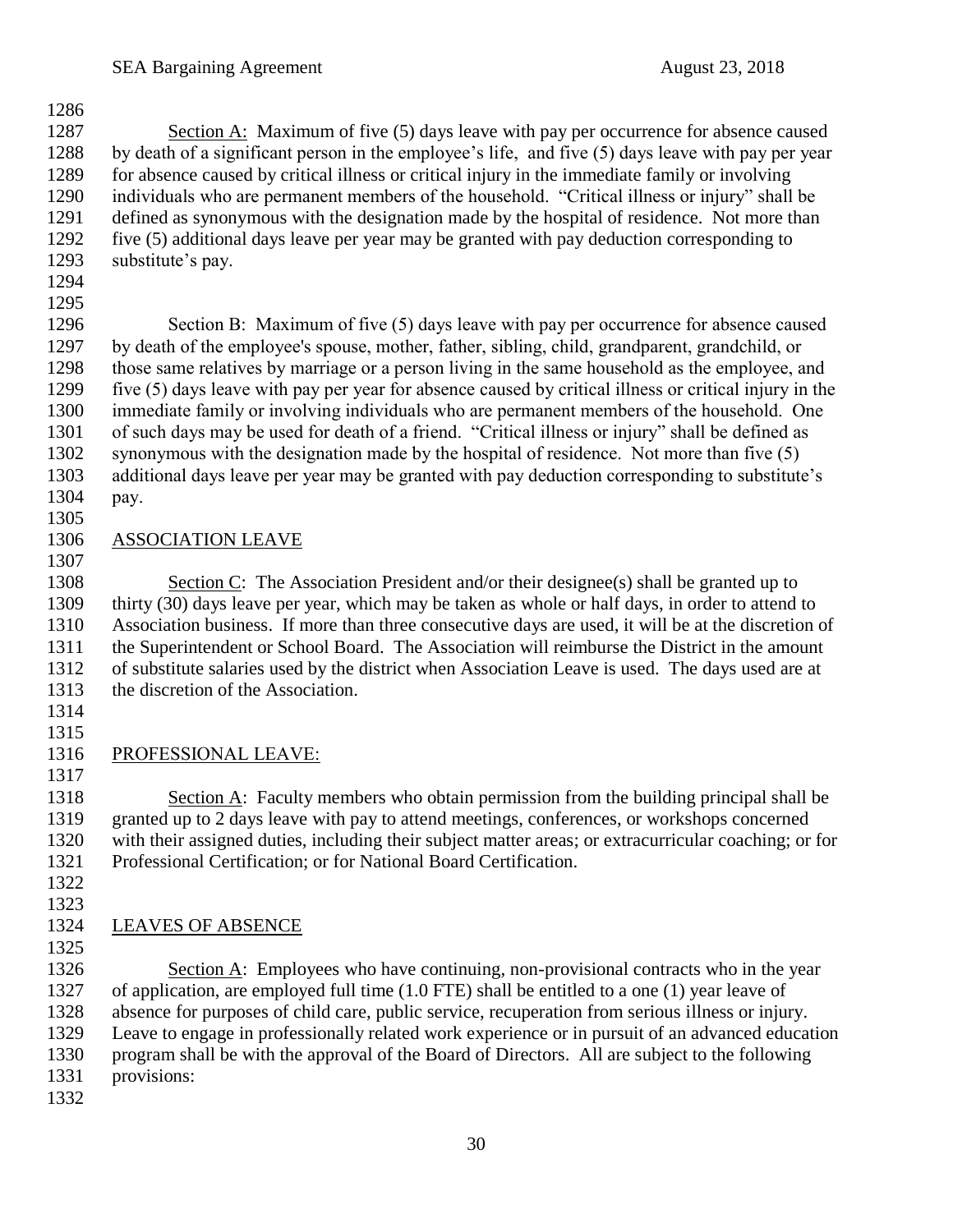1333 1. Leave shall be without pay except that the employee shall retain all seniority, 1334 salary placement and benefits earned at the time the leave is granted.

 2. No more than four (4) percent of certificated employees of the District shall be on leave in any one school year to be computed according to the total number of employees in the bargaining unit as of September 1 in any given year.

 3. Written request for leave of absence must be submitted by April 1 of the year preceding the leave except in years in which Reduction-in-Force is anticipated, in which case the District shall notify the Association of such fact by May 1. When the number of applications does not total four percent (4%) of the total number of certificated staff, applications will be accepted until May 1 or until the maximum number of available leaves pursuant to Section A of the policy is reached, whichever comes first. When the number of leave applications to include requests for extensions of leave exceeds four 1347 percent (4%) of the total number of certificated staff, leave shall be granted first to those employees who have received a commitment from the Board of Directors for an extension of leave at the time the first year of such leave was granted, and second on the basis of seniority as determined by an employee's vertical placement on the salary schedule; provided that a suitable replacement can be obtained for the employee requesting such leave.

 4. Employees accepting such leave shall be expected to return to the District shall give notice of their intent to do so by April 1 of the year in which the leave is taken and shall be entitled to the same or similar position as the employee occupied prior to taking leave. "Same or similar" is defined here and elsewhere in this Agreement as classroom teacher, special education teacher, vocational teacher, counselor or librarian.

 5. An extension of the year may, at the Board's discretion, be granted provided all other guidelines have been followed.

1363 Section B: The Board, at its discretion may grant leaves of absence in addition to and at terms differing from those set forth in Section A, e.g. foreign teaching. Granting of such leave shall not be construed as establishing any precedent upon which an employee or the Association may rely in seeking additional leaves. 

- SABBATICAL LEAVE
- 

 Section A: Employees who have served in the District for at least seven (7) continuous years shall be entitled to make application for a one (1) year Sabbatical leave for purposes of advanced professional study approved by the Board subject to the following provisions:

 1. Application for leave must include as a minimum (a) a detailed statement of the intended course of study, (b) identification of the educational institution in which the study shall take place and confirmation of acceptance by the institution, (c) a statement of the benefit to incur to the district as a result of such study, and (d) such additional information as requested from the Sabbatical Review Committee. Application must be made to the Superintendent by April 1 of the calendar year in which the leave would begin.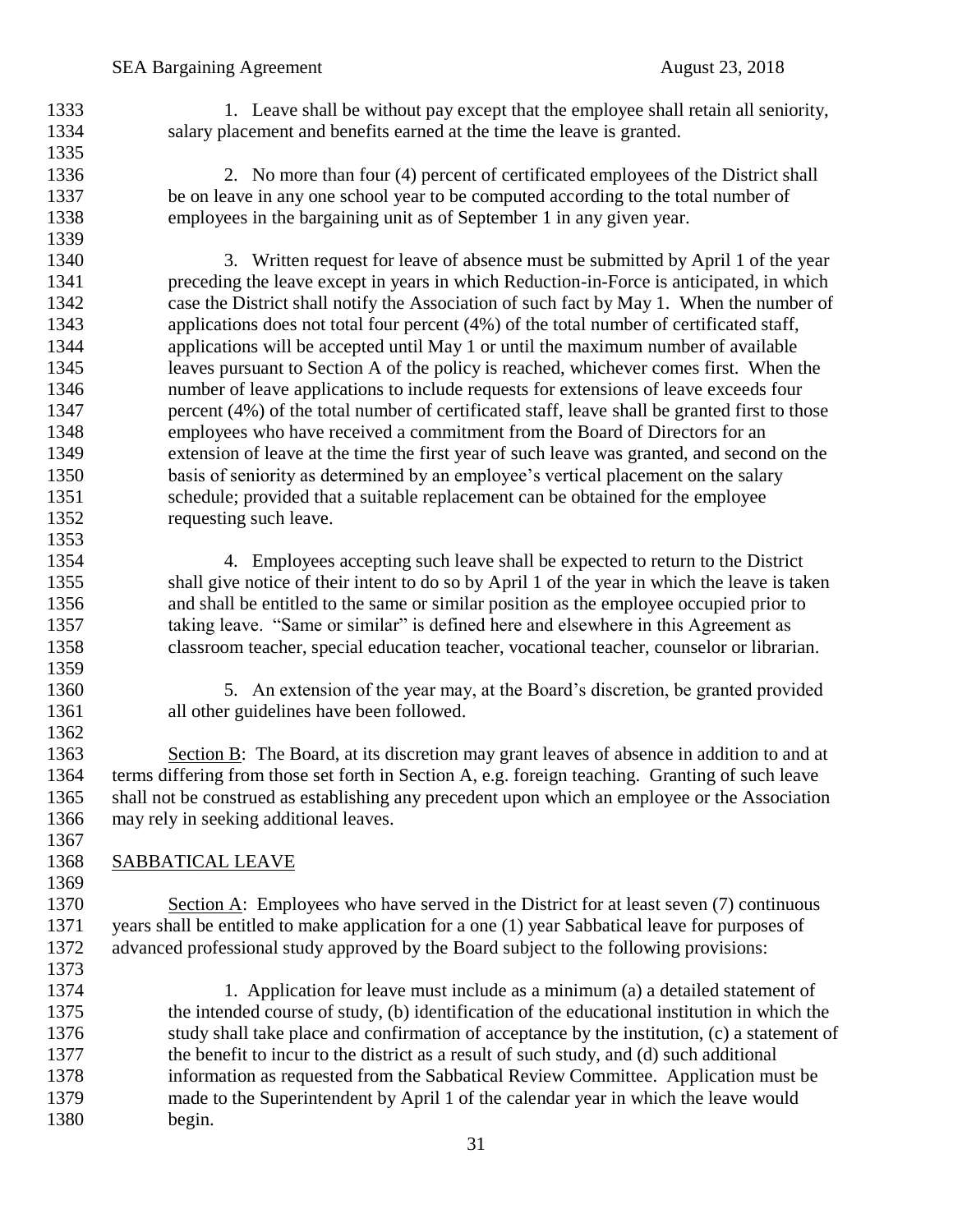2. Applications shall be reviewed by a Sabbatical Review Committee to be comprised of a Board member, a staff member named by the Sequim Education Association, the applicant(s) immediate supervisor(s) in ex officio capacity, and the Superintendent who shall serve as chairman. The Superintendent, upon completion of a full review of the application(s) shall present the Committee's recommendations to the Board of Directors. 

 Section B: The Board of Directors shall review the recommendation of the Committee prior to May 1 and determine which one (1) if any, of the applications shall be approved. An approved Sabbatical leave shall be subject to the following conditions:

 1. A supplementary salary stipend in an amount equal to one-half the average certificated salary (identified on Schedule A hereto as the same may hereafter be amended) shall be made available to the successful applicant.

 2. Employees on leave shall accrue one year of experience for purposes of placement on the District salary schedule and attendant rights of seniority. An employee shall further be entitled to continue enrollment in District group insurance programs during such leave at his or her own expense.

 3. Employees who accept the District stipend shall be obligated to return to the District in the same or similar position which he or she occupied prior to the leave as a condition of receipt of the stipend for not less than two (2) years following the Sabbatical. An employee who is unable to comply with this provision shall return the stipend to the District upon demand. 

FAMILY LEAVE (FAMILY AND MEDICAL LEAVE ACT OF 1993)

 The District shall post the Family Medical Leave Act at each employee work site. Caveat: Employees should be aware that certain use of family and medical leave could result in the employee exhausting all accrued sick leave.

- ASSAULT LEAVE
- A. Any incident which could constitute assault and battery upon an employee by another adult while acting within the scope of his or her employment shall be reported promptly to the employee's immediate supervisor. If, following that report and based on a complaint made by the employee to a law enforcement agency; a criminal conviction for assault or similar judgment by reason of acts against that employee result, then the district will support the employee as outlined in B. below.
- B. Any incident which could constitute assault upon employee by a student will be investigated by school administrators. If determined that the student's behavior against the employee constitutes assault, the district will support the employee as outlined in B. below as well (this does not prevent the employee from reporting the 1425 incident to a law enforcement agency).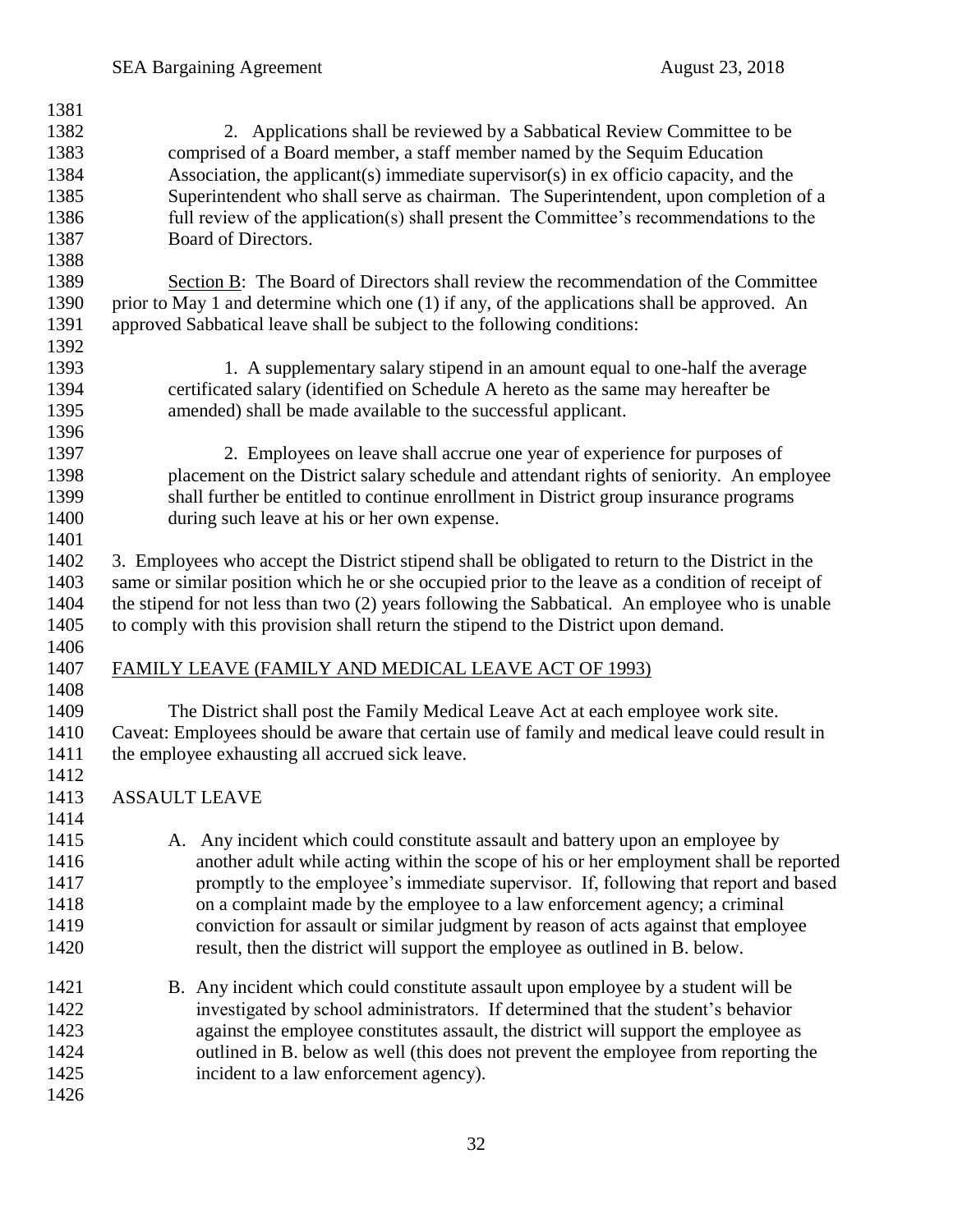C. Whenever an employee is absent from employment and unable to perform his or her duties as a result of personal injuries sustained due to an assault and battery as defined in A above, the employee will be paid full salary for the period of absence, up to one year from date of injury, less the amount of any Workman's Compensation award or benefit. No part of such absence will be charged to annual or accumulated sick leave.

#### LEAVE WITHOUT PAY

1436 Staff who take more than 5 days of Leave Without Pay must have prior approval from the Superintendent or designee.

#### **ARTICLE 18: GENERAL PROVISIONS RELATING TO ADMINISTRATION OF THE SALARY SCHEDULE (S)**

## METHOD OF PAYMENT

 Section A: Employees shall be paid in twelve (12) monthly installments. Each salary warrant shall contain one twelfth (1/12) of the contracted salary except as provided in Section B - Placement on Salary Schedule. Salary warrants shall be issued by direct deposit on the last business day of each month .

 Section B: In the event of overpayment of salary, correction shall be pro-rated among the remaining payroll warrants of the year if such pro-ration is acceptable to the ESD fiscal office, the State Auditor, or any other governing body having authority to impose its ruling upon the District. The correction for underpayment shall be made as soon as possible following notification of the error to the District.

 PLACEMENT ON SALARY SCHEDULE

 Section A: Employees covered by this Agreement will be provided salary increments consistent with the District salary schedule for earning approved professional credits beyond the B.A. or M.A. degree training as follows: 

 1. Credits which are earned from an accredited community college, college, or university and are transferable or applicable to a bachelor's or more advanced degree program. (Reference WAC 392-121-255). 

- 2. State Board of Education approved continuing education, Inservice, clock-hour credits, or PGP credits. (Reference WAC 392-121-257).
	-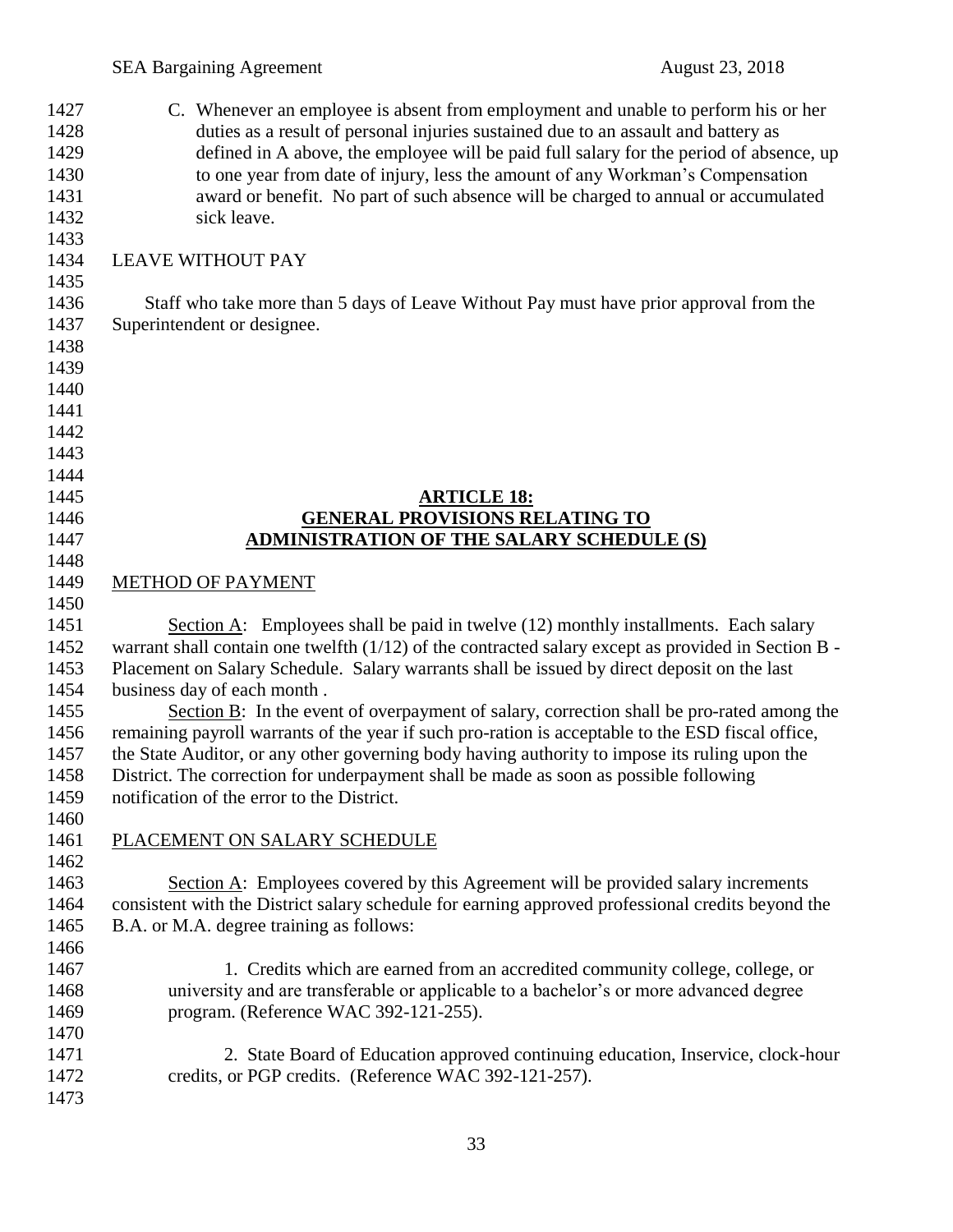| 1474 | Section $\underline{B}$ : It shall be the responsibility of the employee to submit college or university |
|------|----------------------------------------------------------------------------------------------------------|
| 1475 | transcripts documenting the accumulation of credits.                                                     |
| 1476 |                                                                                                          |
| 1477 | Section C: Salaries are determined by placing each employee on the salary schedule,                      |
| 1478 | attached hereto as Schedule A.                                                                           |
| 1479 |                                                                                                          |
| 1480 | Section D: Any employee contracted for days or partial days in excess of the regularly                   |
| 1481 | contracted days shall receive additional compensation based on full per diem of the regular              |
| 1482 | contract.                                                                                                |
| 1483 |                                                                                                          |
| 1484 | Section E: Part-time employees will be paid pro-rata according to the regular salary                     |
| 1485 | schedule and will receive pro-rata shares of benefits according to full-time teaching staff              |
| 1486 | members.                                                                                                 |
| 1487 |                                                                                                          |
| 1488 | Section $F$ : Substitutes who have completed a long-term assignment of twenty-one $(21)$                 |
| 1489 | consecutive days shall be paid in accordance with the District salary schedule (Schedule A)              |
| 1490 | retroactive to the first day of the assignment.                                                          |
| 1491 |                                                                                                          |
| 1492 | Section G: Payment for teachers who agree to teach additional classes beyond the normal                  |
| 1493 | class load will be made at the rate of an additional 20% of the employee's regular contracted            |
| 1494 | salary. Payment for teachers who agree to teach fewer classes than the normal class load will be         |
| 1495 | made at the rate of a decrease of 20% per class of the employee's regular contracted salary.             |
| 1496 | Planning time will be similarly prorated.                                                                |
| 1497 |                                                                                                          |
| 1498 | COMPUTATION OF EXPERIENCE AND EDUCATION CREDITS                                                          |
| 1499 |                                                                                                          |
| 1500 | Section A: Credits earned for professional preparation and advancement on Schedule A.                    |
| 1501 | hereto must be completed and official transcripts verifying credits earned must be registered with       |
| 1502 | the Personnel Office by September 25 in order to be applicable for the current school year.              |
| 1503 | Payment for credits earned but for which verification is received after September 25 will be             |
| 1504 | made retroactive only if written notice of the pending arrival of such verification has been             |
| 1505 | received by the Personnel Office by September 25.                                                        |
| 1506 |                                                                                                          |
| 1507 | Section B: Credits acceptable for advancement on Schedule A hereto will be as provided                   |
| 1508 | in Article XVI herein.                                                                                   |
| 1509 |                                                                                                          |
| 1510 | Section C: Experience credit on the salary schedule shall be given for each full year of                 |
| 1511 | teaching experience in the public school system. Experience credit for part-time teaching                |
| 1512 | experience shall be given in the same proportion as the part-time contract bears to a full-time          |
| 1513 | contract.                                                                                                |
| 1514 |                                                                                                          |
| 1515 | Section D: Teaching experience in accredited private schools that substantially parallels                |
| 1516 | public school experience will be accepted for advancement on the salary schedule.                        |
| 1517 |                                                                                                          |
| 1518 | Section E: All employees will provide current transcripts of credits earned for purposes                 |
| 1519 | of determining correct placement on the statewide funding formula.                                       |
| 1520 |                                                                                                          |
| 1521 |                                                                                                          |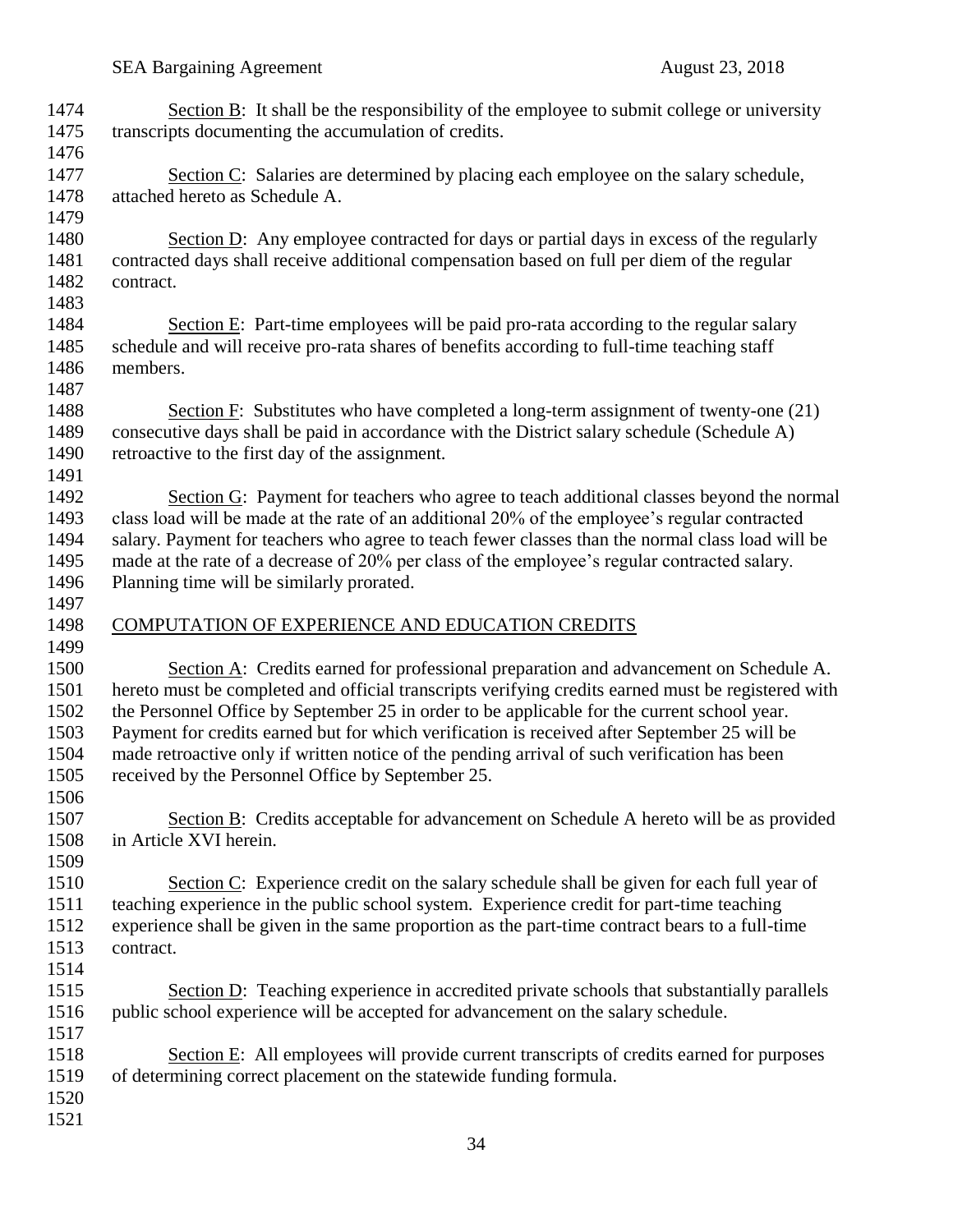## ADDITIONAL COMPENSATION

 Section A: Each certificated employee will be provided, in addition to his/her basic contract, a supplemental contract by which an employee may indicate within seven days of the first day for students, or the first day of employment, if they choose to earn additional compensation for successful completion of the following activities:

Time:

 For the 2018-19 school year there will remain four and a half (4.5) days at the direction of the district. One of these days will be scheduled the day before school starts, and will be used for certificated staff to set up and prepare their classroom. Employees will be required to sign in to the building for this day, documenting attendance. The scheduling of these days shall be agreed upon by the Parties during annual school calendar negotiations and noted on the school calendar. Documentation of individual attendance is required. One additional district directed day will be provided in the 2019-20 school year bringing the total days to five and one half (5.5). In the event that the State approves and additional professional learning day, (LID), it will be added as an additional contract in the 2019-20 school year.

 Compensation for these additional days is determined by the employee's placement on Additional Compensation Schedule C (Time Sick and other leaves may not be used for any district directed days or state funded professional learning (LID) days).

 The 2019-20 salary schedule, Schedule A, will increase by an amount equal to the State agreed upon CPI or 3%, whichever is greater.

 

## **ARTICLE 19: GROUP INSURANCE**

- EMPLOYEE LIABILITY INSURANCE
- 1551 Section A:

 1. Employees are protected against claims for bodily injury or property damage arising out of an employee's acts or omissions while performing or in good faith acting within the scope of their employment. Actions "within the scope of employment" include the operation of an employee's own vehicle when it is being operated with the consent of the District and while performing duties directed by the District.

 2. Employees entitled to recover damages which they incur to their person or property arising out of an unlawful act of another person when the employee's injuries occur while he or she is acting within the scope of their employment. The act of maintaining order or of imposing discipline is an act within the scope of employment when it is being done at the direction of the District and within limitations imposed by the District.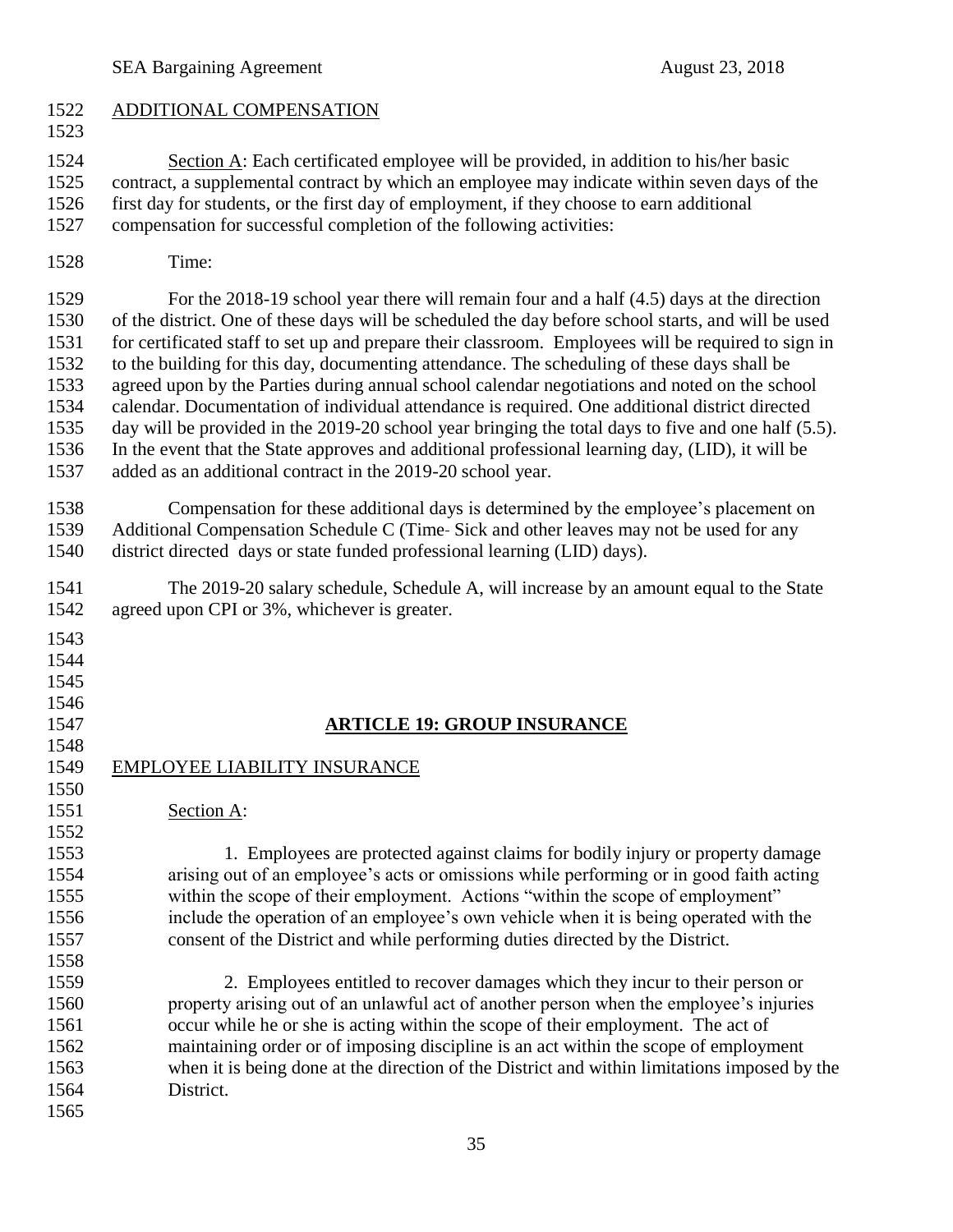Section B: Employees who have the consent of the District to make use of individual personal property as a direct part of the instructional program shall be protected against loss of such property on account of fire, theft or vandalism to a maximum amount of \$1000.00. Employees shall register such property with the building principal to include its fair market value and have the principal's initialed consent to use such property prior to its use. Personal property of a value of less than \$25.00, which is lost on account of fire, theft or vandalism, shall be at the risk of the employee. 

- HEALTH INSURANCE
- 

 Section A: The District shall contribute 100% of the retiree subsidy to the Health Care Authority each month. The District shall provide each month to the insurance pool for each FTE represented by the Association a contribution of an amount equal to the state FTE allocation for benefits.

 Section B: The intent of the parties is to provide the maximum insurance coverage for members of the bargaining unit, including coverage for dependents, while minimizing employees' out-of-pocket premium costs, and to eliminate major differences in out-of-pocket premium expenses for employees who do and do not need coverage for dependents. (RCW 28A.400.200) 

 Section C: Any further unused insurance funds will be accumulated in the pool which shall be used to reduce or eliminate payroll deductions for bargaining unit members for approved plans, or to purchase additional insurance benefits at the sole discretion of the bargaining unit. The District will recalculate the pool by March 10 .

 Section D: Any employee may pay by payroll deduction for any additional group insurance or benefit sponsored and/or approved by the Association at the employee's request. These premiums/payroll deductions will not be included in any pooling calculations. 

 Section E: Any payroll deduction(s) required for any programs listed under Sections A, B, C, or D, listed above, will be provided via salary reduction through an Internal Revenue Code Section 125 Plan. This Section 125 Plan will be established, administered, and communicated to employees by the District at no cost to the employees.

 Section F: Employees are allowed to continue to participate in the group insurances for up to two years when on district-approved leave of absence. 

 Section G: An employee whose spouse/domestic partner also is a District employee eligible for a District insurance contribution may combine spouse/domestic partner for the purchase of a single insurance plan to offset the employee's out-of-pocket costs for medical insurance premiums (e.g. the purchase of one "employee plus spouse" plan rather than two "employee only" plans). The unused portion of the combined insurance allocations shall be returned to the insurance pool(s). If the spouse/domestic partner is in a different bargaining unit, the other bargaining unit must agree to the same procedure before the combination of insurance allocations can be effective. If the spouse/domestic partner is in a different insurance pool, one-half of the cost of the single insurance plan shall be charged to each insurance pool.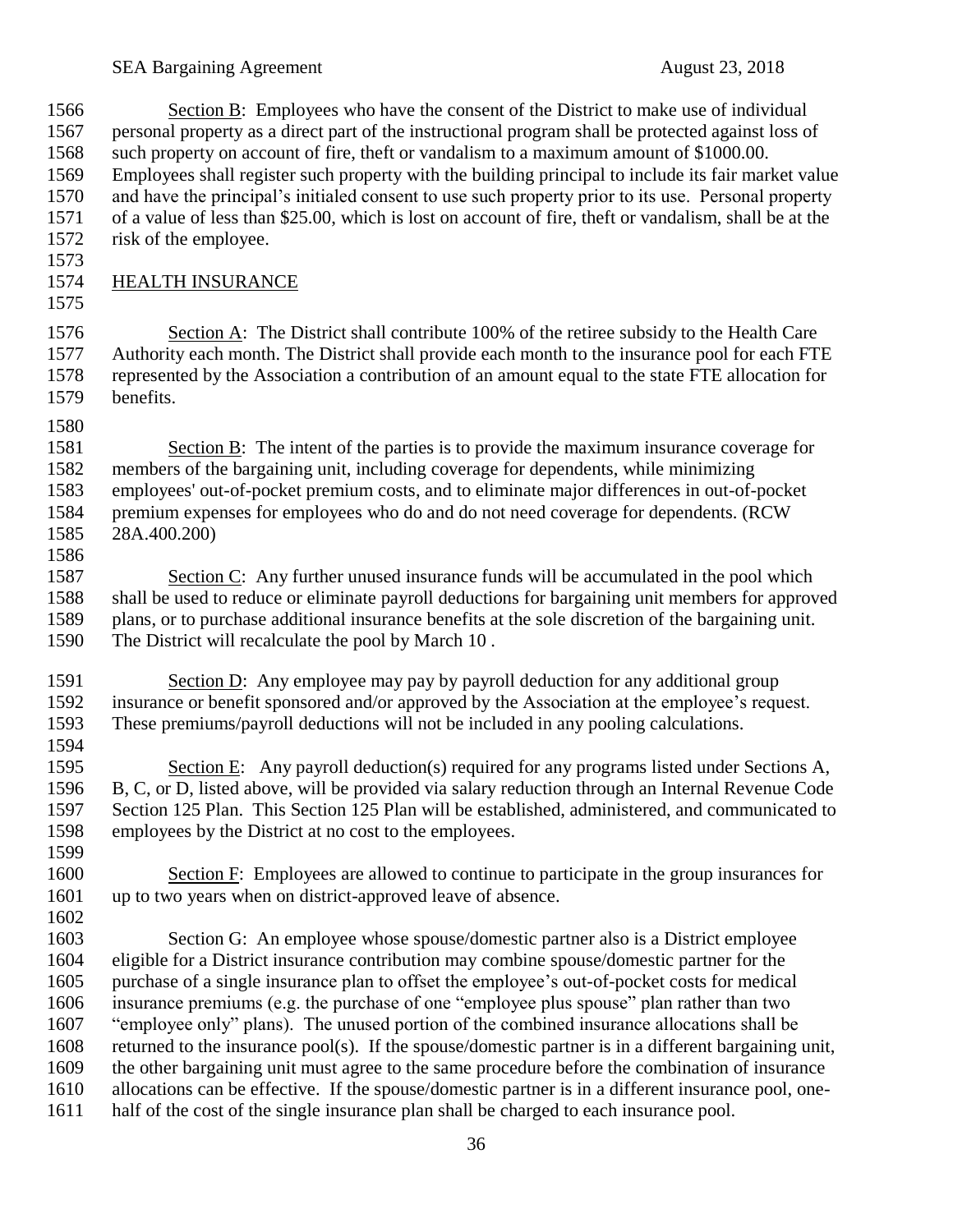| 1612         |                                                                                                      |
|--------------|------------------------------------------------------------------------------------------------------|
| 1613         | <b>ANNUITIES</b>                                                                                     |
| 1614         |                                                                                                      |
| 1615         | Section $A$ : The District will facilitate pay to any annuity program supervised and                 |
| 1616         | approved by the Sequim School District and permitted by law in lieu of salary. This sentence         |
| 1617         | shall not be construed to limit participation in any other annuity program.                          |
| 1618         |                                                                                                      |
| 1619         | <b>IMMUNIZATION</b>                                                                                  |
| 1620         |                                                                                                      |
| 1621         | Section $\overline{A}$ : In order to safeguard the school community from certain vaccine-preventable |
| 1622         | diseases, the district may make arrangements for certificated employees to be immunized at no        |
| 1623         | cost to employees at times and places convenient to employees. No additional immunization            |
| 1624         | beyond that arranged by the district will be required of certificated employees by the district. In  |
| 1625         | the event of an outbreak of a disease that could be transmitted in the school setting, and if the    |
| 1626         | local health authority excludes some or all certificated staff from attendance, they shall be        |
| 1627         | entitled to sick leave benefits herein.                                                              |
| 1628         |                                                                                                      |
| 1629         | <b>ARTICLE 20: GRIEVANCE PROCEDURE</b>                                                               |
| 1630         |                                                                                                      |
| 1631         | Section A: Definitions                                                                               |
| 1632         | 1. A grievance is an alleged misinterpretation of, misapplication of, or violation                   |
| 1633         | of, the terms and/or provisions of this Agreement.                                                   |
| 1634         |                                                                                                      |
| 1635         | 2. A grievant shall mean an individual, a group of individuals and/or the                            |
| 1636         | Association.                                                                                         |
| 1637         |                                                                                                      |
| 1638         | 3. Nothing contained herein shall be construed as limiting the right of any                          |
| 1639         | employee having a complaint to discuss the matter informally with any appropriate                    |
| 1640         | member of the administration, including the Superintendent in situations where the                   |
| 1641         | employee is dissatisfied with the response of the building principal and does not wish to            |
| 1642         | press the matter by resorting to a formal grievance.                                                 |
| 1643         |                                                                                                      |
| 1644         | <b>Section B:</b> Procedure for Processing Grievances:                                               |
|              |                                                                                                      |
| 1645         | 1. Immediate Supervisor                                                                              |
| 1646         | The grievant and the Association representative, or the Association                                  |
| 1647         | a.<br>may orally present a grievance to the immediate supervisor. If the grievance is                |
| 1648         | not settled orally, the grievance shall be presented in writing to the immediate                     |
| 1649         | supervisor within twenty (20) working days after the occurrence of the grievance                     |
| 1650         | or within twenty (20) working days from the time the grievances or the                               |
| 1651         |                                                                                                      |
| 1652         | Association should have reasonably become aware of the occurrence of the events                      |
| 1653         | giving rise to the grievance, whichever is later.                                                    |
|              |                                                                                                      |
| 1654<br>1655 | b. The "Statement of Grievance" shall name the grievant(s) involved, the                             |
|              | facts giving rise to the grievance, provision or provisions of the Agreement                         |
| 1656         | alleged to be violated and the remedy (specific relief) requested.                                   |
| 1657         |                                                                                                      |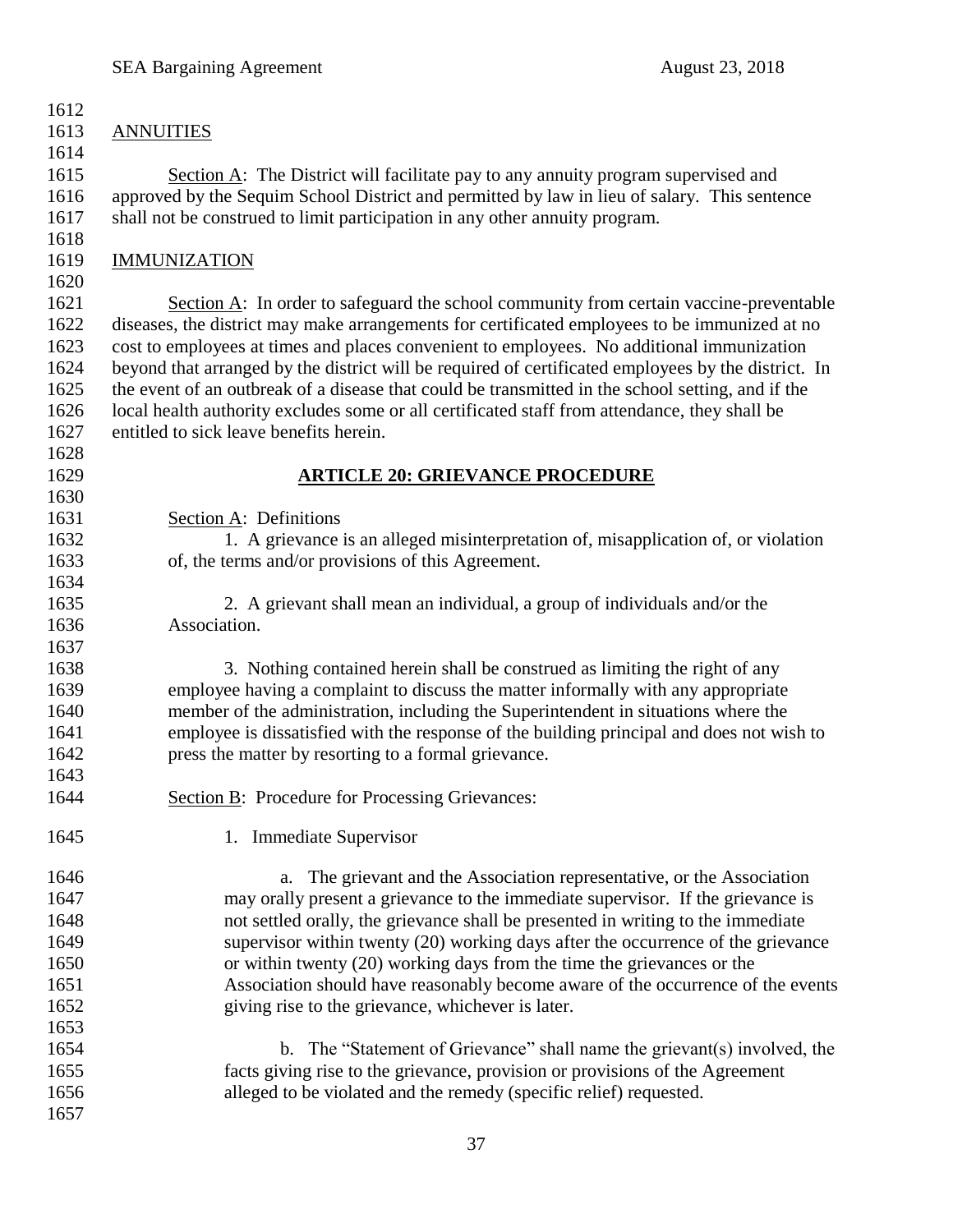| 1658         | c. The immediate supervisor, upon receipt of the written grievance, shall                                                                |
|--------------|------------------------------------------------------------------------------------------------------------------------------------------|
| 1659         | sign and date the grievance form and shall give a copy of the grievance form to                                                          |
| 1660         | the grievant(s), Association representative and the Superintendent. The                                                                  |
| 1661         | immediate supervisor shall answer the grievance in writing within five (5)                                                               |
| 1662         | working days of receiving the grievance and the answer shall include the reasons                                                         |
| 1663         | upon which the decision was based and all supportive evidence to the grievant(s)                                                         |
| 1664         | Association representative and the Superintendent.                                                                                       |
| 1665         |                                                                                                                                          |
| 1666         | 2. Superintendent                                                                                                                        |
| 1667         |                                                                                                                                          |
| 1668         | a. If no satisfactory settlement is reached in Step 1, Immediate                                                                         |
| 1669         | Supervisor, the grievance may be appealed to Step 2, Superintendent, or his/her                                                          |
| 1670         | designated representative within ten (10) working days of receipt of the decision                                                        |
| 1671         | rendered in Step 1.                                                                                                                      |
| 1672         |                                                                                                                                          |
| 1673         | b. The Superintendent or his/her designated representative shall arrange                                                                 |
| 1674         | for a grievance meeting with the grievant(s) and/or Association representative                                                           |
| 1675         | and such meeting shall be scheduled within ten (10) working days of the receipt                                                          |
| 1676         | of the Step 2, Superintendent, appeal.                                                                                                   |
| 1677         |                                                                                                                                          |
| 1678         | c. The Superintendent or his/her designated representative shall provide a                                                               |
| 1679         | written decision, incorporating the reasons upon which the decision was based to                                                         |
| 1680         | the grievant(s), and/or Association representative within five $(5)$ working days                                                        |
| 1681         | from the conclusion of the meeting.                                                                                                      |
|              |                                                                                                                                          |
|              |                                                                                                                                          |
| 1682         |                                                                                                                                          |
| 1683         | 3. Board of Directors                                                                                                                    |
| 1684         |                                                                                                                                          |
| 1685         | a. If the grievance is not resolved at Step 2, Superintendent, the                                                                       |
| 1686         | $grievant(s)$ may, within ten $(10)$ days of receipt of the Superintendent's or his                                                      |
| 1687         | designee's answer, appeal the decision to the Board of Directors. A copy of the                                                          |
| 1688         | appeal shall be sent to the Superintendent or his designee at the same time and                                                          |
| 1689         | shall be accompanied by a copy of the decision rendered at Step 2.                                                                       |
| 1690         |                                                                                                                                          |
| 1691         | b. The Board shall schedule a hearing on the grievance at the next regular                                                               |
| 1692         | meeting of the Board or at a special meeting convened within thirty (30) days for                                                        |
| 1693         | the purpose of holding a hearing on the grievance. Within ten (10) days after the                                                        |
| 1694         | hearing, the Board shall communicate its decision in writing to the grievant and                                                         |
| 1695         | shall state the reasons for its decision if requested by the grievant.                                                                   |
| 1696         |                                                                                                                                          |
| 1697         | 4. Arbitration                                                                                                                           |
| 1698         |                                                                                                                                          |
| 1699         | a. If no satisfactory settlement is reached at Step 3, Board of Directors,                                                               |
| 1700         | the Association, within fifteen (15) working days of the receipt of the Step 3                                                           |
| 1701         | decision may appeal the final decision of the District to FMCS or the American                                                           |
| 1702         | Arbitration Association for arbitration. It shall be the function of the arbitrator and                                                  |
| 1703         | he/she shall be empowered, except as his/her powers are limited herein to make                                                           |
| 1704<br>1705 | decisions in cases of alleged misinterpretation of, misapplication of, or violation<br>of the terms and/or provisions of this agreement. |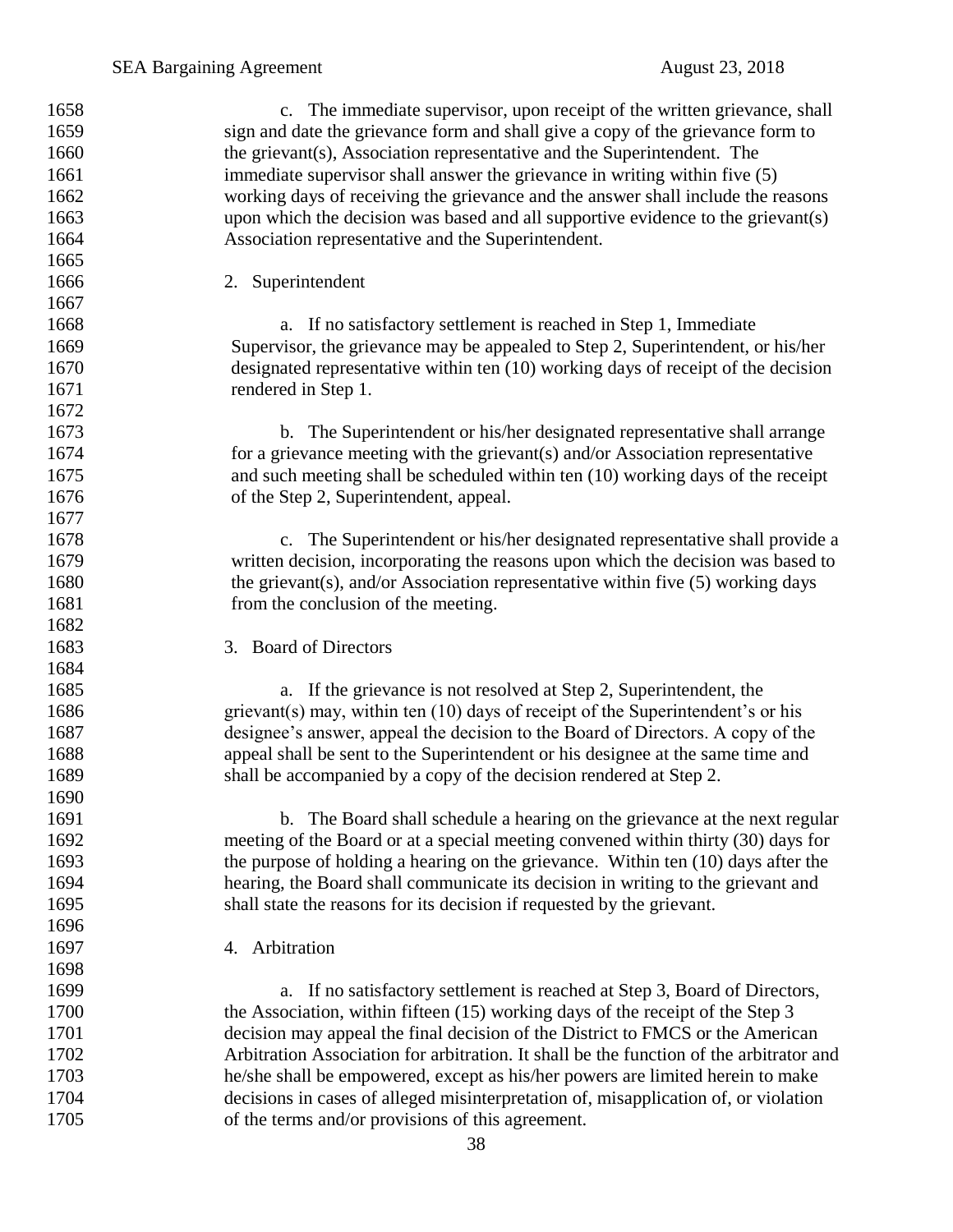| 1706 |                                                                                          |
|------|------------------------------------------------------------------------------------------|
| 1707 | b. The arbitrator shall hold a hearing within twenty (20) working days of                |
| 1708 | his/her appointment. Ten (10) working days notice shall be given to both parties         |
| 1709 | of the time and place of the hearing. The arbitrator will issue his/her decision         |
| 1710 | within twenty (20) days from the date final written briefs have been submitted or,       |
| 1711 | if revised by both parties, twenty (20) days after the completion of the hearing.        |
| 1712 |                                                                                          |
| 1713 | c. The arbitrator's decision will be in writing and will set forth his/her               |
| 1714 | findings of fact, reasoning and conclusions on the issues submitted to him/her.          |
| 1715 | The decision of the arbitrator shall be final and binding upon the District, the         |
| 1716 | Association and the grievant(s).                                                         |
| 1717 |                                                                                          |
| 1718 | 5. Jurisdiction of Arbitrator                                                            |
| 1719 |                                                                                          |
| 1720 | a. The arbitrator shall have no power to add to, subtract from, disregard or             |
| 1721 | modify the terms and provisions of this Agreement.                                       |
| 1722 |                                                                                          |
| 1723 | b. The arbitrator shall have no power or authority to make any decision,                 |
| 1724 | which requires the commission of an act prohibited by law.                               |
| 1725 |                                                                                          |
| 1726 | c. The arbitrator shall have no power or authority to rule on any of the                 |
| 1727 | following:                                                                               |
| 1728 | 1) The termination of services or failure to reemploy any                                |
| 1729 | employee to a position on the supplemental salary schedule.                              |
| 1730 |                                                                                          |
| 1731 | 2) The termination of services or failure to reemploy any                                |
| 1732 | provisional employee.                                                                    |
| 1733 |                                                                                          |
| 1734 | 3) Any matter involving employee evaluation provided the                                 |
| 1735 | evaluation procedure may be reviewed for procedural error.                               |
| 1736 |                                                                                          |
| 1737 | 4) Any matter involving employee probation, discharge or non-                            |
| 1738 | renewal.                                                                                 |
| 1739 |                                                                                          |
| 1740 | 5) Any matter involving Reduction in Force provided that the                             |
| 1741 | procedural application of Reduction in Force (Article XV) shall be subject               |
| 1742 | to this article.                                                                         |
|      |                                                                                          |
| 1743 | Section C: Time Limits                                                                   |
| 1744 |                                                                                          |
| 1745 | 1. Time limits provided in this procedure may be extended by mutual agreement            |
| 1746 | when signed by the parties.                                                              |
| 1747 |                                                                                          |
| 1748 | 2. Failure on the part of the District at any step of this procedure to communicate      |
| 1749 | the decision on a grievance within a specific time limit shall permit the Association to |
| 1750 | lodge an appeal at the next step of this procedure.                                      |
| 1751 |                                                                                          |
|      |                                                                                          |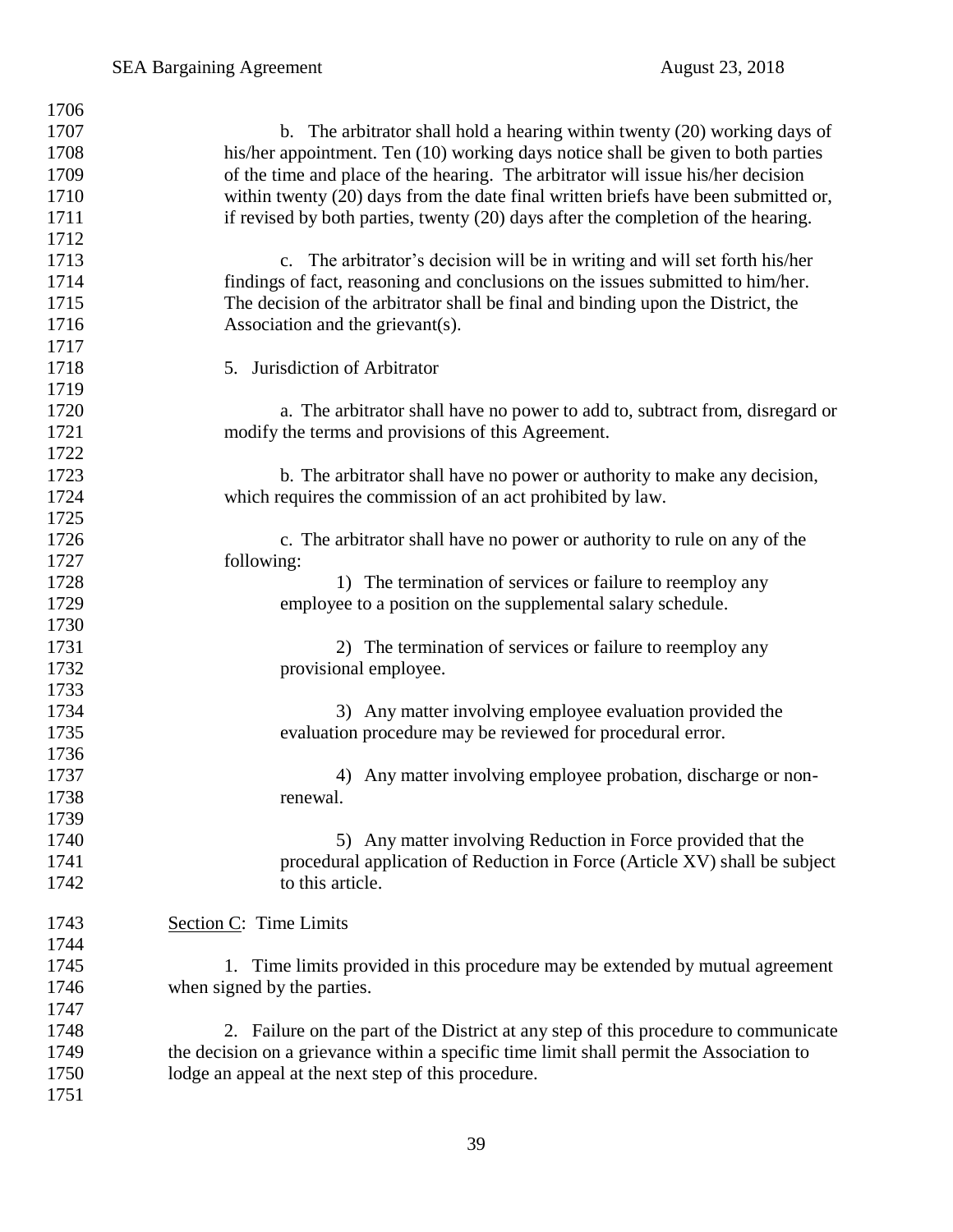| 1752 | 3. Any grievance not advanced by the grievant from one step to the next within                    |
|------|---------------------------------------------------------------------------------------------------|
| 1753 | the time limits of that step shall be deemed resolved by the District's answer and the            |
| 1754 | previous step.                                                                                    |
| 1755 |                                                                                                   |
| 1756 | 4. In order to expedite grievance adjudication, the parties agree that any                        |
| 1757 | Association grievances, class action grievances, and grievances involving the evaluation          |
| 1758 | procedures will be lodged at Step 2, Superintendent, of this procedure.                           |
| 1759 |                                                                                                   |
| 1760 | <b>Section D:</b> Reprisals                                                                       |
| 1761 |                                                                                                   |
| 1762 | 1. No reprisal of any kind will be taken by the District against any employee                     |
| 1763 | because of his participation in any grievance.                                                    |
| 1764 |                                                                                                   |
| 1765 | Section E: Costs                                                                                  |
| 1766 |                                                                                                   |
| 1767 | 1. The fees and expenses of the arbitrator shall be shared equally by the parties.                |
| 1768 | All other expenses shall be borne by the party incurring them.                                    |
| 1769 |                                                                                                   |
| 1770 | <b>ARTICLE 21: TERM, DURATION AND SEPARABILITY</b>                                                |
| 1771 |                                                                                                   |
| 1772 | Section A: This agreement constitutes a two year agreement. The contract shall be                 |
| 1773 | effective as of September 1, 2018 and shall remain in full force and effect through August 31,    |
| 1774 | 2020 except as provided below:                                                                    |
| 1775 | Legislative changes                                                                               |
| 1776 | Section $\underline{B}$ : All members of the Bargaining Unit will be paid according to the salary |
| 1777 | schedules provided in schedules A, B, and C, of this Agreement.                                   |
| 1778 |                                                                                                   |
| 1779 | Section C: This Agreement constitutes the negotiated agreement between the parties and            |
| 1780 | supersedes any previous agreements or understanding, whether oral or written, between them.       |
| 1781 | This Agreement expressed herein in writing constitutes the full and complete Agreement            |
| 1782 | between the District and the Association.                                                         |
| 1783 |                                                                                                   |
| 1784 | Section D: The district agrees to notify the Association of any contemplated changes in           |
| 1785 | policies and/or practices not covered by this Agreement that affect wages, hours, terms and       |
| 1786 | conditions of employment. This Agreement shall be reopened to bargain the proposed changes        |
| 1787 | as provided in this section at the request of either party in writing pursuant to RCW 41.59.      |
| 1788 |                                                                                                   |
| 1789 |                                                                                                   |
| 1790 |                                                                                                   |
| 1791 |                                                                                                   |
| 1792 | FOR THE DISTRICT                                                                                  |
| 1793 |                                                                                                   |
| 1794 |                                                                                                   |
| 1795 |                                                                                                   |
| 1796 |                                                                                                   |
| 1797 |                                                                                                   |
| 1798 |                                                                                                   |
|      |                                                                                                   |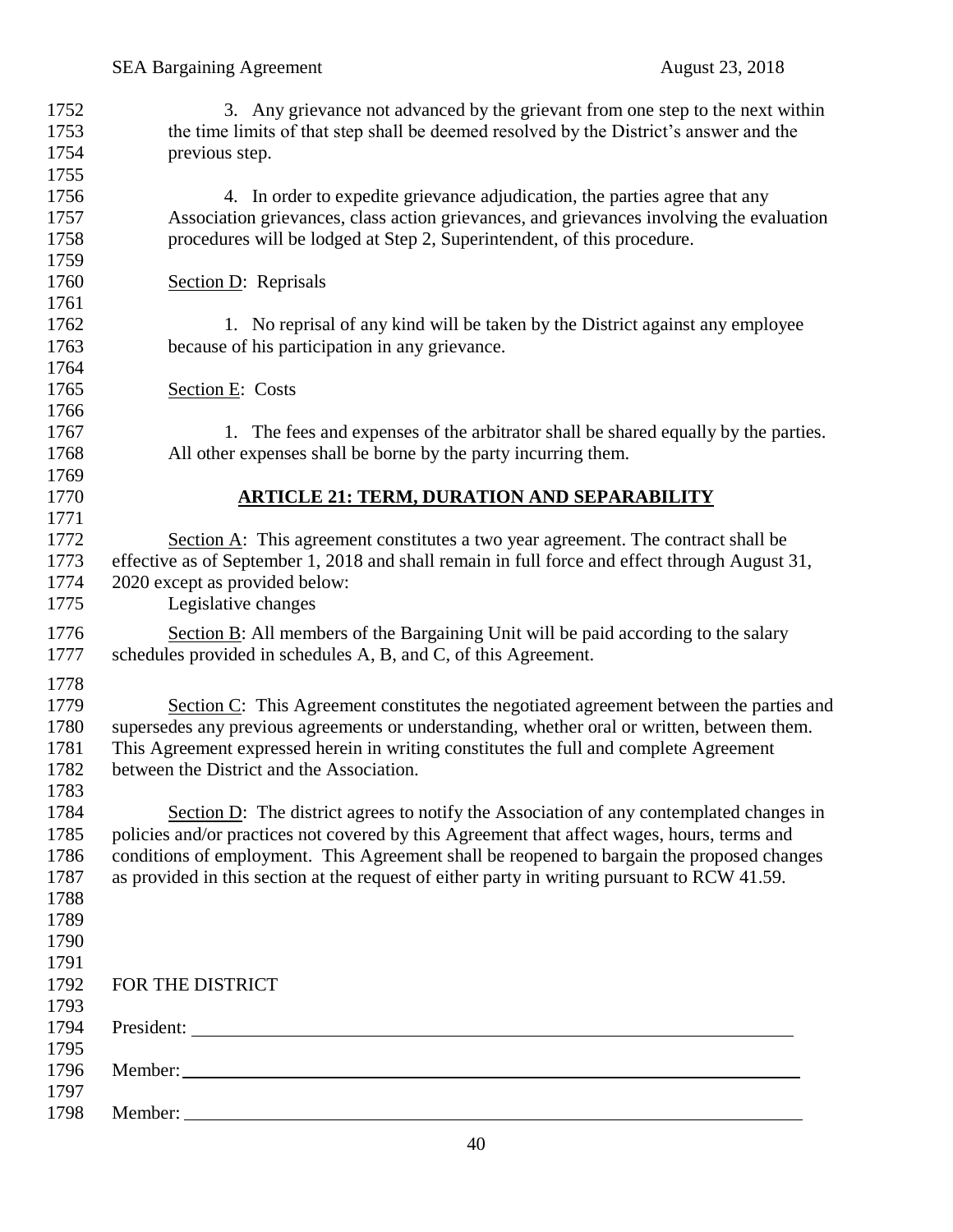| 1799 |                               |
|------|-------------------------------|
| 1800 |                               |
| 1801 |                               |
| 1802 |                               |
| 1803 |                               |
| 1804 | Superintendent:               |
| 1805 |                               |
| 1806 |                               |
| 1807 | FOR THE ASSOCIATION:          |
| 1808 |                               |
| 1809 |                               |
| 1810 |                               |
| 1811 | Chief Negotiator: Negotiator: |
| 1812 |                               |
| 1813 |                               |
| 1814 |                               |
| 1815 |                               |
| 1816 |                               |
| 1817 |                               |
| 1818 |                               |
| 1819 |                               |
| 1820 |                               |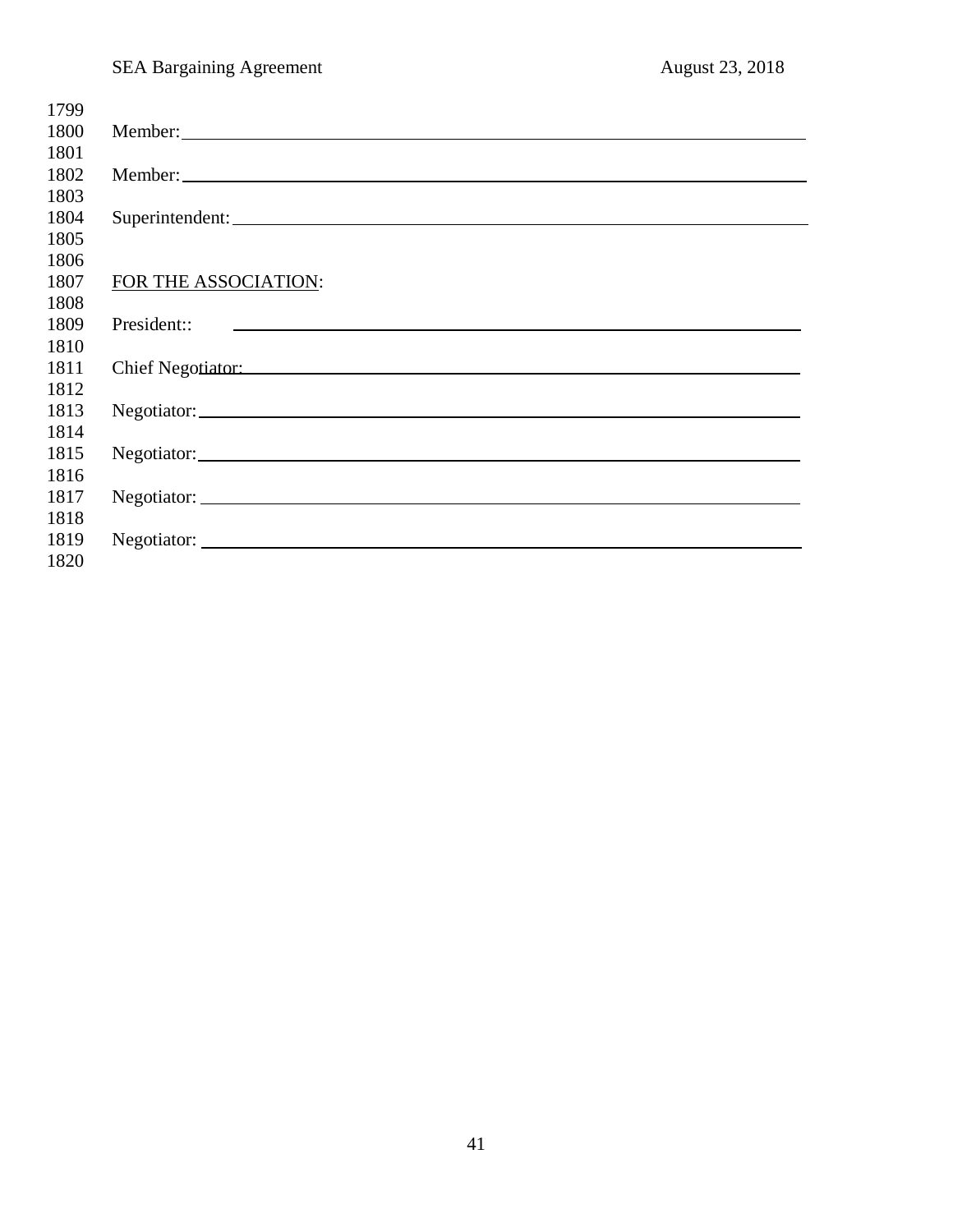| Years                   | <b>EVIDENTIAL EXPENSIVE</b> |         |         |         |         |           |         |        |
|-------------------------|-----------------------------|---------|---------|---------|---------|-----------|---------|--------|
| of                      |                             |         |         |         |         |           |         | MA +90 |
| <b>Service</b>          | BA                          | $BA+15$ | $BA+30$ | $BA+45$ | $BA+90$ | <b>MA</b> | $MA+45$ | Ph.D.  |
| $\theta$                | 46,198                      | 47,446  | 48,738  | 50,034  | 54,192  | 55,387    | 59,545  | 62,225 |
| 1                       | 46,820                      | 48,085  | 49,394  | 50,747  | 54,947  | 56,003    | 60.204  | 62,866 |
| $\overline{\mathbf{c}}$ | 47,412                      | 48.689  | 50,013  | 51,470  | 55,658  | 56,623    | 60,811  | 63,503 |
| 3                       | 48,023                      | 49.312  | 50,650  | 52,153  | 56,334  | 57,211    | 61,388  | 64,146 |
| $\overline{4}$          | 48,622                      | 49.968  | 51,313  | 52,869  | 57,074  | 57,826    | 62,032  | 64,809 |
| 5                       | 50,636                      | 50,792  | 51,951  | 53,593  | 57,783  | 58.452    | 62,644  | 65,476 |
| 6                       | 51,306                      | 51,513  | 52,604  | 54,327  | 58,497  | 59,094    | 63,264  | 66,109 |
| 7                       | 51,984                      | 52,244  | 53,759  | 55,577  | 59,808  | 60,296    | 64.526  | 67,453 |
| 8                       | 52,671                      | 52,985  | 55,501  | 57,469  | 61,758  | 62,187    | 66.477  | 69,509 |
| 9                       |                             | 53,737  | 57,343  | 59,382  | 63,771  | 64,098    | 68.490  | 71,626 |
| 10                      |                             |         | 59,206  | 61,393  | 65,840  | 66,111    | 70,560  | 73,799 |
| 11                      |                             |         |         | 63,463  | 68,007  | 68,181    | 72,726  | 76,030 |
| 12                      |                             |         |         | 65,466  | 70,232  | 70,332    | 74.950  | 78,355 |
| 13                      |                             |         |         |         | 72,511  | 72,559    | 77,229  | 80,734 |
| 14                      |                             |         |         |         | 74,801  | 74,851    | 79,669  | 83,205 |
| 15                      |                             |         |         |         | 76,747  | 76,796    | 81,740  | 85,368 |
| 16 or more              |                             |         |         |         | 78,281  | 78.332    | 83,374  | 87,075 |

## 2018-19 Salary Schedule

\*\*\* Education Experience \*\*\*

For credits earned after the BA degree but before the MA degree: Any credits in excess of 45 may be counted after the MA degree.

1821

1822

1823

1824 A longevity amount of  $$500.00$  will be provided for staff who have served  $20+$  years.

1826

1827 The flat rate (hourly rate) equal to 0.108% of the base in the column BA 0. (\$50.00 per hour for 1828 the 2018-19 contract.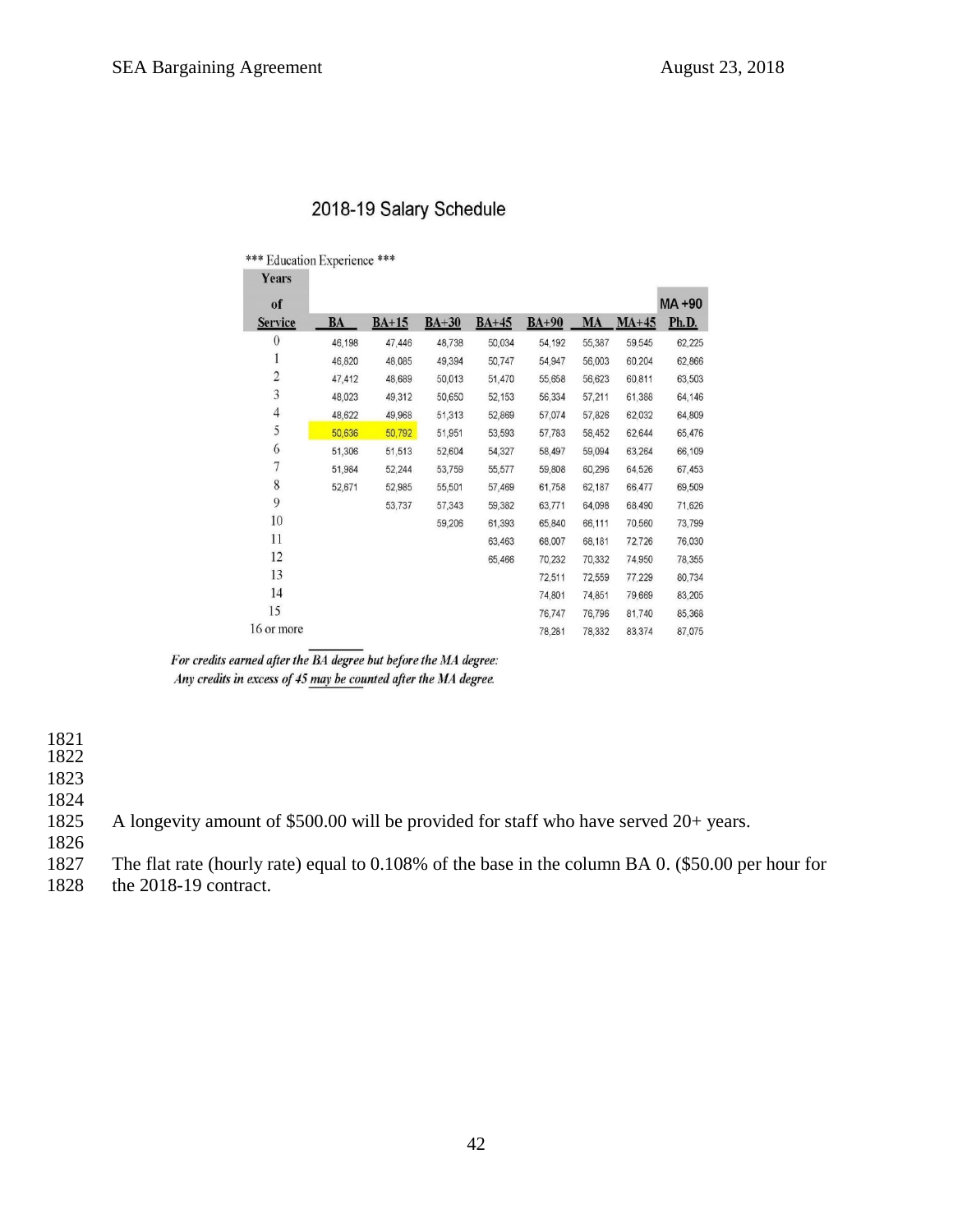| <b>Years</b>   |   |       |   |       |   | The ways |   |         |    |         |   |                            |   |         |   |          |
|----------------|---|-------|---|-------|---|----------|---|---------|----|---------|---|----------------------------|---|---------|---|----------|
| of             |   |       |   |       |   |          |   |         |    |         |   |                            |   |         |   | $MA +90$ |
| <b>Service</b> |   | BA —  |   |       |   |          |   |         |    |         |   | BA+15 BA+30 BA+45 BA+90 MA |   | $MA+45$ |   | Ph.D.    |
| 0              | s | 1,155 | s | 1,186 | s | 1,218    |   | \$1,251 |    | \$1,355 | s | 1,385                      | s | 1,489   |   | \$1,556  |
| 1              | s | 1,170 | s | 1,202 | s | 1,235    |   | \$1,269 |    | \$1,374 | s | 1,400                      | s | 1,505   | s | 1,572    |
| 2              | s | 1,185 | s | 1,217 | s | 1,250    | s | 1,287   | s  | 1,391   | s | 1,416                      | s | 1,520   | s | 1,588    |
| 3              | s | 1,201 | s | 1.233 | s | 1,266    |   | \$1,304 |    | \$1,408 | s | 1,430                      | s | 1,535   | s | 1,604    |
| 4              | s | 1,216 | s | 1.249 | s | 1.283    | s | 1,322   | s  | 1,427   | s | 1,446                      | s | 1.551   | s | 1.620    |
| 5              | s | 1.266 | s | 1.270 | s | 1,299    | s | 1,340   | s  | 1,445   | s | 1,461                      | s | 1,566   | s | 1,637    |
| 6              | s | 1,283 | s | 1.288 | s | 1,315    |   | \$1,358 |    | \$1,462 | s | 1,477                      | s | 1.582   | s | 1.653    |
| 7              | s | 1,300 | s | 1,306 | s | 1,344    | s | 1,389   | s. | 1,495   | s | 1,507                      | s | 1,613   | s | 1,686    |
| 8              | s | 1,317 | s | 1.325 | s | 1,388    | s | 1,437   | s  | 1,544   | s | 1,555                      | s | 1,662   | s | 1,738    |
| 9              |   |       | s | 1.343 | s | 1,434    |   | \$1,485 |    | \$1,594 | s | 1,602                      | s | 1,712   | s | 1,791    |
| 10             |   |       |   |       | s | 1,480    | s | 1,535   | s  | 1,646   | s | 1.653                      | s | 1.764   | s | 1,845    |
| 11             |   |       |   |       |   |          | s | 1,587   | s. | 1,700   | s | 1,705                      | s | 1,818   | s | 1,901    |
| 12             |   |       |   |       |   |          | s | 1,637   | s  | 1,756   | s | 1,758                      | s | 1,874   | s | 1,959    |
| 13             |   |       |   |       |   |          |   |         | s  | 1,813   | s | 1,814                      | s | 1,931   | s | 2,018    |
| 14             |   |       |   |       |   |          |   |         | s  | 1,870   | s | 1,871                      | s | 1,992   | s | 2,080    |
| 15             |   |       |   |       |   |          |   |         | s  | 1,919   | s | 1,920                      | s | 2,043   | s | 2,134    |
| 16 or more     |   |       |   |       |   |          |   |         |    | 1,957   | s | 1,958                      | s | 2,084   | s | 2,177    |

#### Schedule C 2018-19 Enrichment  $4.5$  days

1829<br>1830 1831

A longevity amount of  $$500.00$  will be provided for staff who have served  $20+$  years.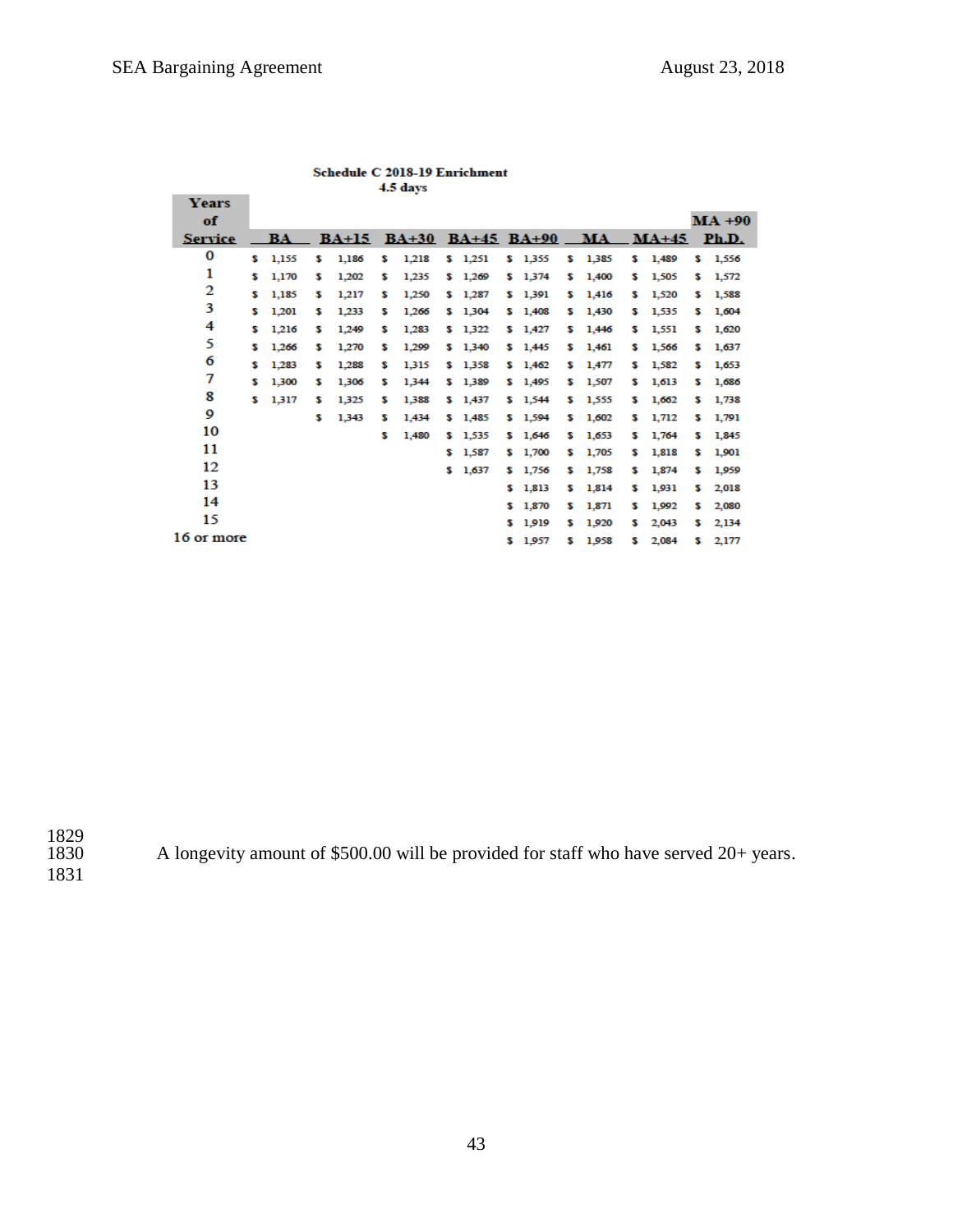### **Schedule D 2018-19 Daily Rate**

| <b>Years</b>     |           |           |           |           |           |           |           |                    |       |
|------------------|-----------|-----------|-----------|-----------|-----------|-----------|-----------|--------------------|-------|
| of               |           |           |           |           |           |           |           | <b>MA</b><br>$+90$ |       |
| <b>Service</b>   | <b>BA</b> | $BA+15$   | $BA+30$   | $BA+45$   | $BA+90$   | <b>MA</b> | $MA+45$   |                    | Ph.D. |
| $\boldsymbol{0}$ | \$<br>257 | \$<br>264 | \$<br>271 | \$<br>278 | \$<br>301 | \$<br>308 | \$<br>331 | \$                 | 346   |
| $\mathbf 1$      | \$<br>260 | \$<br>267 | \$<br>274 | \$<br>282 | \$<br>305 | \$<br>311 | \$<br>334 | \$                 | 349   |
| $\overline{2}$   | \$<br>263 | \$<br>270 | \$<br>278 | \$<br>286 | \$<br>309 | \$<br>315 | \$<br>338 | \$                 | 353   |
| 3                | \$<br>267 | \$<br>274 | \$<br>281 | \$<br>290 | \$<br>313 | \$<br>318 | \$<br>341 | \$                 | 356   |
| $\overline{4}$   | \$<br>270 | \$<br>278 | \$<br>285 | \$<br>294 | \$<br>317 | \$<br>321 | \$<br>345 | \$                 | 360   |
| 5                | \$<br>281 | \$<br>282 | \$<br>289 | \$<br>298 | \$<br>321 | \$<br>325 | \$<br>348 | \$                 | 364   |
| 6                | \$<br>285 | \$<br>286 | \$<br>292 | \$<br>302 | \$<br>325 | \$<br>328 | \$<br>351 | \$                 | 367   |
| 7                | \$<br>289 | \$<br>290 | \$<br>299 | \$<br>309 | \$<br>332 | \$<br>335 | \$<br>358 | \$                 | 375   |
| 8                | \$<br>293 | \$<br>294 | \$<br>308 | \$<br>319 | \$<br>343 | \$<br>345 | \$<br>369 | \$                 | 386   |
| 9                |           | \$<br>299 | \$<br>319 | \$<br>330 | \$<br>354 | \$<br>356 | \$<br>380 | \$                 | 398   |
| 10               |           |           | \$<br>329 | \$<br>341 | \$<br>366 | \$<br>367 | \$<br>392 | \$                 | 410   |
| 11               |           |           |           | \$<br>353 | \$<br>378 | \$<br>379 | \$<br>404 | \$                 | 422   |
| 12               |           |           |           | \$<br>364 | \$<br>390 | \$<br>391 | \$<br>416 | \$                 | 435   |
| 13               |           |           |           |           | \$<br>403 | \$<br>403 | \$<br>429 | \$                 | 449   |
| 14               |           |           |           |           | \$<br>416 | \$<br>416 | \$<br>443 | \$                 | 462   |
| 15               |           |           |           |           | \$<br>426 | \$<br>427 | \$<br>454 | \$                 | 474   |
| $16$ or<br>more  |           |           |           |           | \$<br>435 | \$<br>435 | \$<br>463 | \$                 | 484   |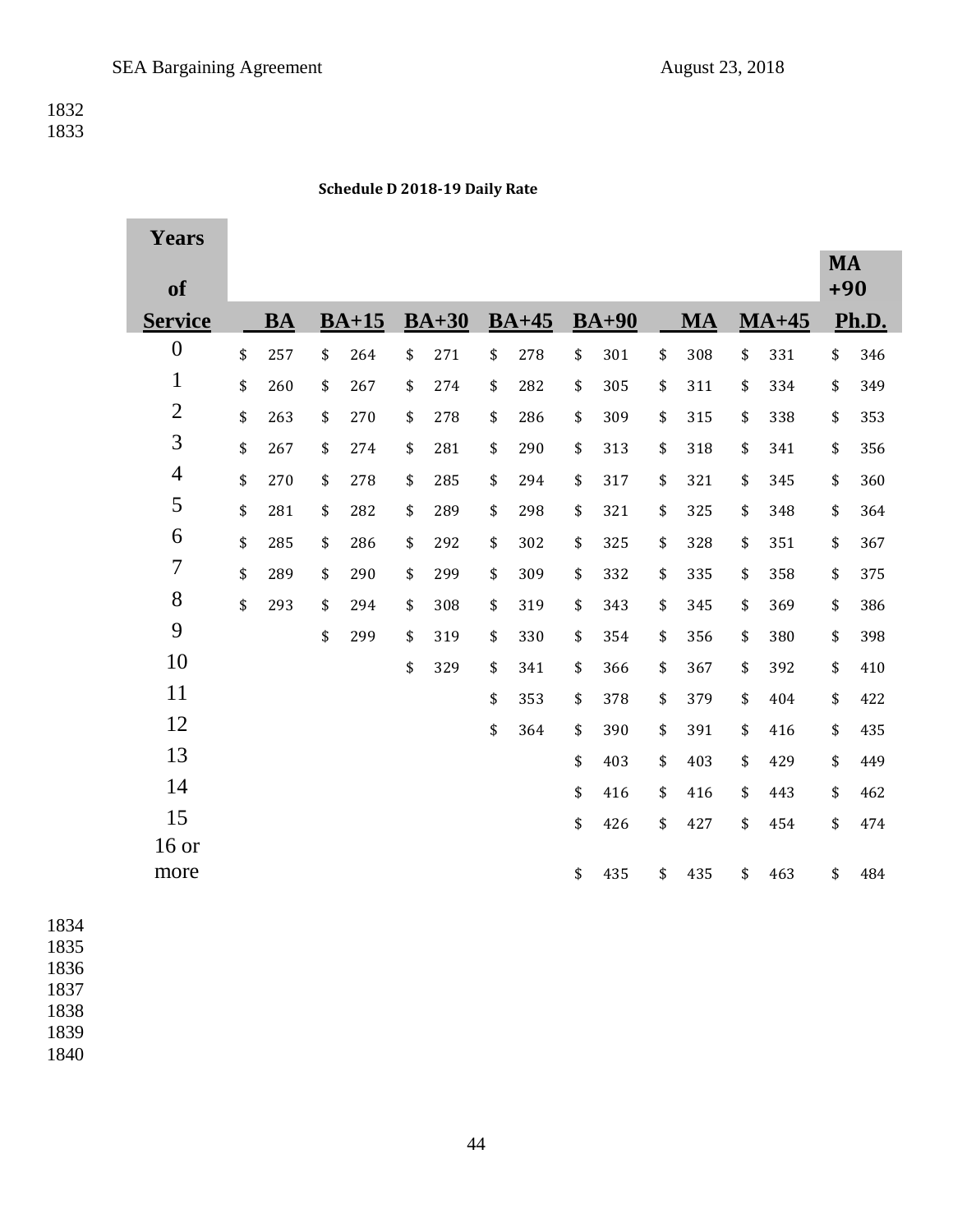|                | <b>SEQUIM SCHOOL DISTRICT NO. 323</b>            |            |
|----------------|--------------------------------------------------|------------|
| <b>Group</b>   | <b>Activities</b>                                | % of Base* |
| $\mathbf{1}$   | <b>Band Director</b>                             | $17.5\%$   |
| $\overline{2}$ | <b>FBLA</b>                                      | 8.0%       |
| 3              | Annual Advisor, High School (in class)<br>Chorus | 5.5%       |
|                | Journalism Advisor, H.S. (in class)              | 5.5%       |
| 4              | Class Advisors, High School                      | 2.0%       |
| 5              | History Day $(2)$                                | 2.625%     |
|                | \$46,198 in 2018-2019<br>$=$                     |            |
| * Base         |                                                  |            |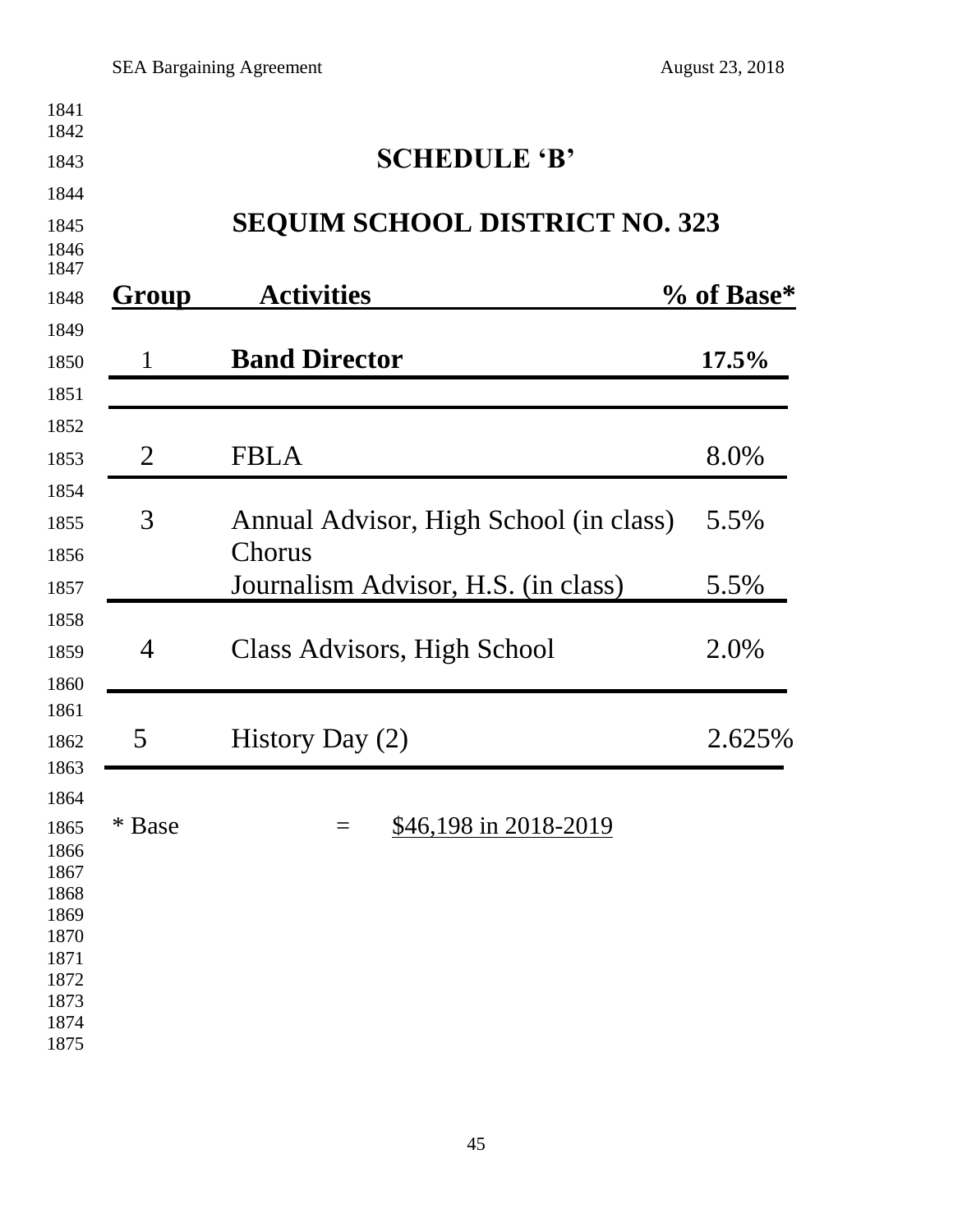| 1876         |                                                                                                   |                                                     |                           |                      |  |  |  |  |
|--------------|---------------------------------------------------------------------------------------------------|-----------------------------------------------------|---------------------------|----------------------|--|--|--|--|
| 1877         |                                                                                                   |                                                     |                           |                      |  |  |  |  |
| 1878         | <b>SEQUIM SCHOOL DISTRICT NO. 323</b>                                                             |                                                     |                           |                      |  |  |  |  |
| 1879         | <b>EXHIBIT B</b>                                                                                  |                                                     |                           |                      |  |  |  |  |
| 1880         |                                                                                                   |                                                     |                           |                      |  |  |  |  |
| 1881<br>1882 | Secondary Department Chairpeople and Elementary Grade Level Chairpeople                           |                                                     |                           |                      |  |  |  |  |
| 1883         | Employees in the bargaining unit who function as head of a department or grade level in addition  |                                                     |                           |                      |  |  |  |  |
| 1884         | to their regular duties shall be compensated in addition to their regular salary. The amount paid |                                                     |                           |                      |  |  |  |  |
| 1885         | shall be 2% of the salary schedule base plus 0.25% of the base for each FTE represented above 4   |                                                     |                           |                      |  |  |  |  |
| 1886         | FTE.                                                                                              |                                                     |                           |                      |  |  |  |  |
| 1887         |                                                                                                   |                                                     |                           |                      |  |  |  |  |
| 1888         | Grades K through 5 will have grade level chairs in each school, a Special Programs Teacher's      |                                                     |                           |                      |  |  |  |  |
|              |                                                                                                   |                                                     |                           |                      |  |  |  |  |
| 1889         | Chairperson, and a chairperson for a group called "Other Teachers."                               |                                                     |                           |                      |  |  |  |  |
| 1890         |                                                                                                   |                                                     |                           |                      |  |  |  |  |
| 1891         |                                                                                                   |                                                     |                           |                      |  |  |  |  |
| 1892         | Helen Haller & Greywolf Elementary Grouping of Teachers:                                          |                                                     |                           |                      |  |  |  |  |
| 1893         | Kind<br>$1^{\rm st}$                                                                              |                                                     | 1 <sup>st</sup>           | Kind                 |  |  |  |  |
| 1894         |                                                                                                   |                                                     |                           |                      |  |  |  |  |
| 1895         | 2 <sup>nd</sup>                                                                                   |                                                     | 2 <sup>nd</sup>           |                      |  |  |  |  |
| 1896         | 3 <sup>rd</sup>                                                                                   |                                                     | 3 <sup>rd</sup>           |                      |  |  |  |  |
| 1897         | 4 <sup>th</sup>                                                                                   |                                                     | 4 <sup>th</sup>           |                      |  |  |  |  |
| 1898         | 5 <sup>th</sup>                                                                                   |                                                     | 5 <sup>th</sup>           |                      |  |  |  |  |
| 1899         | <b>Sped Programs</b>                                                                              |                                                     |                           | <b>Sped Programs</b> |  |  |  |  |
| 1900         | <b>Other Teachers</b>                                                                             |                                                     | <b>Other Teachers</b>     |                      |  |  |  |  |
| 1901         |                                                                                                   |                                                     |                           |                      |  |  |  |  |
| 1902         | The following department chairs will be paid supplemental contracts in the Middle school:         |                                                     |                           |                      |  |  |  |  |
| 1903         | Counselor(s)/Special Services                                                                     | Math                                                |                           |                      |  |  |  |  |
| 1904         | Specialists                                                                                       |                                                     | <b>Sixth Grade</b>        |                      |  |  |  |  |
| 1905         | Language Arts/Librarian                                                                           |                                                     | <b>Social Studies</b>     |                      |  |  |  |  |
| 1906         | Science                                                                                           |                                                     | PE/Health                 |                      |  |  |  |  |
| 1907         |                                                                                                   |                                                     |                           |                      |  |  |  |  |
| 1908         | The following department chairs will be paid supplemental contracts in the High school:           |                                                     |                           |                      |  |  |  |  |
| 1909         | English                                                                                           |                                                     | <b>Physical Education</b> |                      |  |  |  |  |
| 1910         | <b>Fine Arts</b>                                                                                  |                                                     | Counselor/Librarian       |                      |  |  |  |  |
| 1911         | Languages                                                                                         | Science                                             |                           |                      |  |  |  |  |
| 1912         | <b>Special Education</b>                                                                          |                                                     | <b>Social Studies</b>     |                      |  |  |  |  |
| 1913         | Math                                                                                              | <b>CTE</b>                                          |                           |                      |  |  |  |  |
| 1914         |                                                                                                   |                                                     |                           |                      |  |  |  |  |
| 1915         | Grade level Chairperson's responsibilities:                                                       |                                                     |                           |                      |  |  |  |  |
| 1916         | Coordinate the following:                                                                         | Ordering of materials                               | <b>Field Trips</b>        |                      |  |  |  |  |
| 1917         |                                                                                                   |                                                     | Grade level meetings      |                      |  |  |  |  |
| 1918         |                                                                                                   | Report card revisions<br>Cross grade level meetings |                           |                      |  |  |  |  |
| 1919         |                                                                                                   | Allocation of grade level budgets                   |                           |                      |  |  |  |  |
| 1920         |                                                                                                   |                                                     |                           |                      |  |  |  |  |
| 1921         | The chairperson would also be the liaison for all grade level complaints, problems, and           |                                                     |                           |                      |  |  |  |  |
| 1922         | questions.                                                                                        |                                                     |                           |                      |  |  |  |  |
| 1923         |                                                                                                   |                                                     |                           |                      |  |  |  |  |
|              |                                                                                                   |                                                     |                           |                      |  |  |  |  |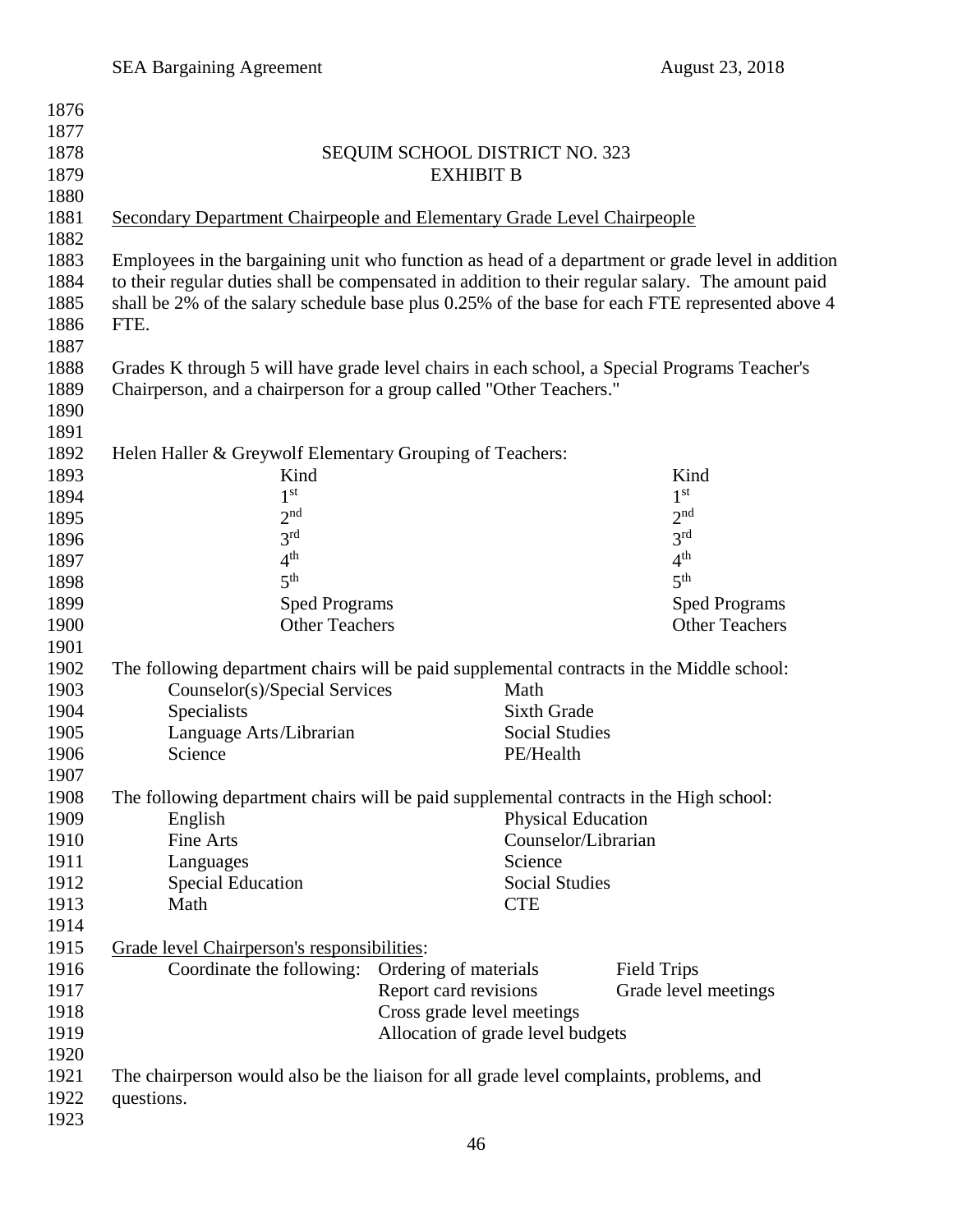|            | Department Chairperson's responsibilities:                                                                     |                                                                                                                                                                                                                                                                                                                                                                                                         |
|------------|----------------------------------------------------------------------------------------------------------------|---------------------------------------------------------------------------------------------------------------------------------------------------------------------------------------------------------------------------------------------------------------------------------------------------------------------------------------------------------------------------------------------------------|
|            | Coordinate the following:                                                                                      | Regularly scheduled department meetings.<br>Ordering of materials.<br>Recommends teaching assignments to Principal.<br>Curriculum continuity.<br>Recommends student placement for class scheduling.<br>In-Service training.<br>Orientation of new teachers.<br>Allocation of Dept. budgets.                                                                                                             |
|            | determined by collaboration with the building principals.                                                      | These descriptions are not meant to be definitions; the details for each position will be                                                                                                                                                                                                                                                                                                               |
|            |                                                                                                                | The chairpersons shall be selected by the department certificated employees or grade level<br>teachers in each school subject to the approval of the building principal. The chairpersons or<br>their designee in each school, together with the building administrators, shall constitute the<br>Building Council. The designee is subject to approval of the building principal.                      |
| processes. |                                                                                                                | Each Building Council will have the primary responsibility of seeking the professional<br>recommendations and concerns of the building staff and representing those in building decision                                                                                                                                                                                                                |
| 1.<br>2.   | concerns for Council consideration.                                                                            | District or Building administrators may propose concerns for Council consideration.<br>Building Council members and certificated members of the building may propose                                                                                                                                                                                                                                    |
|            |                                                                                                                | Concerns that might be appropriate for building Councils include but are not limited to:                                                                                                                                                                                                                                                                                                                |
|            | Allocation of school budgets.<br>School discipline policy.<br>Long range curriculum planning and coordination. | Report Card policies.<br>Inservice training.<br>Interviewing & recommending new school administration and support personnel.                                                                                                                                                                                                                                                                            |
|            | with the Board and the administration.                                                                         | Building Council will have the authority to communicate their concerns and recommendations to<br>the building and District administrators, to the School Board, and to the faculty as appropriate.<br>Recommendations to the Superintendent or the Board shall be made through the Principal. It is<br>recognized that the final responsibility for the operation of the Sequim School District remains |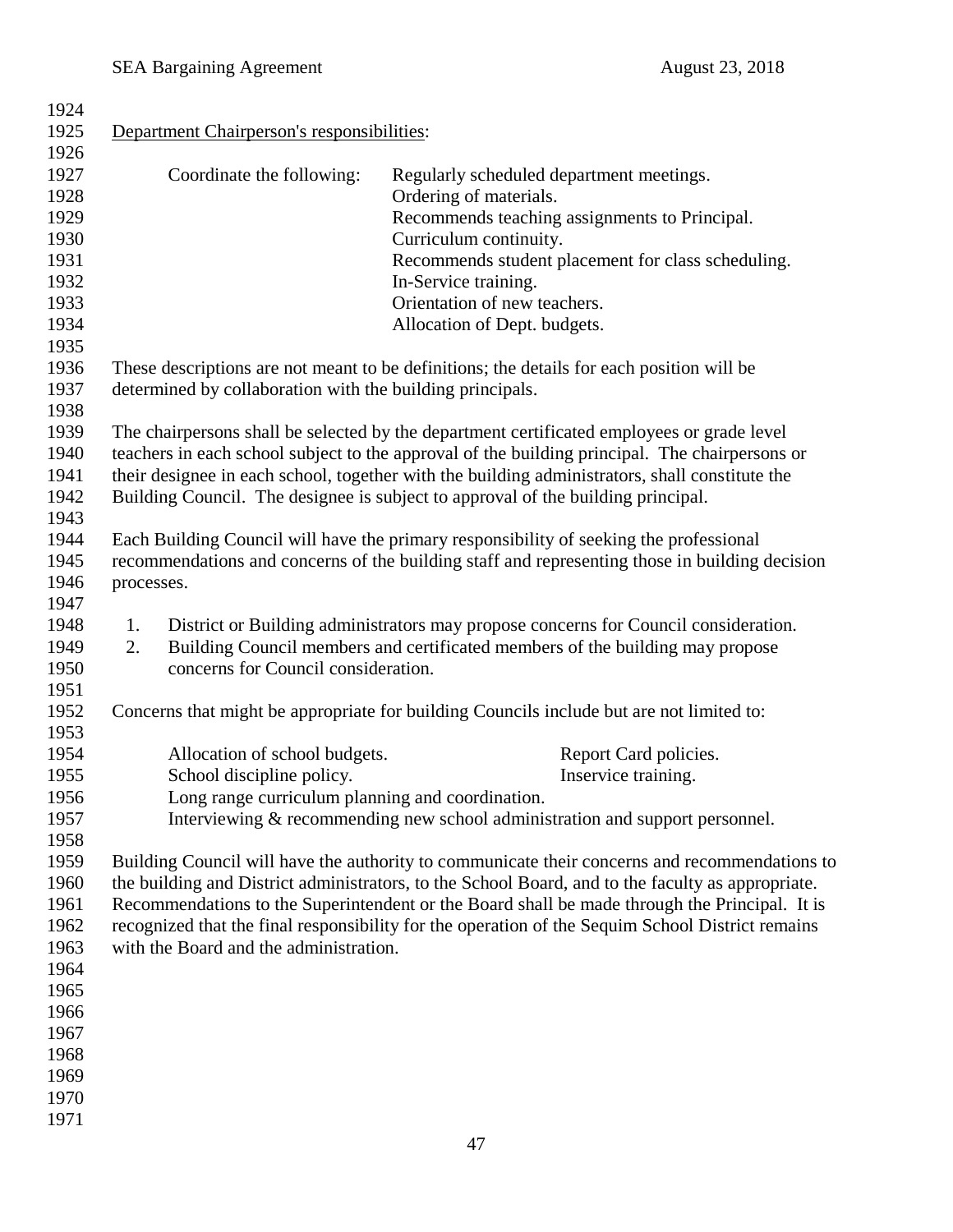- 1972
- 1973

# 1974 **EXAMPLES OF ADDITIONAL RESPONSIBILITY**

- · Preparation for school opening
- · Work connected with the conclusion of the school year
- · Conferencing/communicating with students and/or parents
- · Supporting school programs and student activities
- · Providing individual help to students
- · Preparation and revision of materials
- · Ongoing evaluation of student work with focused feedback
- · Planning and extended collaboration with colleagues in areas of differentiated instruction and curriculum/assessment

development

- · Participating in professional development including workshops, classes and learning communities
- · Researching educational materials and supplies
- · Improving and maintaining professional skills specific to the educational assignment and/or teaching discipline
- · Working with computers and technology as related to educational issues
- · Attending District and/or school-connected meetings, staff meetings and
- IEP

meetings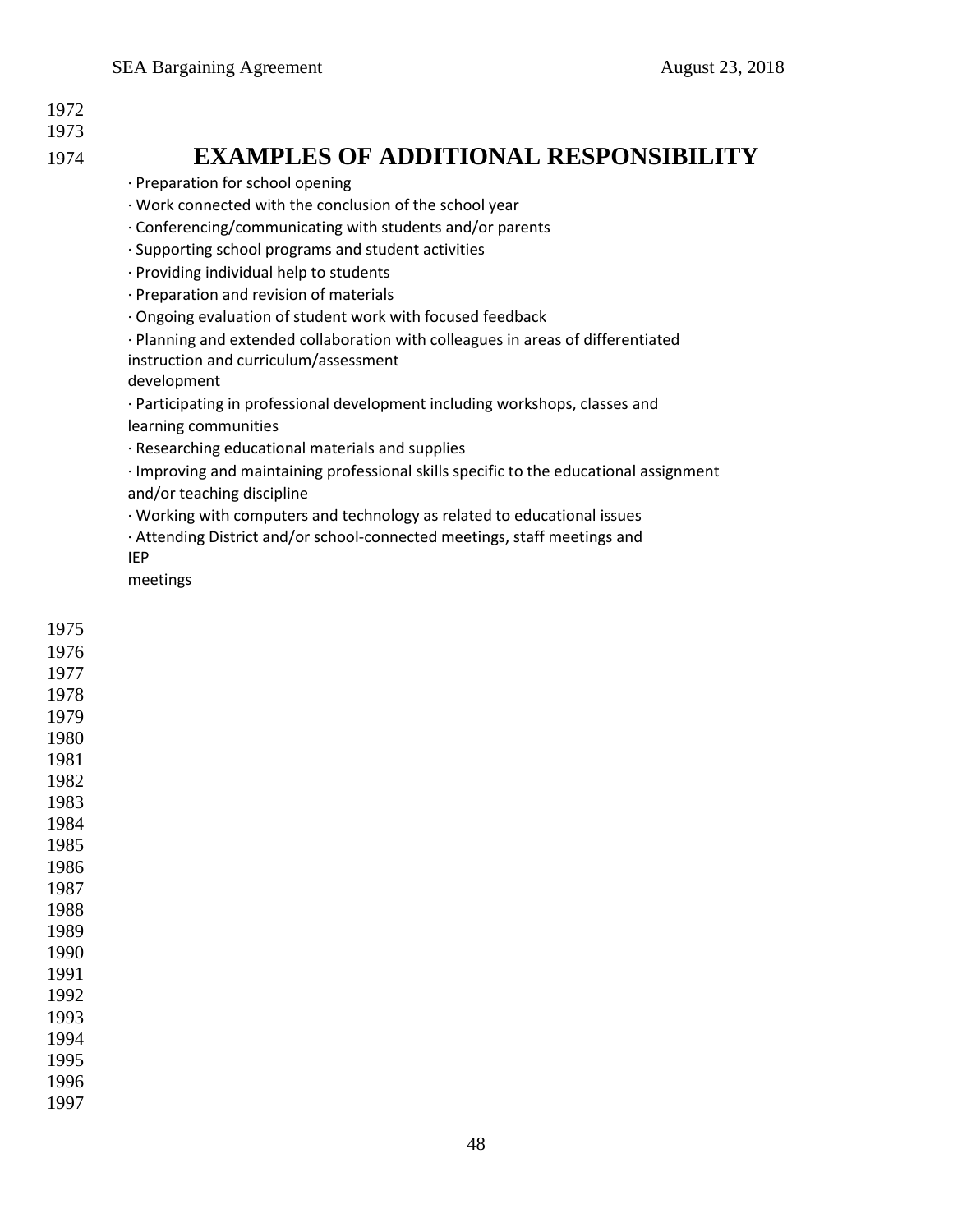|                                                             | <b>STAFF APPEAL PROCEDURE</b>                                                                                  |                         |
|-------------------------------------------------------------|----------------------------------------------------------------------------------------------------------------|-------------------------|
| FORMAL STATEMENT OF APPEAL                                  |                                                                                                                |                         |
|                                                             | <b>Type or Print</b>                                                                                           |                         |
|                                                             |                                                                                                                | Date of<br>Presentation |
|                                                             |                                                                                                                |                         |
| <u> 1989 - Johann Stoff, amerikansk politiker (d. 1989)</u> |                                                                                                                |                         |
| 1.                                                          | ,我们也不会有什么。""我们的人,我们也不会有什么?""我们的人,我们也不会有什么?""我们的人,我们也不会有什么?""我们的人,我们也不会有什么?""我们的人<br><b>Statement of Facts:</b> |                         |
| 2.                                                          | Specific concerns to be remedied:                                                                              |                         |
| 3.                                                          | Remedy (specific relief) requested:                                                                            |                         |
|                                                             | <b>DISTRIBUTION:</b><br><b>Immediate Supervisor</b><br>Union Representative<br>Superintendent                  | Signature of Appellant  |